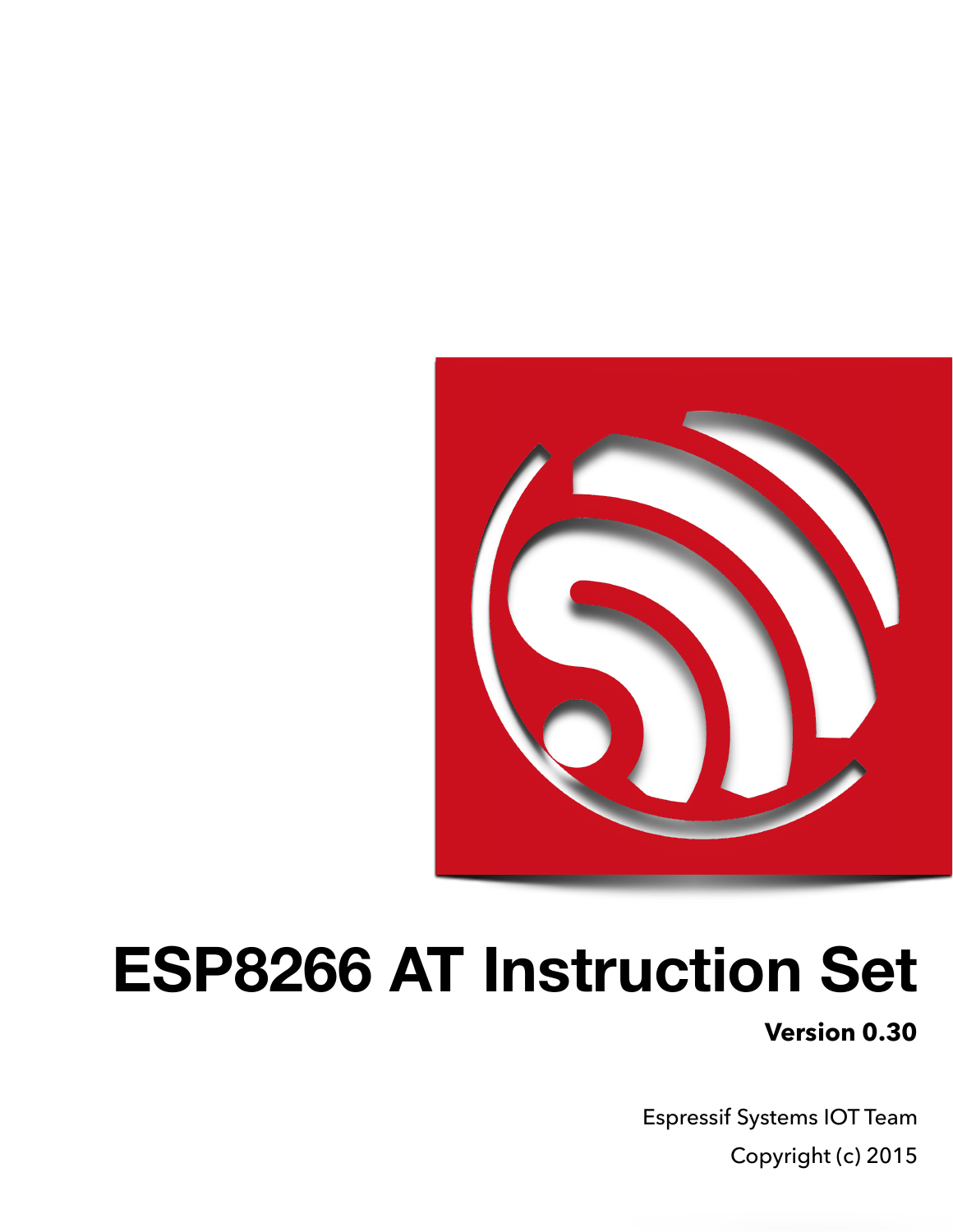

#### **Disclaimer and Copyright Notice**

Information in this document, including URL references, is subject to change without notice.

THIS DOCUMENT IS PROVIDED AS IS WITH NO WARRANTIES WHATSOEVER, INCLUDING ANY WARRANTY OF MERCHANTABILITY, NON-INFRINGEMENT, FITNESS FOR ANY PARTICULAR PURPOSE, OR ANY WARRANTY OTHERWISE ARISING OUT OF ANY PROPOSAL, SPECIFICATION OR SAMPLE. All liability, including liability for infringement of any proprietary rights, relating to use of information in this document is disclaimed. No licenses express or implied, by estoppel or otherwise, to any intellectual property rights are granted herein.

The WiFi Alliance Member Logo is a trademark of the WiFi Alliance.

All trade names, trademarks and registered trademarks mentioned in this document are property of their respective owners, and are hereby acknowledged.

Copyright © 2015 Espressif Systems Inc. All rights reserved.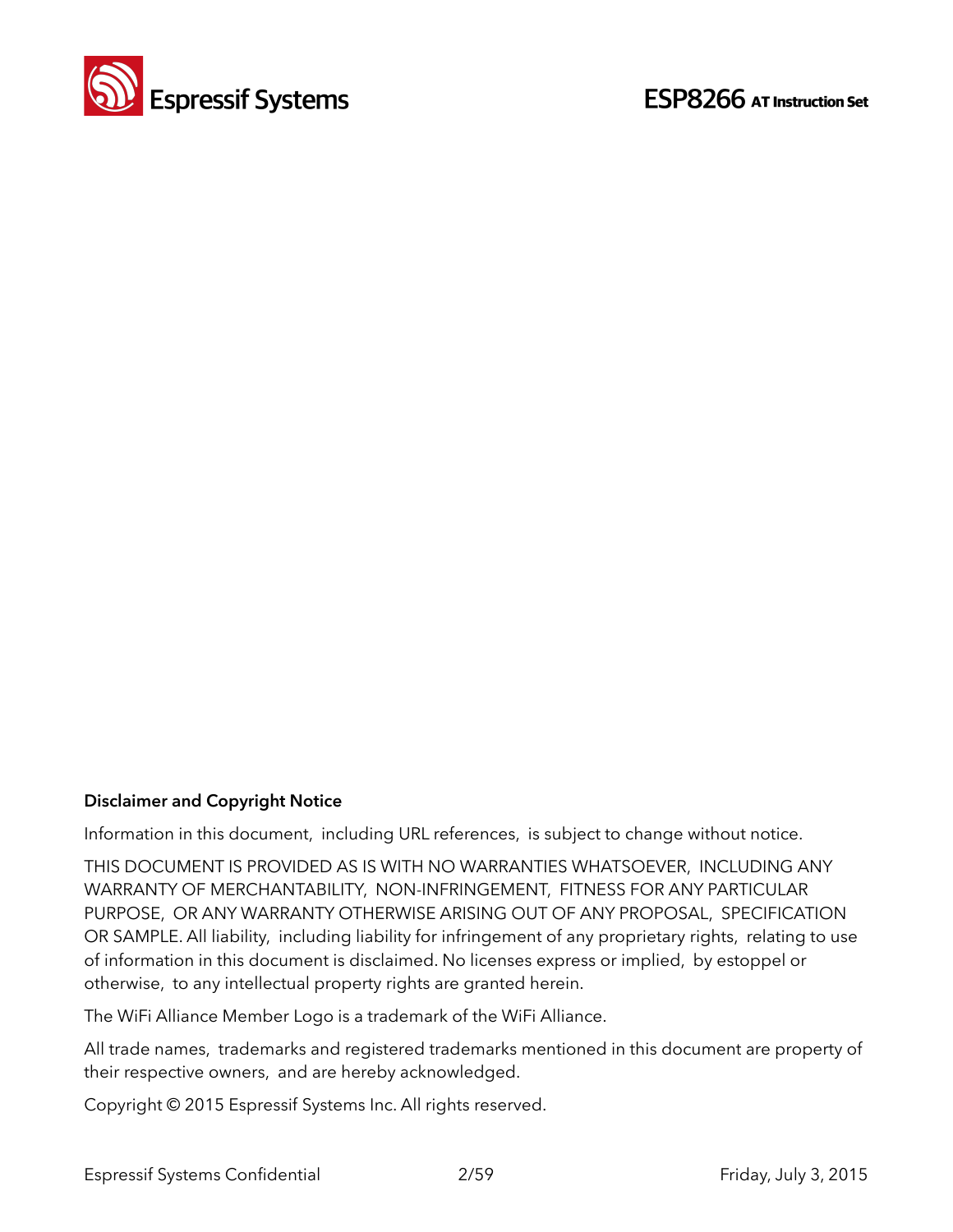

## Table of Contents

| 1. |      |                                                     |
|----|------|-----------------------------------------------------|
| 2. |      |                                                     |
| 3. |      |                                                     |
|    | 3.1. |                                                     |
|    | 3.2. |                                                     |
|    | 1.   |                                                     |
|    | 2.   |                                                     |
|    | 3.   |                                                     |
|    | 4.   |                                                     |
|    | 5.   |                                                     |
|    | 6.   |                                                     |
|    | 7.   |                                                     |
|    | 8.   |                                                     |
|    | 9.   |                                                     |
|    |      |                                                     |
|    |      | 11. AT+RFPOWER - set maximum value of RF TX Power14 |
|    |      | 12. AT+RFVDD - set RF TX Power according to VDD3315 |
| 4. |      |                                                     |
|    | 4.1. |                                                     |
|    | 1.   |                                                     |
|    | 2.   |                                                     |
|    | 3.   |                                                     |
|    | 4.   |                                                     |
|    | 5.   |                                                     |
|    | 6.   |                                                     |
|    | 7.   |                                                     |
|    | 8.   |                                                     |
|    | 9.   |                                                     |
|    |      | 10. AT+CWSAP_CUR - Current config of softAP mode26  |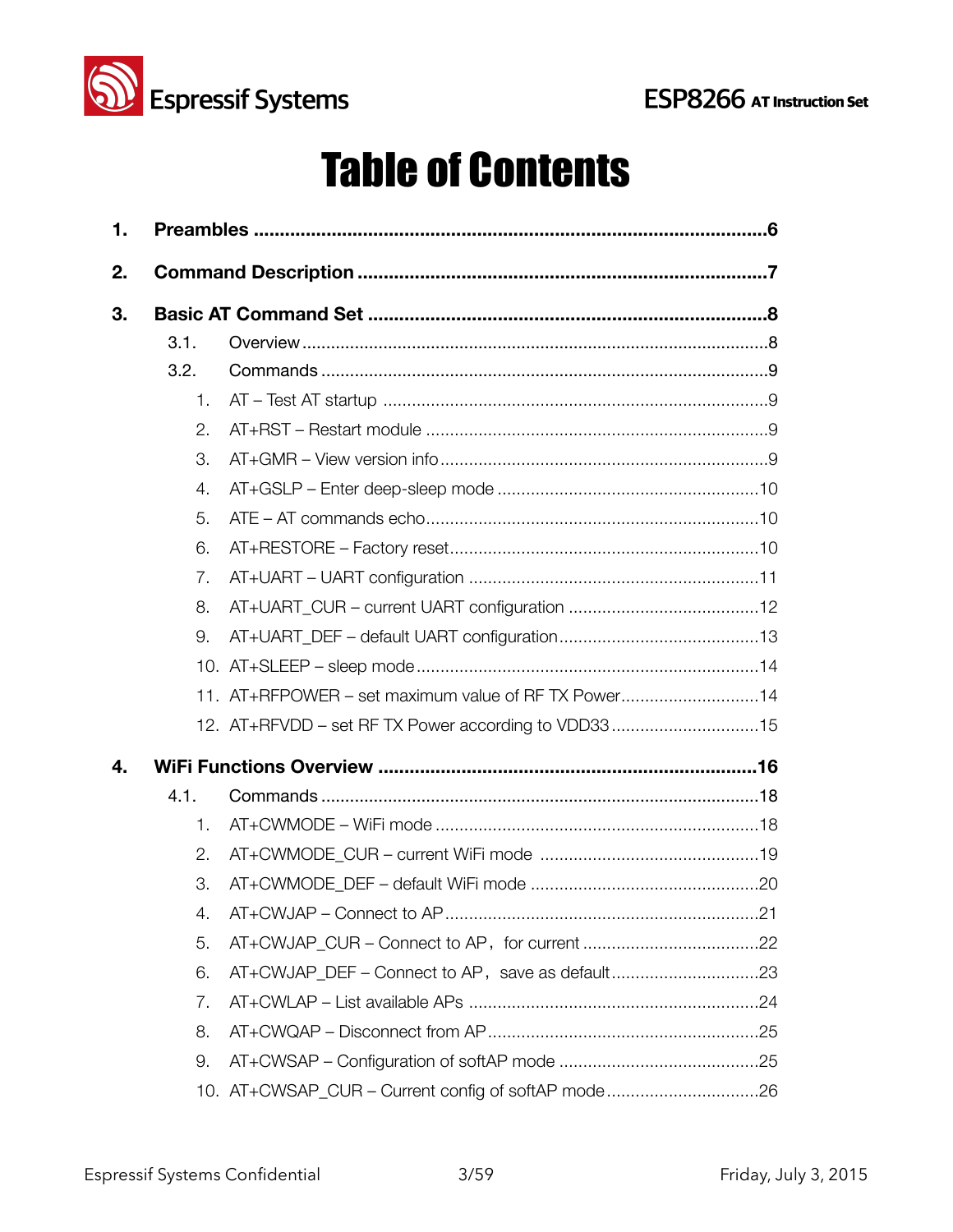## **Solution Systems**<br> **ESP8266** AT Instruction Set

|    |      | 11. AT+CWSAP_DEF - Default config of softAP mode27                      |
|----|------|-------------------------------------------------------------------------|
|    |      |                                                                         |
|    |      |                                                                         |
|    |      |                                                                         |
|    |      | 15. AT+CWDHCP_DEF - Enable/Disable DHCP and save to Flash 30            |
|    |      | 16. AT+CWAUTOCONN - Auto connect to AP or not31                         |
|    |      | 17. AT+CIPSTAMAC - Set MAC address of station 31                        |
|    |      | 18. AT+CIPSTAMAC_CUR - Set MAC address of station 32                    |
|    |      | 19. AT+CIPSTAMAC_DEF – Set MAC address of station, save as default 32   |
|    |      |                                                                         |
|    |      | 21. AT+CIPAPMAC_CUR – Set MAC address of softAP 33                      |
|    |      | 22. AT+CIPAPMAC DEF - Set MAC address of softAP and save as default .34 |
|    |      |                                                                         |
|    |      |                                                                         |
|    |      | 25. AT+CIPSTA DEF - Set IP address of station and save as default 37    |
|    |      |                                                                         |
|    |      |                                                                         |
|    |      | 28. AT+CIPAP_DEF - Set IP address of softAP, save as default 40         |
|    |      |                                                                         |
|    |      |                                                                         |
| 5. |      |                                                                         |
|    | 5.1. |                                                                         |
|    | 5.2. |                                                                         |
|    |      |                                                                         |
|    | 2.   |                                                                         |
|    | 3.   |                                                                         |
|    | 4.   |                                                                         |
|    | 5.   | AT+CIPSENDBUF - Write data into TCP-send-buffer47                       |
|    | 6.   | AT+CIPBUFSTATUS - Check status of TCP-send-buffer 48                    |
|    | 7.   | AT+CIPCHECKSEQ – Check if specific segment sent successfully or not49   |
|    | 8.   |                                                                         |
|    | 9.   |                                                                         |
|    |      |                                                                         |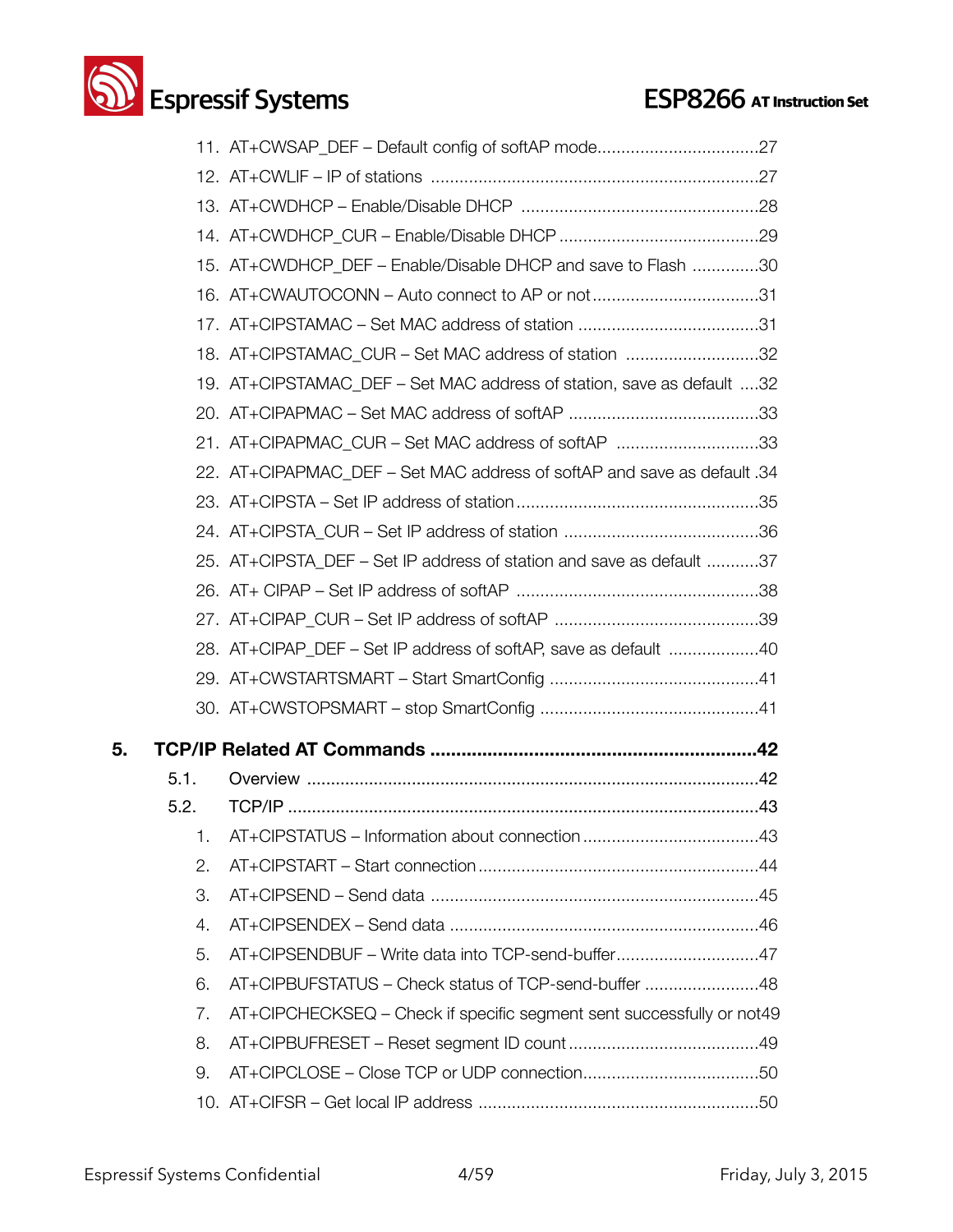

| 7. | 59                                                                    |  |
|----|-----------------------------------------------------------------------|--|
| 6. | .58                                                                   |  |
|    |                                                                       |  |
|    |                                                                       |  |
|    |                                                                       |  |
|    |                                                                       |  |
|    |                                                                       |  |
|    |                                                                       |  |
|    | 14. AT+SAVETRANSLINK – Save transparent transmission link to Flash 54 |  |
|    |                                                                       |  |
|    |                                                                       |  |
|    |                                                                       |  |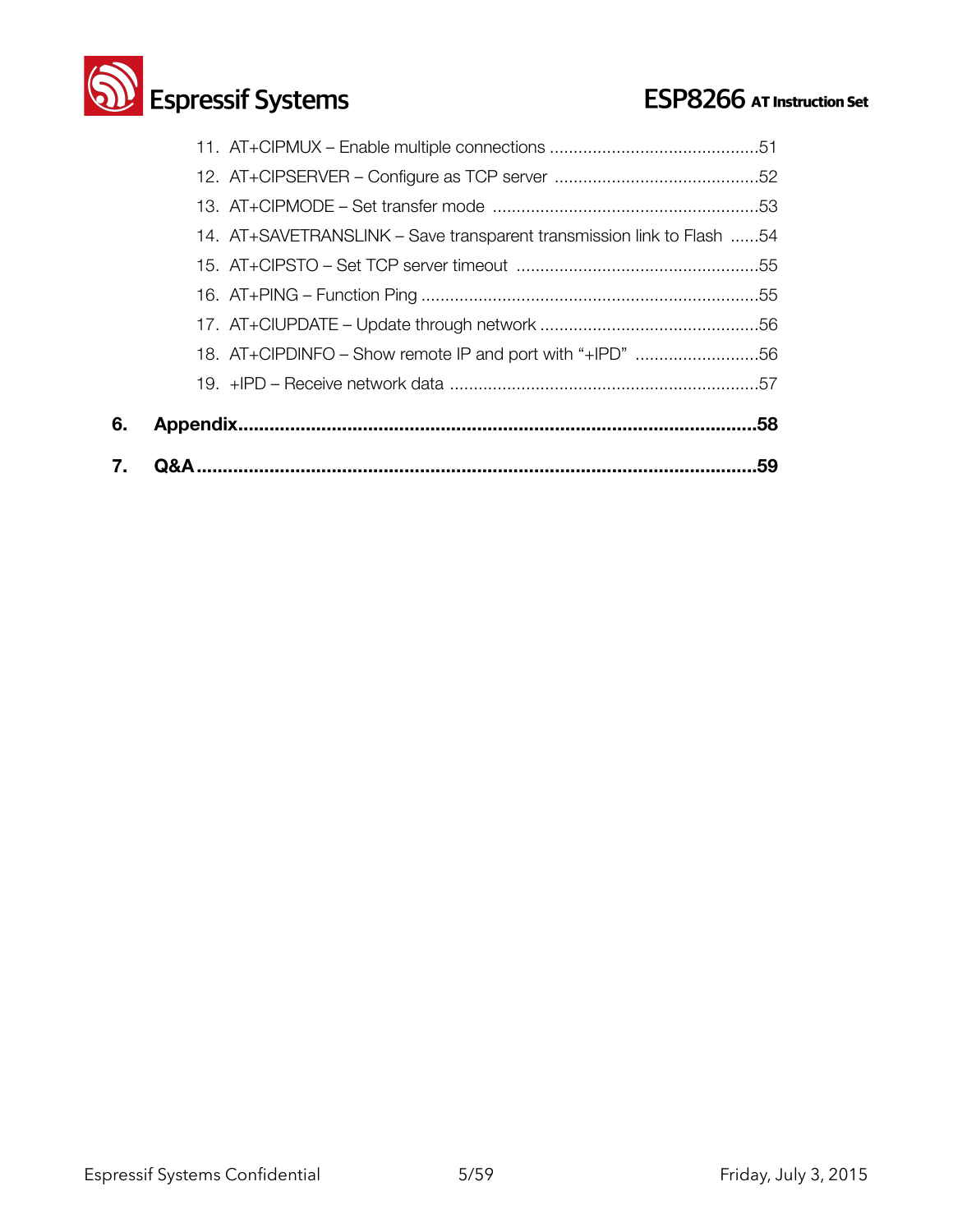

### **1. Preambles**

AT commands set is divided into: Basic AT commands, WiFi related AT commands, TCP / IP AT commands.

Copy all files in folder "at" to folder "app" in esp\_iot\_sdk if users need to compile AT.

| 件 (D:) ▶ VM ▶ share I esp_iot_sdk ▶ app ▶ |                 |
|-------------------------------------------|-----------------|
| Makefile                                  | 3/20/2015 11:09 |
| gen_misc.sh                               | 1/22/2015 11:18 |
| gen_misc.bat                              | 1/22/2015 11:18 |
| user                                      | 5/19/2015 4:19  |
| include                                   | 5/19/2015 4:19  |

#### **Download:**

boot.bin, downloads to flash 0x00000

user1.bin, downloads to flash 0x01000

blank.bin, factory initialize,

AT\_v0.22 or version before that, corresponding to 512KB flash size, blank.bin downloads to flash both 0x3E000 and 0x7E000

AT\_v0.23 or version later than that, corresponding to 1024KB flash size, blank.bin downloads to flash both 0x7E000 and 0xFE000

If users compile AT themselves, please refer to document "2A-ESP8266\_IOT\_SDK\_User\_Manual" chapter "flash map", blank.bin need to download into user parameter area and system parameter area both in chapter "flash map";

Please use Espressif official flash download tool <http://bbs.espressif.com/viewtopic.php?f=5&t=433>

select corresponding flash size while downloading.

#### **Notes**:

- Please make sure that correct BIN (/esp\_iot\_sdk/bin/at) is already in the chip (ESP8266) before the AT commands listed in this documentation can be used.
- AT has already taken priority 0 and 1 of system\_os\_task, so only one task of priority 2 is allowed to set up by user.
- AT returns messages below to show status of Wi-Fi connection of ESP8266 station
	- ‣ WIFI CONNECTED Wi-Fi connected
	- ‣ WIFI GOT IP ESP8266 station got IP from AP
	- ‣ WIFI DISCONNECT Wi-Fi disconnected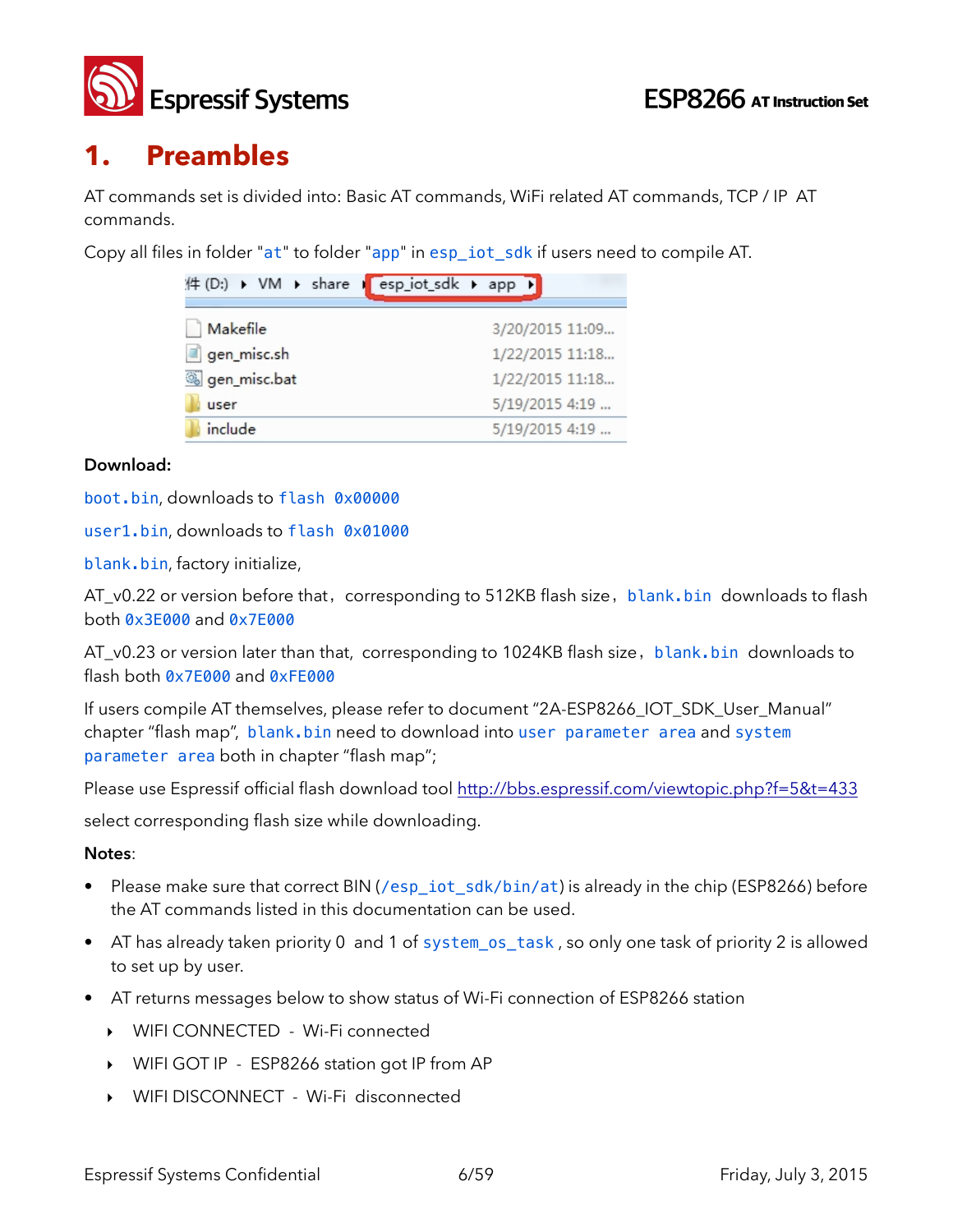

## **2. Command Description**

Each Command set contains four types of AT commands.

| <b>Type</b>     | <b>Command Format</b>                                  | <b>DescriPtion</b>                                                    |
|-----------------|--------------------------------------------------------|-----------------------------------------------------------------------|
| Test            | $AT+=?$                                                | Query the Set command or internal parameters and its<br>range values. |
| Query           | Returns the current value of the parameter.<br>$AT+$ ? |                                                                       |
| $AT+=<>$<br>Set |                                                        | Set the value of user-defined parameters in commands and<br>run.      |
| Execute         | $AT+$                                                  | Runs commands with no user-defined parameters.                        |

Notes:

- 1. Not all AT Command has four commands.
- 2. **[] = default value, not required or may not appear**
- 3. String values require double quotation marks, for example: AT+CWSAP="ESP756290","21030826",1,4
- 4. Baudrate = 115200
- 5. AT Commands has to be capitalized, and end with "/ $r/n$ "

| □ Connection                          | <b>Serial Options</b>  |                  |                    |                    |
|---------------------------------------|------------------------|------------------|--------------------|--------------------|
| -Logon Actions<br><b>Serial</b>       | Port:                  | COM <sub>6</sub> | Flow control       |                    |
| F Terminal<br>Emulation               | Baud rate:             | 115200           |                    | DTR/DSR<br>RTS/CTS |
| Modes                                 | Data bits:             | 8                |                    | XON/XOFF           |
| - Emacs<br>Mapped Keys                | Parity:                | None             | ▼                  |                    |
| Advanced<br>D <sub>u</sub> Annearance | Stop bits:             | 1                | ٠                  |                    |
| Connection<br>$=$ $\cdot$             | <b>Emulation Modes</b> |                  |                    |                    |
| Logon Actions<br>- Serial             | <b>Initial modes</b>   |                  | Current modes      |                    |
| E Terminal                            | Cursor key mode        |                  | Cursor key mode    |                    |
| Emulation<br>Modes                    | V Line wrap            |                  | V Line wrap        |                    |
| - Emacs                               | New line mode          |                  | V New line mode    |                    |
| Mapped Keys<br>- Advanced             | Numeric keypad         |                  | O Numeric keypad   |                    |
| - Appearance                          | Application keypad     |                  | Application keypad |                    |

Espressif Systems Confidential **7/59** The Systems Confidential and the 7/59 The System of Triday, July 3, 2015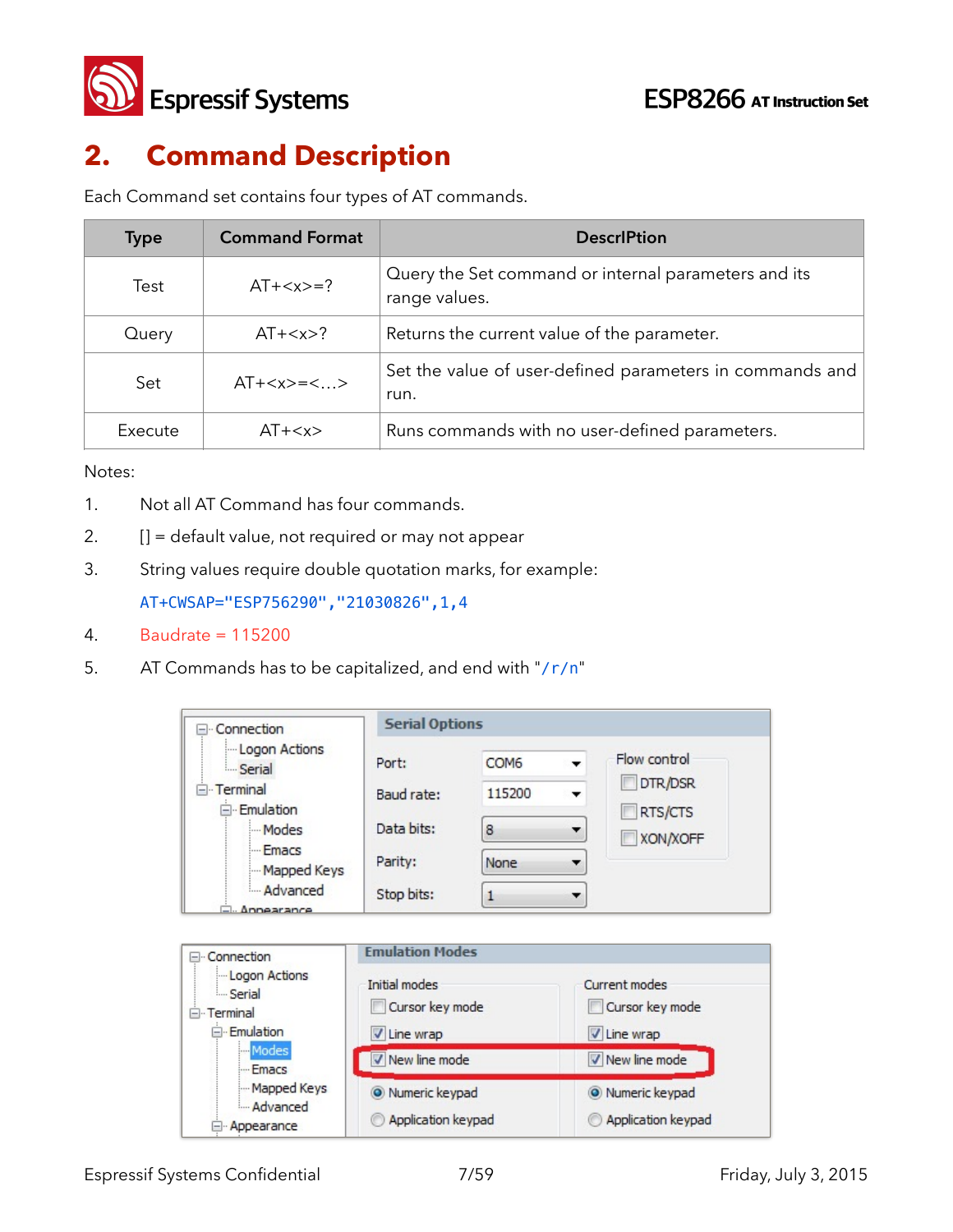



## **3. Basic AT Command Set**

### **3.1. Overview**

The ESP8266 wireless WiFi modules can be driven via the serial interface using the standard AT commands. Here is a list of some basic AT commands that can be used.

| <b>Basic</b> |                                           |
|--------------|-------------------------------------------|
| Command      | <b>Description</b>                        |
| AT           | Test AT startup                           |
| AT+RST       | Restart module                            |
| AT+GMR       | View version info                         |
| AT+GSLP      | Enter deep-sleep mode                     |
| <b>ATE</b>   | AT commands echo or not                   |
| AT+RESTORE   | <b>Factory Reset</b>                      |
| AT+UART      | UART configuration, [@deprecated]         |
| AT+UART_CUR  | UART current configuration                |
| AT+UART_DEF  | UART default configuration, save to flash |
| AT+SLEEP     | Sleep mode                                |
| AT+RFPOWER   | Set maximum value of RFTX Power           |
| AT+RFVDD     | Set RF TX Power according to VDD33        |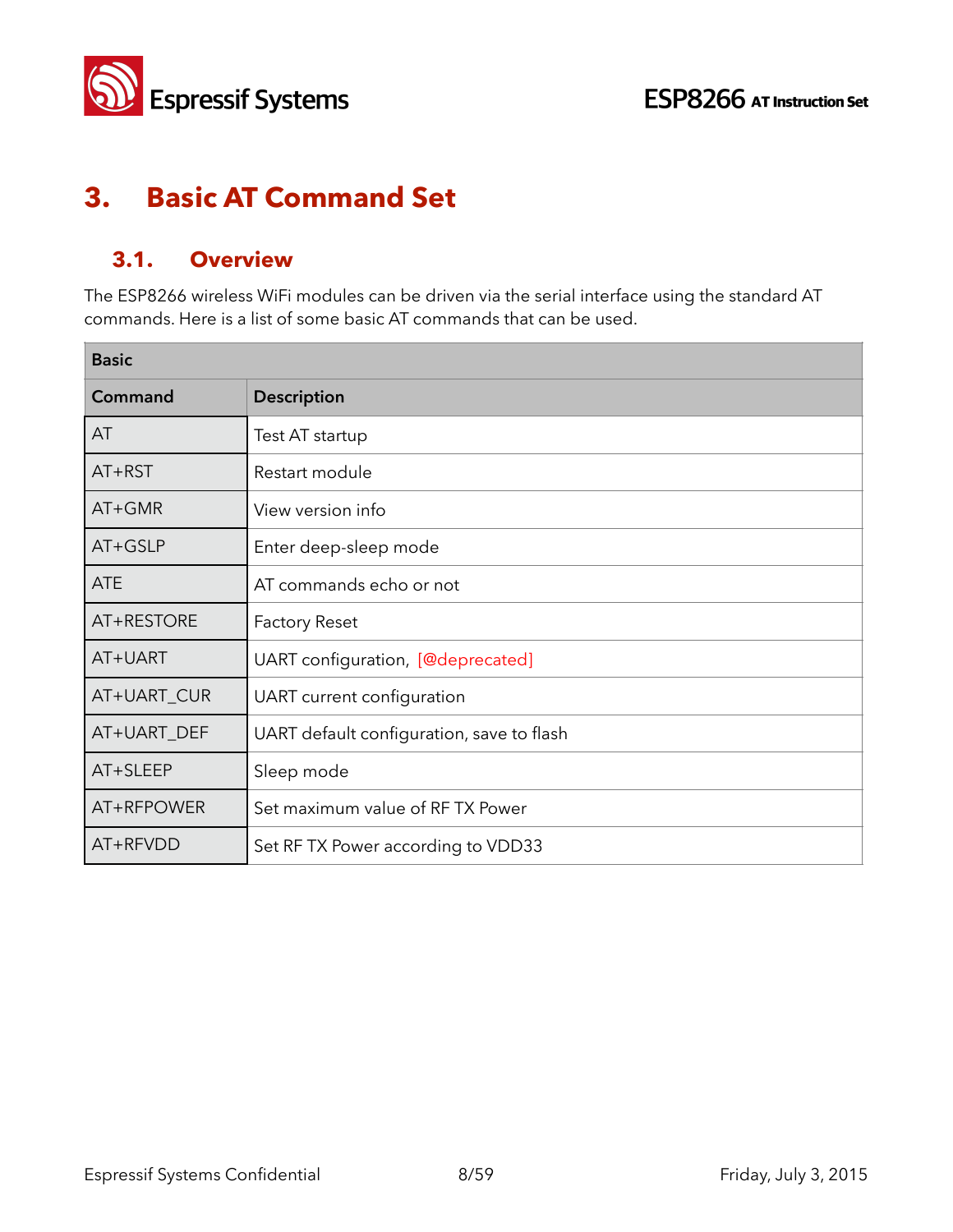

#### **3.2. Commands**

#### **1. AT – Test AT startup**

The type of this command is "executed". It's used to test the setup function of your wireless WiFi module.

| AT - Test AT startup |      |
|----------------------|------|
| Response             | OK   |
| Parameters           | null |

#### **2. AT+RST – Restart module**

The type of this command is "executed". It's used to restart the module.

| AT+RST - Restart module |      |
|-------------------------|------|
| l OK<br>Response        |      |
| <b>Parameters</b>       | null |

#### **3. AT+GMR – View version info**

This AT command is used to check the version of AT commands and SDK that you are using, the type of which is "executed".

| AT+GMR - View version info |                                                                                                                                                                                         |  |
|----------------------------|-----------------------------------------------------------------------------------------------------------------------------------------------------------------------------------------|--|
| Response                   | <at info="" version=""><br/><sdk info="" version=""><br/><compile time=""><br/>OK</compile></sdk></at>                                                                                  |  |
| <b>Parameters</b>          | <at info="" version=""> information about AT version<br/><sdk info="" version=""> information about SDK version<br/><compile time=""> time of the bin was compiled</compile></sdk></at> |  |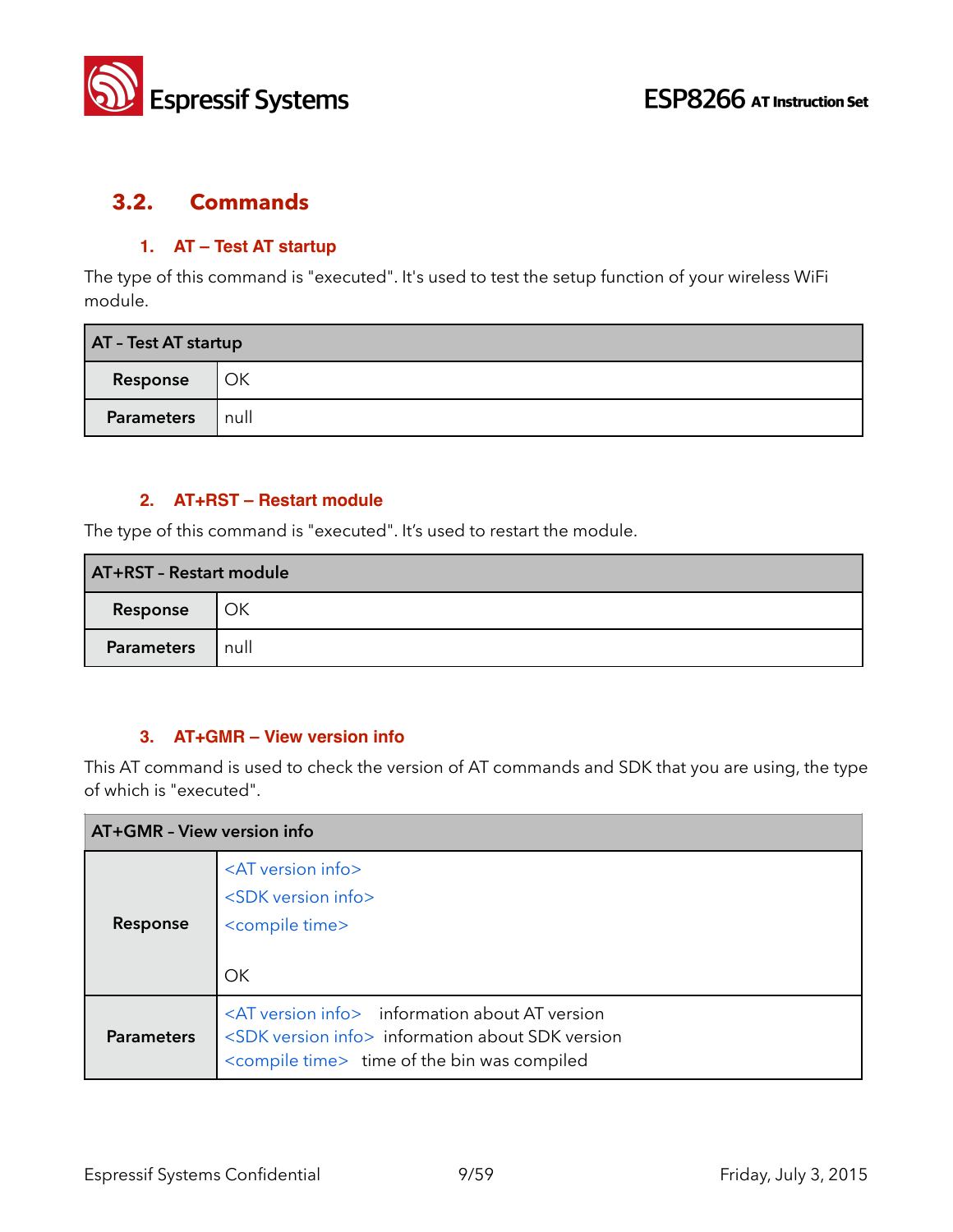

#### **4. AT+GSLP – Enter deep-sleep mode**

This command is used to invoke the deep-sleep mode of the module, the type of which is "set". A minor adjustment has to be made before the module enter this deep sleep mode, i.e., connect XPD\_DCDC with EXT\_RSTB via **0R**.

| AT+GSLP= <time></time> |                                                                                                             |
|------------------------|-------------------------------------------------------------------------------------------------------------|
| Response               | $<$ time $>$<br>OK                                                                                          |
| <b>Parameters</b>      | The time unit of $\langle$ time $\rangle$ is ms.<br>ESP8266 will wake up after deep sleep <time> ms.</time> |

#### **5. ATE – AT commands echo**

This command ATE is an AT trigger command echo. It means that entered commands can be echoed back to the sender when ATE command is used. Two parameters are possible. The command returns "OK" in normal cases and "ERROR" when a parameter other than 0 or 1 was specified.

| <b>ATE - AT commands echo</b> |                                               |
|-------------------------------|-----------------------------------------------|
| Response                      | OK                                            |
| <b>Parameters</b>             | ATE0: Switch echo off<br>ATE1: Switch echo on |

#### **6. AT+RESTORE – Factory reset**

This command is used to reset all parameters saved in flash (according to appendix), restore the factory default settings of the module. The chip will be restarted when this command is executed.

| <b>AT+RESTORE - Factory reset</b> |                                                             |
|-----------------------------------|-------------------------------------------------------------|
| Response                          | ОΚ                                                          |
| <b>Notes</b>                      | Restore factory default settings.<br>The chip will restart. |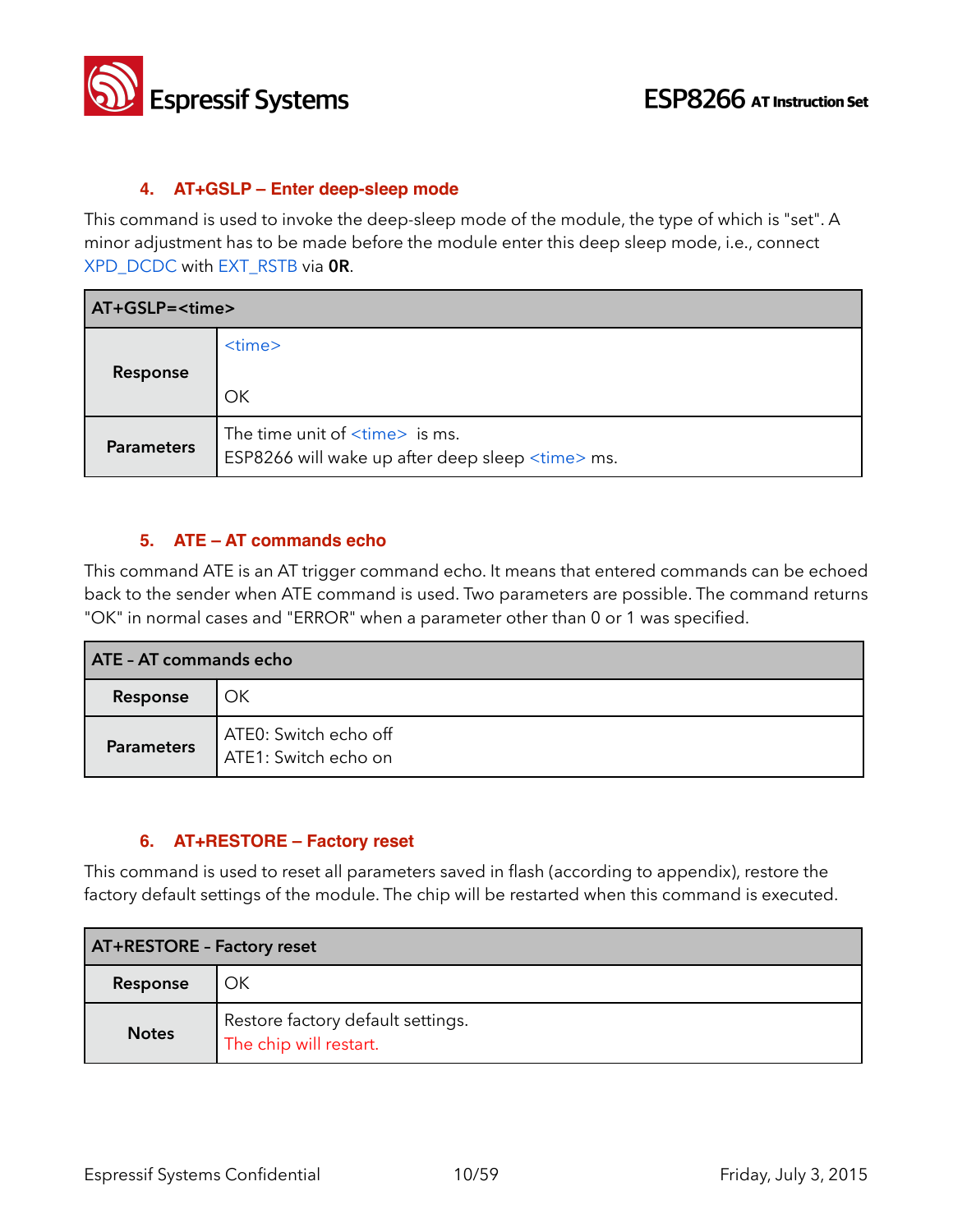

#### **7. AT+UART – UART configuration**

This command sets the UART configuration and writes the new configuration to the flash. It is stored as the default parameter and will also be used as the default baudrate henceforth. [THIS API IS DEPRECATED.]

| AT+UART=<br>AT+UART=<br>AT+UART=<br>AT+UART=<br>AT+UART=<br>AT+UART=<br>AT+UART=<br>AT+UART=<br>AT+UART=<br>AT+UART=<br>AT+UART=<br>AT+UART=<br>AT+UART=<br>AT+UART=<br>AT+UART= <br<br>This command is deprecated, please use AT+UART_CUR or AT+UART_DEF instead.</br<br> |                          |                                                                                                                             |  |
|----------------------------------------------------------------------------------------------------------------------------------------------------------------------------------------------------------------------------------------------------------------------------|--------------------------|-----------------------------------------------------------------------------------------------------------------------------|--|
| Example                                                                                                                                                                                                                                                                    |                          | AT+UART=115200,8,1,0,3                                                                                                      |  |
| Response                                                                                                                                                                                                                                                                   | OK                       |                                                                                                                             |  |
| <b>Parameters</b>                                                                                                                                                                                                                                                          | <baudrate></baudrate>    | Baudrate range: 110 to 115200*40 (4.608 Mega)                                                                               |  |
|                                                                                                                                                                                                                                                                            | <databits></databits>    | 5: 5 bits data<br>6: 6 bits data<br>7: 7 bits data<br>8: 8 bits data                                                        |  |
|                                                                                                                                                                                                                                                                            | <stopbits></stopbits>    | 1: 1 bit stop bit<br>2: 1.5 bit stop bit<br>3: 2 bit stop bit                                                               |  |
|                                                                                                                                                                                                                                                                            | <parity></parity>        | 0: None<br>$1:$ Odd<br>2: EVEN                                                                                              |  |
|                                                                                                                                                                                                                                                                            | <flow control=""></flow> | 0: disable flow control<br>1: enable RTS<br>2: enable CTS<br>3: enable both RTS and CTS                                     |  |
| <b>Notes</b>                                                                                                                                                                                                                                                               | $\bullet$                | This configuration will also store the baudrate as the default rate in the user<br>parameter area in the Flash for boot up. |  |
|                                                                                                                                                                                                                                                                            | ٠<br><b>UARTO RTS.</b>   | Flow control needs hardware support: MTCK is UART0 CTS and MTDO is                                                          |  |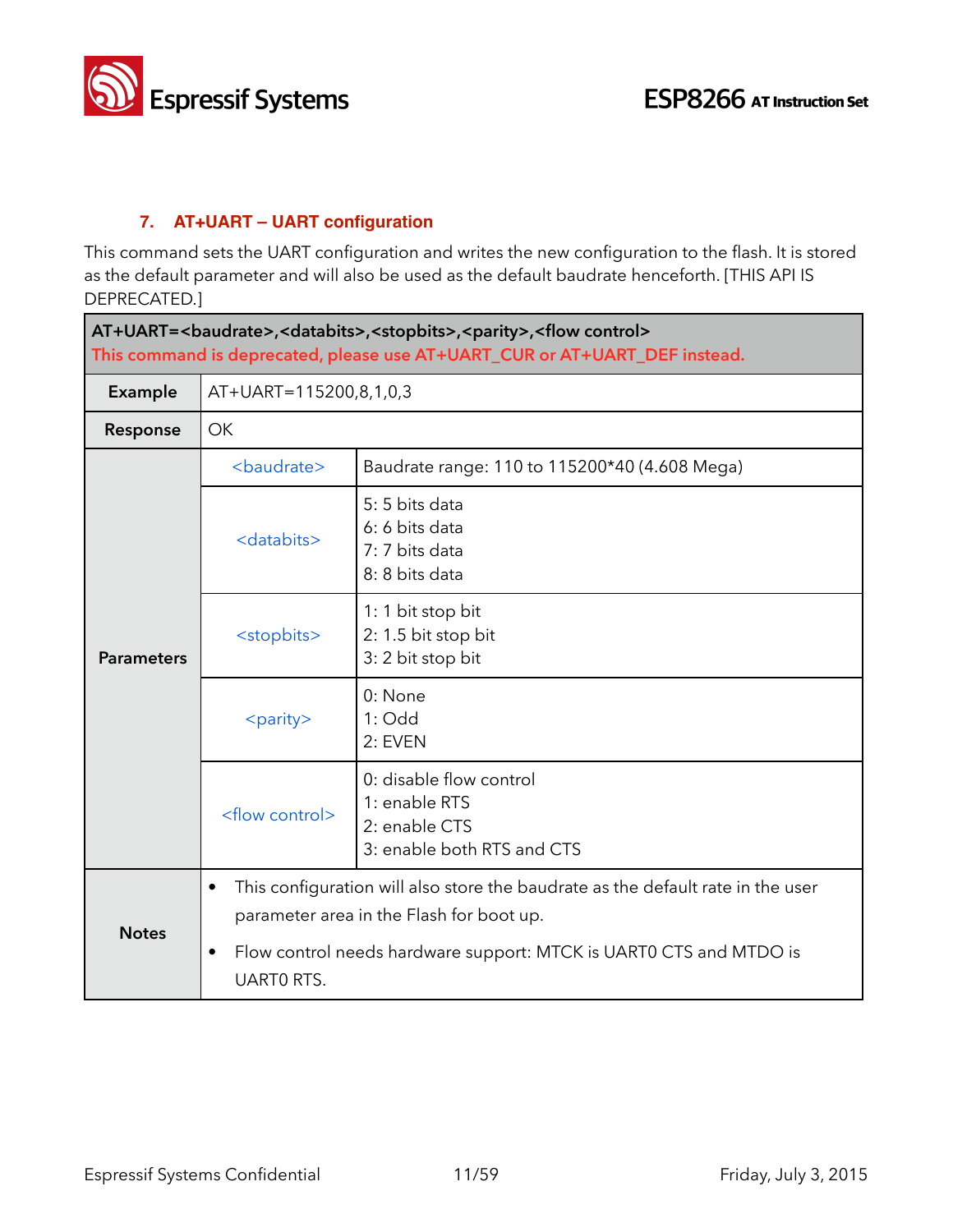

#### **8. AT+UART\_CUR – current UART configuration**

This command sets the current UART configuration; it does not write to the flash. Hence there is no change in the default baudrate.

| AT+UART_CUR= <baudrate>,<databits>,<stopbits>,<parity>,<flow control=""></flow></parity></stopbits></databits></baudrate> |                                             |                                                                                                                       |
|---------------------------------------------------------------------------------------------------------------------------|---------------------------------------------|-----------------------------------------------------------------------------------------------------------------------|
| Example                                                                                                                   | AT+UART_CUR=115200,8,1,0,3                  |                                                                                                                       |
| Response                                                                                                                  | <b>OK</b>                                   |                                                                                                                       |
|                                                                                                                           | <baudrate></baudrate>                       | Baudrate range: 110 to 115200*40 (4.608 Mega)                                                                         |
| <b>Parameters</b>                                                                                                         | <databits></databits>                       | 5:5 bits data<br>6: 6 bits data<br>7: 7 bits data<br>8: 8 bits data                                                   |
|                                                                                                                           | <stopbits></stopbits>                       | 1: 1 bit stop bit<br>2: 1.5 bit stop bit<br>3: 2 bit stop bit                                                         |
|                                                                                                                           | <parity></parity>                           | 0: None<br>$1:$ Odd<br>2: EVEN                                                                                        |
|                                                                                                                           | <flow control=""></flow>                    | 0: disable flow control<br>1: enable RTS<br>2: enable CTS<br>3: enable both RTS and CTS                               |
| <b>Notes</b>                                                                                                              | $\bullet$<br>$\bullet$<br><b>UARTO RTS.</b> | This configuration will NOT store in the Flash.<br>Flow control needs hardware support: MTCK is UART0 CTS and MTDO is |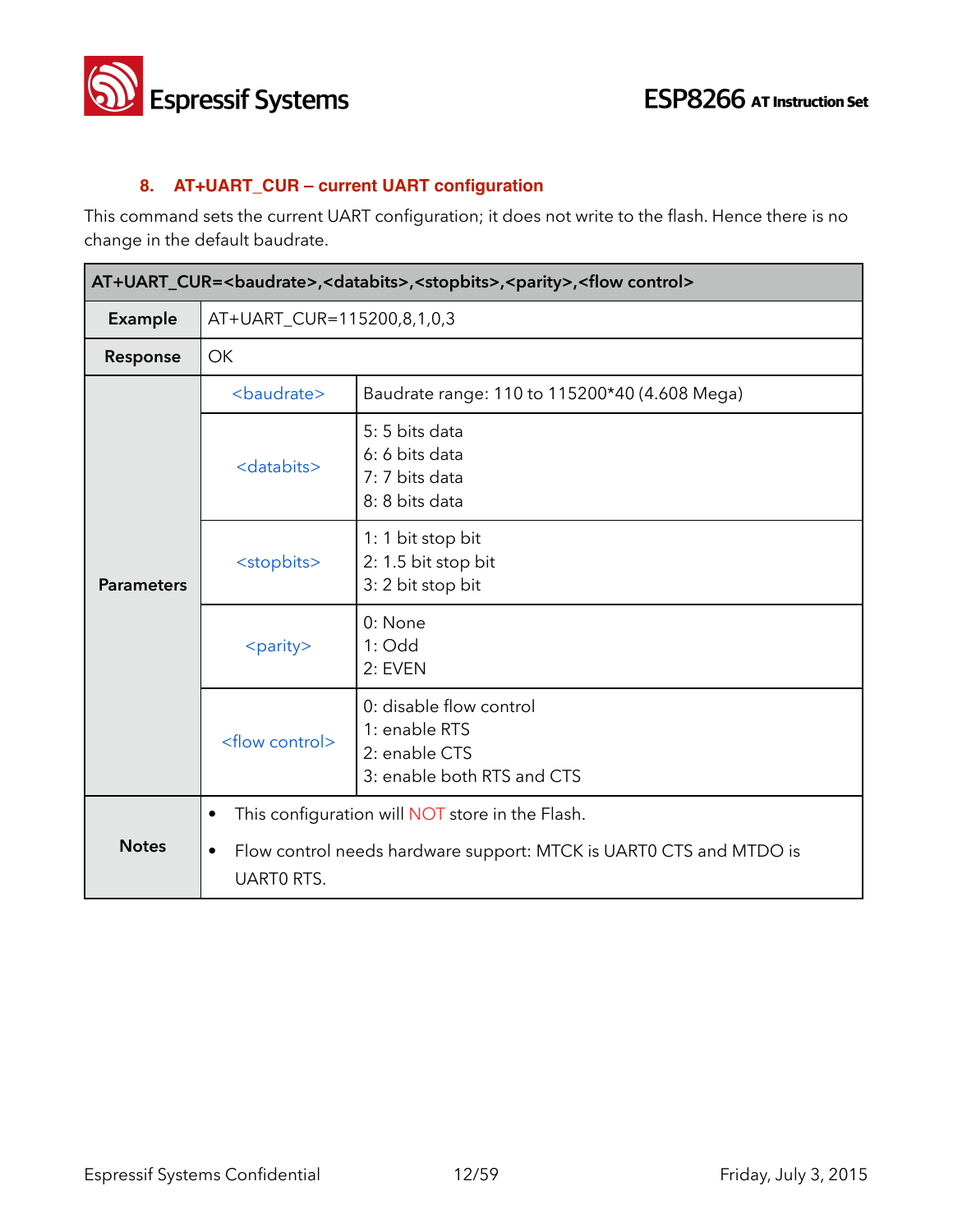

#### **9. AT+UART\_DEF – default UART configuration**

This command sets the UART configuration and save it to flash. It is stored as the default parameter and will also be used as the default baudrate henceforth.

| AT+UART_DEF=<br>baudrate>, <databits>,<stopbits>,<parity>,<flow control=""></flow></parity></stopbits></databits> |                                             |                                                                                                                                                          |
|-------------------------------------------------------------------------------------------------------------------|---------------------------------------------|----------------------------------------------------------------------------------------------------------------------------------------------------------|
| <b>Example</b>                                                                                                    | AT+UART_DEF=115200,8,1,0,3                  |                                                                                                                                                          |
| Response                                                                                                          | <b>OK</b>                                   |                                                                                                                                                          |
|                                                                                                                   | <baudrate></baudrate>                       | Baudrate range: 110 to 115200*40 (4.608 Mega)                                                                                                            |
| <b>Parameters</b>                                                                                                 | <databits></databits>                       | 5:5 bits data<br>6: 6 bits data<br>7: 7 bits data<br>8: 8 bits data                                                                                      |
|                                                                                                                   | <stopbits></stopbits>                       | 1: 1 bit stop bit<br>2: 1.5 bit stop bit<br>3: 2 bit stop bit                                                                                            |
|                                                                                                                   | <parity></parity>                           | 0: None<br>$1:$ Odd<br>2: EVEN                                                                                                                           |
|                                                                                                                   | <flow control=""></flow>                    | 0: disable flow control<br>1: enable RTS<br>2: enable CTS<br>3: enable both RTS and CTS                                                                  |
| <b>Notes</b>                                                                                                      | $\bullet$<br>$\bullet$<br><b>UARTO RTS.</b> | This configuration will be stored in user parameter area in the Flash for boot up.<br>Flow control needs hardware support: MTCK is UART0 CTS and MTDO is |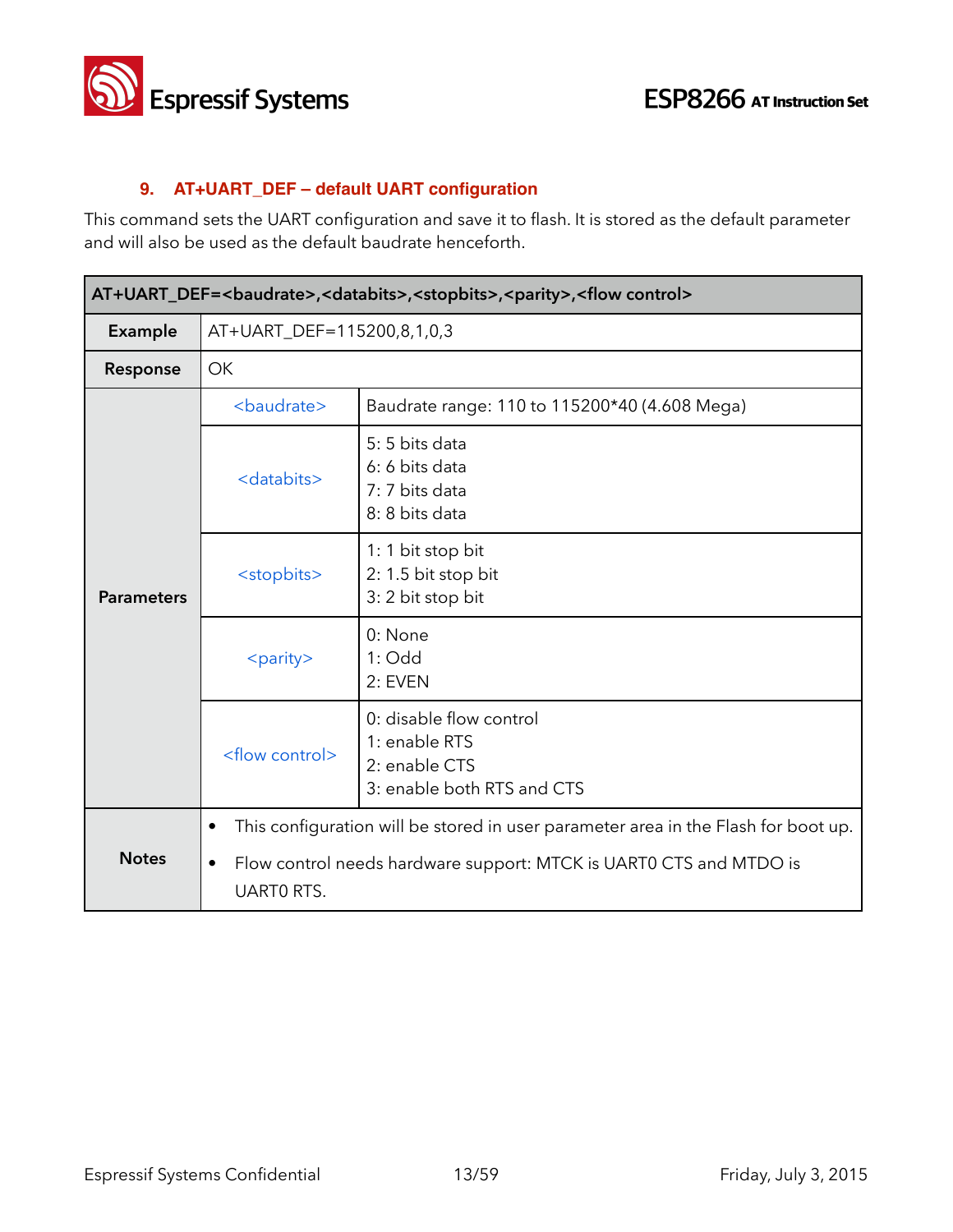

#### **10. AT+SLEEP – sleep mode**

This command sets ESP8266 sleep mode. It can only be used in station mode, default to be modemsleep mode .

| AT+SLEEP - sleep mode |                                                                                                      |
|-----------------------|------------------------------------------------------------------------------------------------------|
| Command               | AT+SLEEP?                                                                                            |
| Response              | +SLEEP: <sleep mode=""><br/>ОK</sleep>                                                               |
| <b>Parameters</b>     | <sleep mode=""><br/>0 : disable sleep mode<br/>1 : light-sleep mode<br/>2 : modem-sleep mode</sleep> |
| Command               | AT+SLEEP= <sleep mode=""></sleep>                                                                    |
| Response              | ОK                                                                                                   |
| <b>Parameters</b>     | The same as above.                                                                                   |

#### **11. AT+RFPOWER – set maximum value of RF TX Power**

This command sets the maximum value of ESP8266 RF TX power, it is not precise.

| <b>AT+RFPOWER - set RF TX Power</b> |                                                                              |
|-------------------------------------|------------------------------------------------------------------------------|
| Example                             | AT+RFPOWER=50                                                                |
| Command                             | <b>AT+RFPOWER=<tx power=""></tx></b>                                         |
| Response                            | OK                                                                           |
| <b>Parameters</b>                   | $\langle$ TX power> maximum value of RF TX power, range 0 ~ 82, unit:0.25dBm |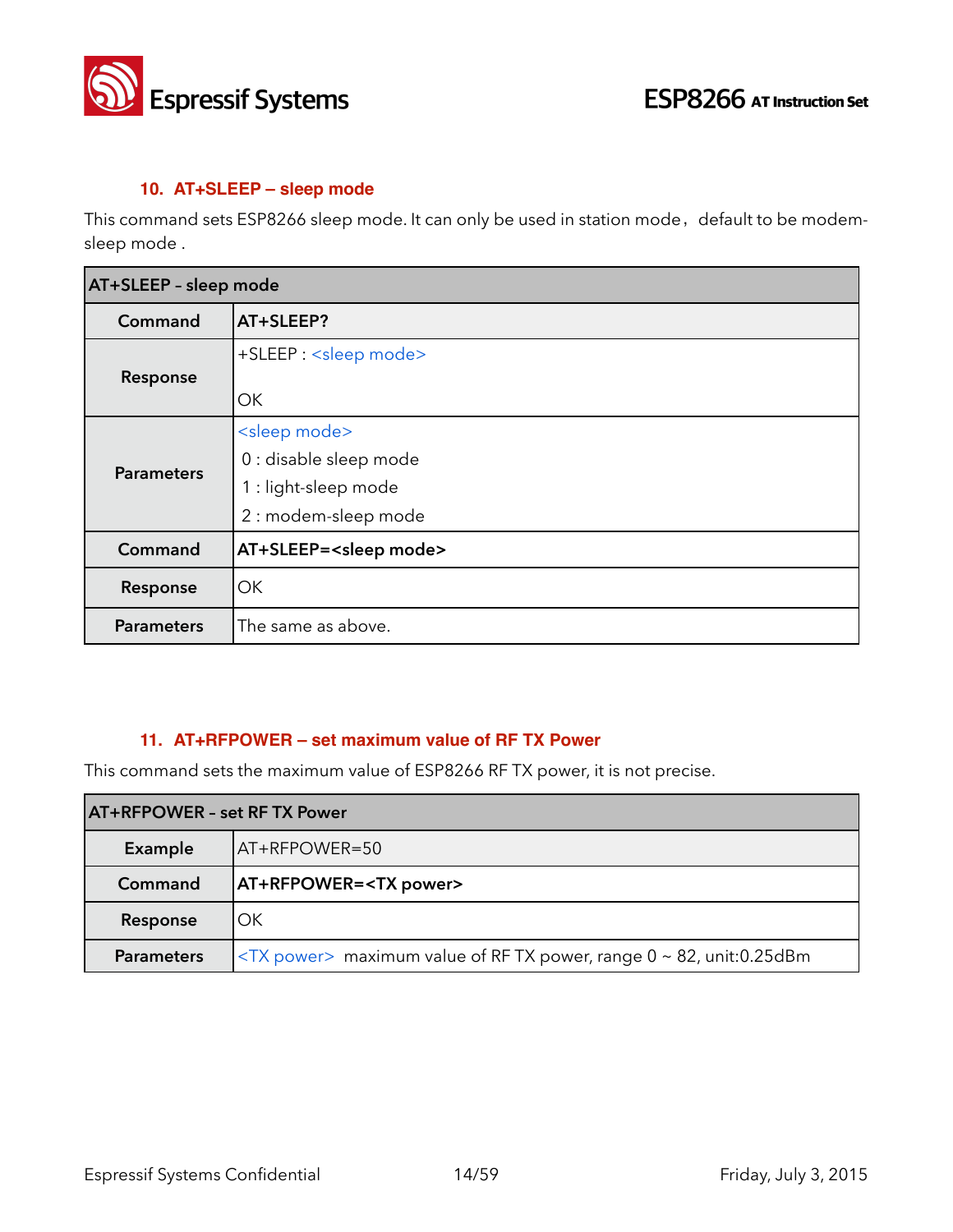

#### **12. AT+RFVDD – set RF TX Power according to VDD33**

This command sets ESP8266 RF TX power according to VDD33. To get the power voltage of ESP8266 VDD3P3, TOUT pin has to be suspended. TOUT pin has to be suspended to measure VDD33.

| AT+RFVDD - set RF TX power according to VDD33 |                                                                                                                   |
|-----------------------------------------------|-------------------------------------------------------------------------------------------------------------------|
| Command                                       | AT+RFVDD?                                                                                                         |
| Response                                      | +RFVDD: <vdd33><br/>ОΚ</vdd33>                                                                                    |
| <b>Parameters</b>                             | <vdd33> power voltage of ESP8266 VDD33, unit: 1/1024 V<br/>TOUT pin has to be suspended to measure VDD33.</vdd33> |
| Command                                       | AT+RFVDD= <vdd33></vdd33>                                                                                         |
| Response                                      | OK.                                                                                                               |
| <b>Parameters</b>                             | $\langle \text{VDD33} \rangle$ power voltage of ESP8266 VDD33, range [1900, 3300]                                 |
| Command                                       | AT+RFVDD                                                                                                          |
| Response                                      | ОK                                                                                                                |
| <b>Note</b>                                   | "AT+RFVDD" will automatically set RFTX power according to VDD33.<br>TOUT pin has to be suspended.                 |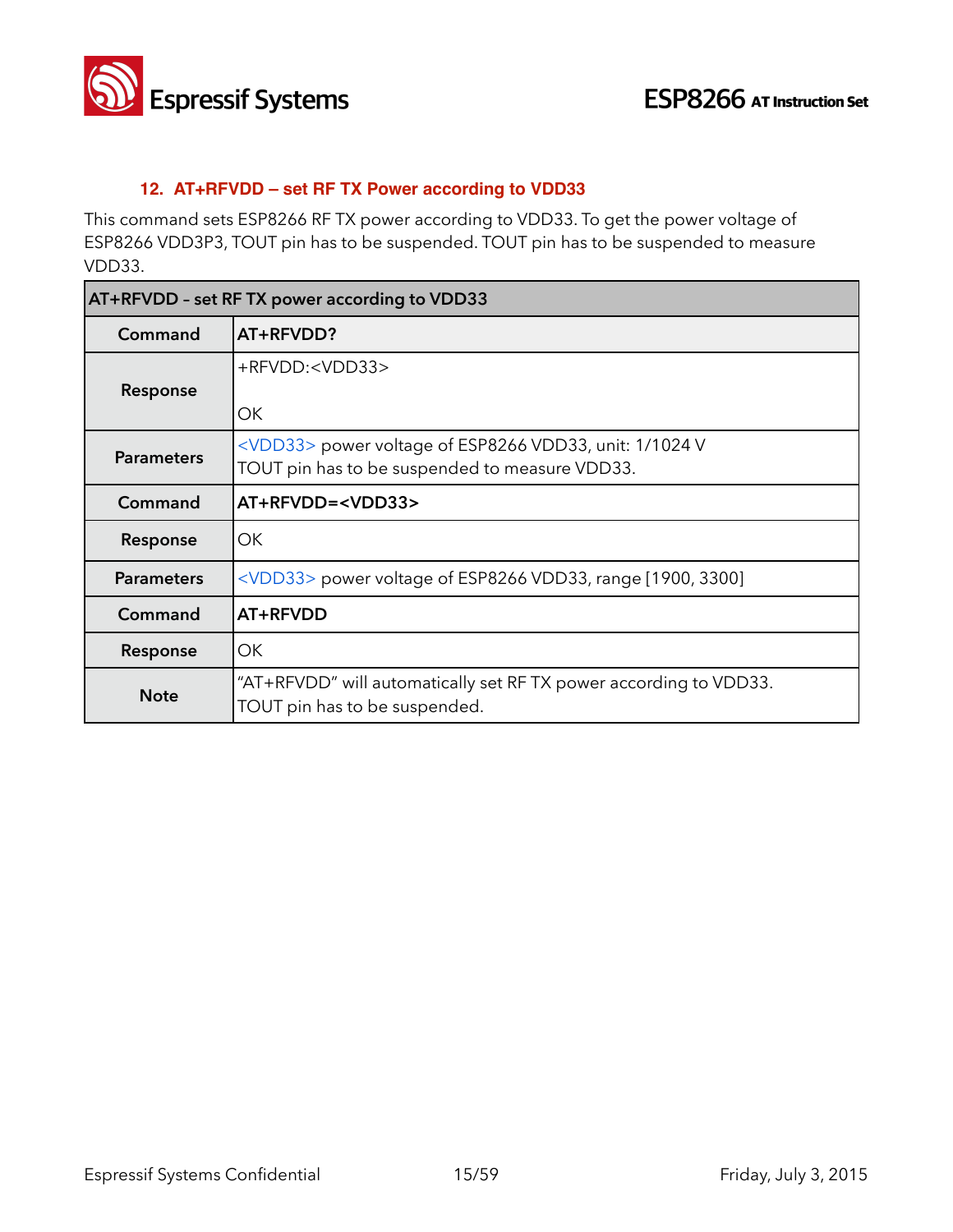

## **4. WiFi Functions Overview**

| WiFi Connectivity Functions Invoked by AT commands |                                                             |  |
|----------------------------------------------------|-------------------------------------------------------------|--|
| Command                                            | <b>Description</b>                                          |  |
| AT+CWMODE                                          | WIFI mode (sta/AP/sta+AP), [@deprecated]                    |  |
| AT+CWMODE_CUR                                      | WIFI mode (sta/AP/sta+AP)<br>Won't save to Flash            |  |
| AT+CWMODE DEF                                      | WIFI default mode (sta/AP/sta+AP)<br>Save to Flash          |  |
| AT+CWJAP                                           | Connect to AP, [@deprecated]                                |  |
| AT+CWJAP_CUR                                       | Connect to AP, won't save to Flash                          |  |
| AT+CWJAP_DEF                                       | Connect to AP, save to Flash                                |  |
| AT+CWLAP                                           | Lists available APs                                         |  |
| AT+CWQAP                                           | Disconnect from AP                                          |  |
| AT+CWSAP                                           | Set configuration of ESP8266 softAP<br>[@deprecated]        |  |
| AT+CWSAP_CUR                                       | Set configuration of ESP8266 softAP<br>Won't save to Flash. |  |
| AT+CWSAP_DEF                                       | Set configuration of ESP8266 softAP<br>Save to Flash.       |  |
| AT+CWLIF                                           | Get station's IP which is connected to ESP8266 softAP       |  |
| AT+CWDHCP                                          | Enable/Disable DHCP, [@deprecated]                          |  |
| AT+CWDHCP_CUR                                      | Enable/Disable DHCP, won't save to Flash                    |  |
| AT+CWDHCP_DEF                                      | Enable/Disable DHCP, save to Flash                          |  |
| AT+CWAUTOCONN                                      | Connect to AP automatically when power on                   |  |
| AT+CIPSTAMAC                                       | Set mac address of ESP8266 station<br>[@deprecated]         |  |
| AT+CIPSTAMAC_CUR                                   | Set mac address of ESP8266 station<br>Won't save to Flash.  |  |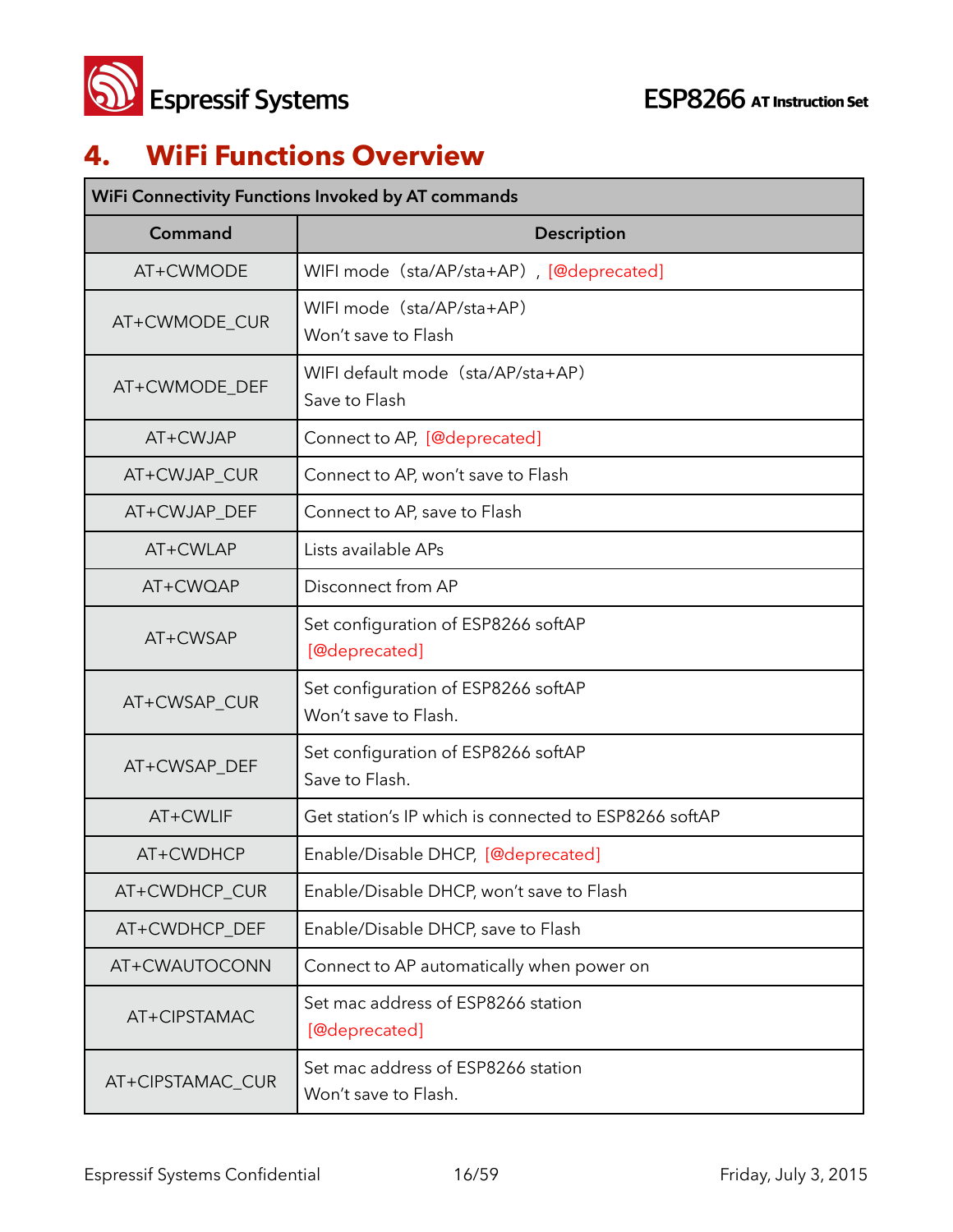

**Solution Set ESP8266** AT Instruction Set

| AT+CIPSTAMAC DEF | Set mac address of ESP8266 station<br>Save to Flash.      |
|------------------|-----------------------------------------------------------|
| AT+CIPAPMAC      | Set mac address of ESP8266 softAP<br>[@deprecated]        |
| AT+CIPAPMAC_CUR  | Set mac address of ESP8266 softAP<br>Won't save to Flash. |
| AT+CIPAPMAC_DEF  | Set mac address of ESP8266 softAP<br>Save to Flash.       |
| AT+CIPSTA        | Set IP address of ESP8266 station, [@deprecated]          |
| AT+CIPSTA_CUR    | Set IP address of ESP8266 station<br>Won't save to Flash. |
| AT+CIPSTA_DEF    | Set IP address of ESP8266 station<br>Save to Flash.       |
| AT+CIPAP         | Set IP address of ESP8266 softAP, [@deprecated]           |
| AT+CIPAP_CUR     | Set IP address of ESP8266 softAP<br>Won't save to Flash.  |
| AT+CIPAP DEF     | Set IP address of ESP8266 softAP<br>Save to Flash.        |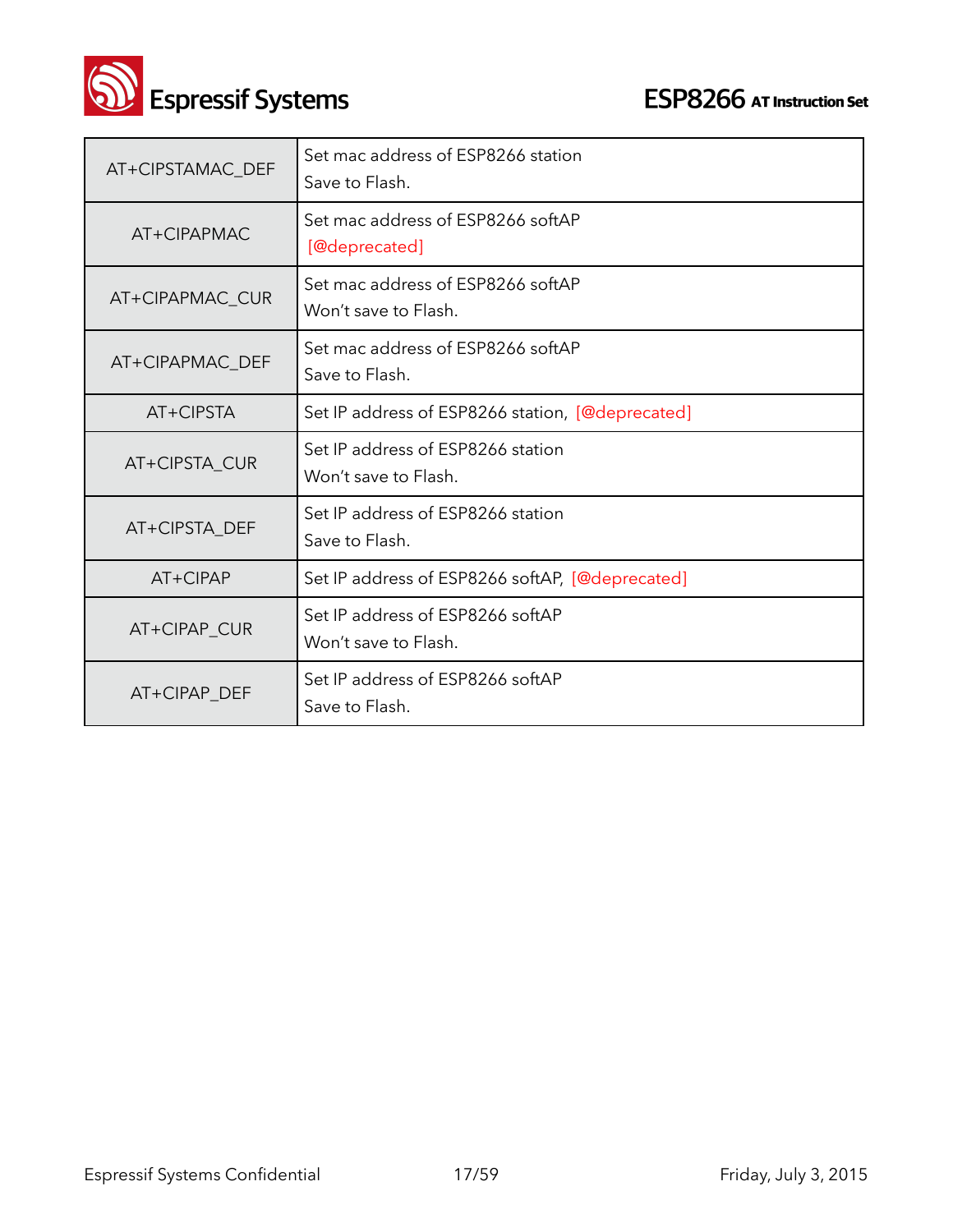

#### **4.1. Commands**

#### **1. AT+CWMODE – WiFi mode**

The function of this AT command is to get the value scope of WiFi mode, including station mode, softAP mode, and station+softAP mode, enquiry about the information of WiFi mode, or set the WiFi mode.

| AT+CWMODE - WiFi mode                                                          |                                                                                    |
|--------------------------------------------------------------------------------|------------------------------------------------------------------------------------|
| This command is deprecated. Please use AT+CWMODE_CUR or AT+CWMODE_DEF instead. |                                                                                    |
| Command                                                                        | AT+CWMODE=?                                                                        |
|                                                                                | +CWMODE:(value scope of <mode>)</mode>                                             |
| Response                                                                       |                                                                                    |
|                                                                                | OK                                                                                 |
| <b>Parameters</b>                                                              | Please refer to AT command settings.                                               |
| Command                                                                        | AT+CWMODE?                                                                         |
|                                                                                | +CWMODE: <mode></mode>                                                             |
| Response                                                                       |                                                                                    |
|                                                                                | OK                                                                                 |
| <b>Parameters</b>                                                              | Please refer to AT command settings.                                               |
| Command                                                                        | AT+CWMODE= <mode></mode>                                                           |
| Response                                                                       | OK                                                                                 |
|                                                                                | <mode></mode>                                                                      |
| <b>Parameters</b>                                                              | 1 : station mode                                                                   |
|                                                                                | 2 : softAP mode                                                                    |
|                                                                                | $3:$ softAP + station mode                                                         |
|                                                                                | This setting will be stored in the flash system parameter area. It won't be erased |
| <b>Notes</b>                                                                   | even when the power is off and restarted.                                          |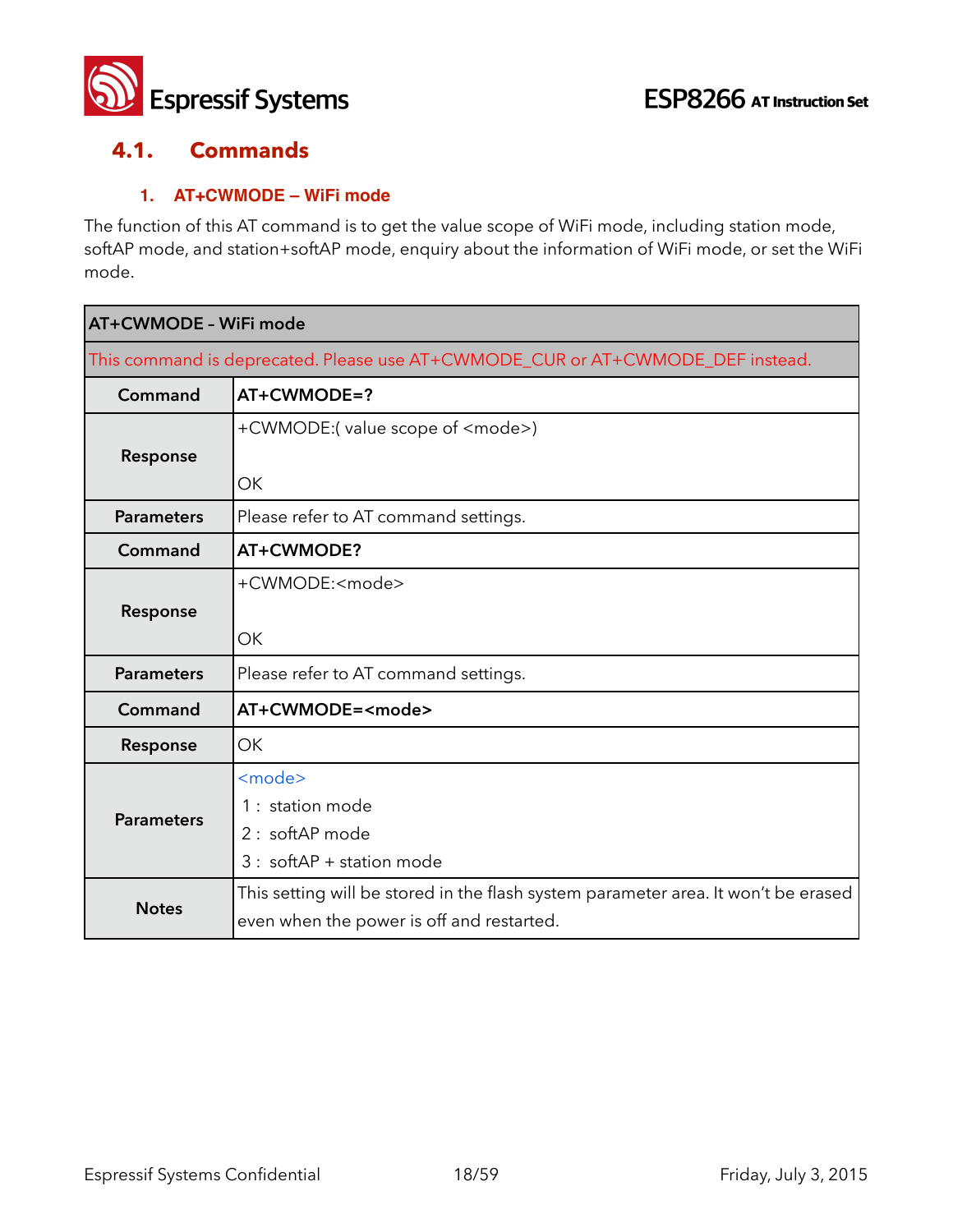

#### **2. AT+CWMODE\_CUR – current WiFi mode**

There are three WiFi working modes: Station mode, softAP mode, and the co-existence of Station mode and softAP mode. This command is used to acquire the existing WiFi mode, or to set a customised WiFi mode.

| AT+CWMODE_CUR - Set WIFI mode (sta/AP/sta+AP), won't save to Flash |                                                                                      |
|--------------------------------------------------------------------|--------------------------------------------------------------------------------------|
| Example                                                            | AT+CWMODE_CUR=3                                                                      |
| Command                                                            | AT+CWMODE_CUR=?                                                                      |
| Response                                                           | +CWMODE_CUR:(value scope of <mode>)<br/>OK</mode>                                    |
| <b>Parameters</b>                                                  | <mode><br/>1 : station mode<br/>2 : softAP mode<br/>3 : softAP + station mode</mode> |
| Command                                                            | AT+CWMODE_CUR?                                                                       |
| Response                                                           | +CWMODE_CUR: <mode><br/><b>OK</b></mode>                                             |
| <b>Parameters</b>                                                  | <mode><br/>1 : station mode<br/>2 : softAP mode<br/>3 : softAP + station mode</mode> |
| Command                                                            | AT+CWMODE_CUR= <mode></mode>                                                         |
| Response                                                           | <b>OK</b>                                                                            |
| <b>Parameters</b>                                                  | <mode><br/>1 : station mode<br/>2 : softAP mode<br/>3 : softAP + station mode</mode> |
| <b>Notes</b>                                                       | This configuration will NOT store in Flash.                                          |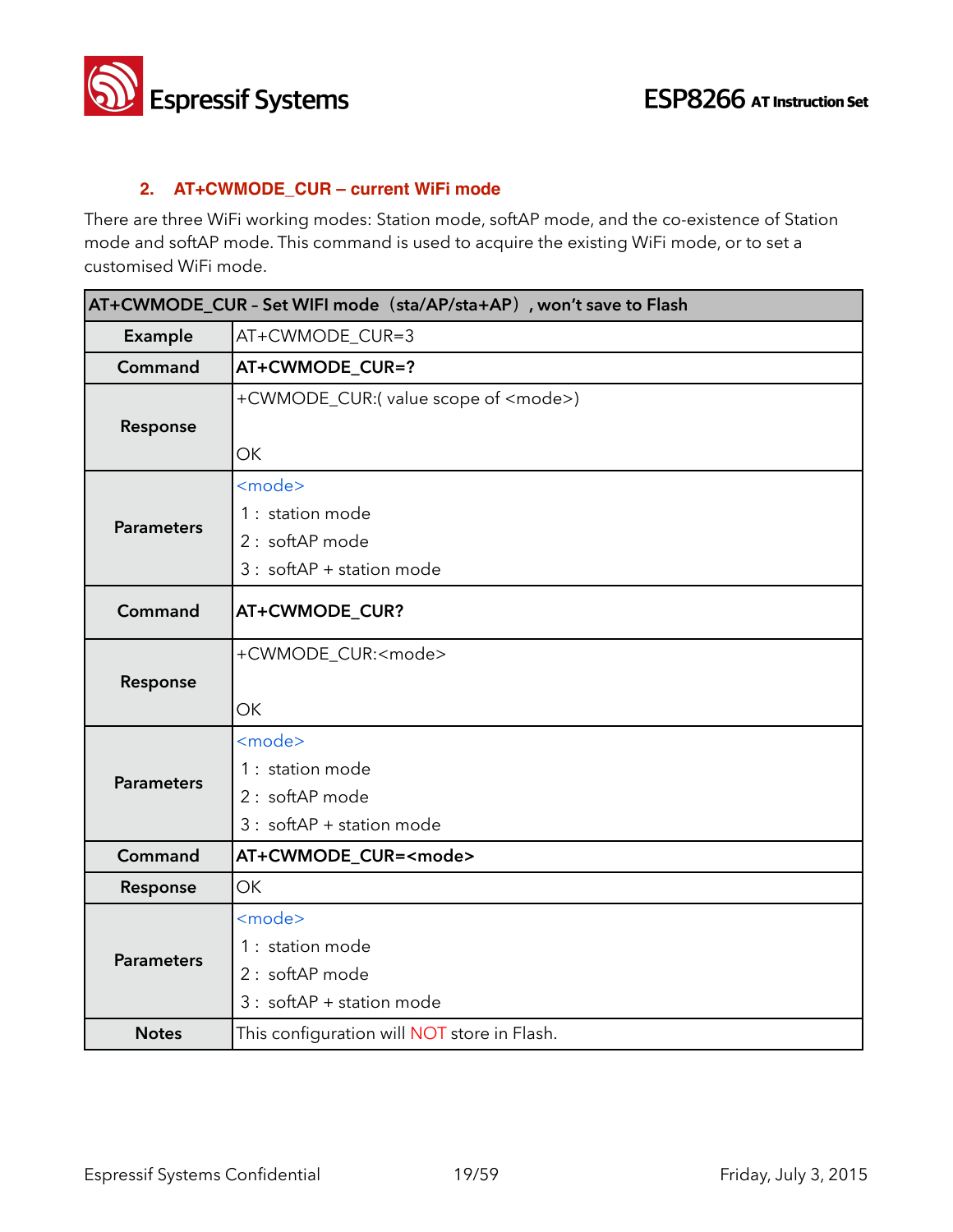

#### **3. AT+CWMODE\_DEF – default WiFi mode**

| AT+CWMODE_DEF - WIFI mode (sta/AP/sta+AP), save to Flash |                                                                                                  |
|----------------------------------------------------------|--------------------------------------------------------------------------------------------------|
| Example                                                  | AT+CWMODE_DEF=3                                                                                  |
| Command                                                  | AT+CWMODE_DEF=?                                                                                  |
| Response                                                 | +CWMODE_DEF:(value scope of <mode>)<br/><b>OK</b></mode>                                         |
| <b>Parameters</b>                                        | <mode><br/>1 : station mode<br/>2 : softAP mode<br/><math>3:</math> softAP + station mode</mode> |
| Command                                                  | AT+CWMODE_DEF?                                                                                   |
| Response                                                 | +CWMODE_DEF: <mode><br/><b>OK</b></mode>                                                         |
| <b>Parameters</b>                                        | <mode><br/>1 : station mode<br/>2 : softAP mode<br/><math>3:</math> softAP + station mode</mode> |
| Command                                                  | AT+CWMODE_DEF= <mode></mode>                                                                     |
| Response                                                 | OK                                                                                               |
| <b>Parameters</b>                                        | <mode><br/>1 : station mode<br/>2 : softAP mode<br/><math>3:</math> softAP + station mode</mode> |
| <b>Notes</b>                                             | This configuration will store in Flash system parameter area.                                    |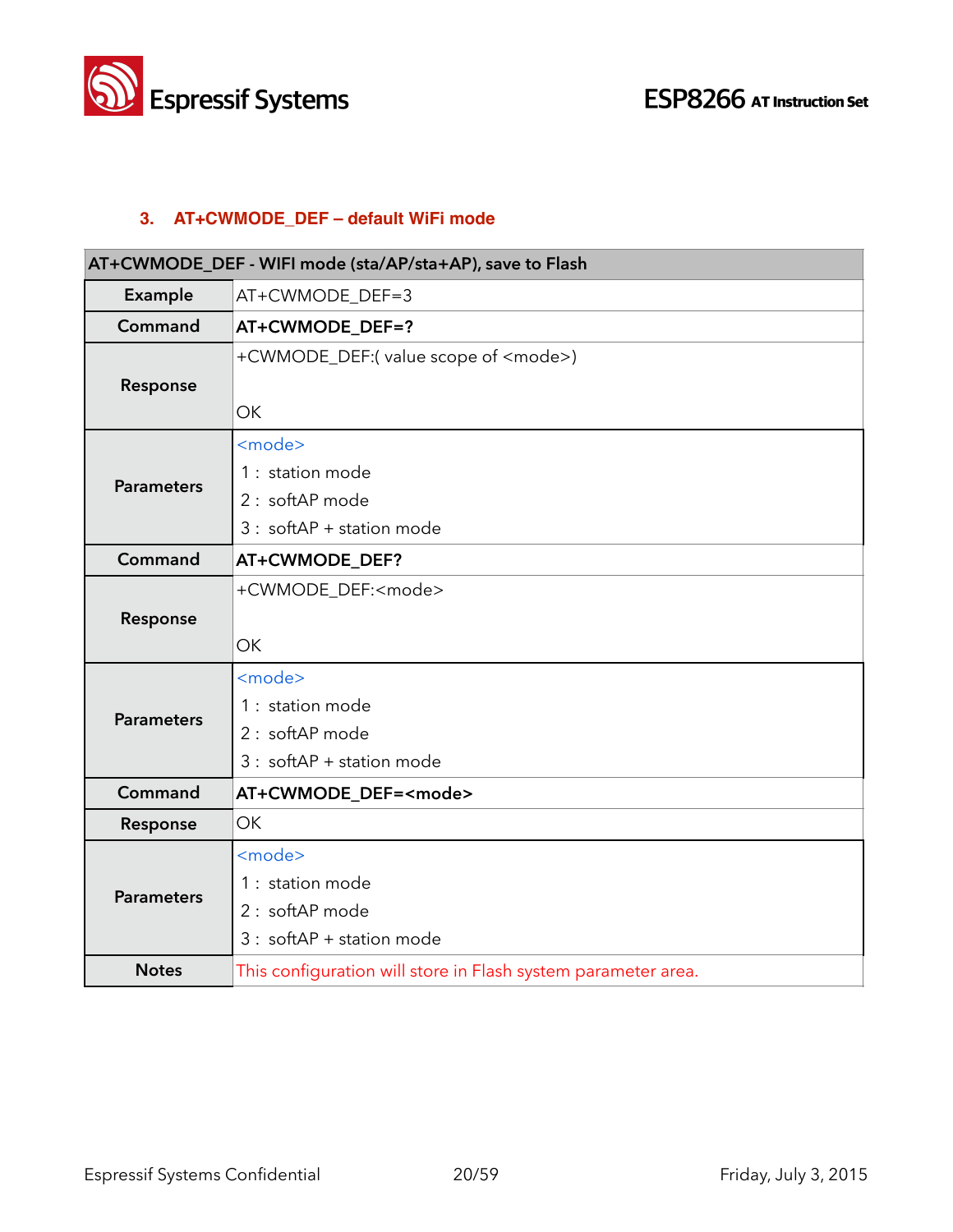

#### **4. AT+CWJAP – Connect to AP**

| <b>AT+CWJAP - Connect to AP</b> |                                                                                                                                                                                                                                                                                                                                                                                                                                                                                                                                                                                                 |
|---------------------------------|-------------------------------------------------------------------------------------------------------------------------------------------------------------------------------------------------------------------------------------------------------------------------------------------------------------------------------------------------------------------------------------------------------------------------------------------------------------------------------------------------------------------------------------------------------------------------------------------------|
|                                 | [@deprecated]. Please use AT+CWJAP_CUR or AT+CWJAP_DEF instead.                                                                                                                                                                                                                                                                                                                                                                                                                                                                                                                                 |
| Example                         | AT+CWJAP ="abc", "0123456789"<br>$\bullet$<br>If SSID is "ab/,c" and password is "0123456789"/"<br>AT+CWJAP ="ab///,c", "0123456789/"//"<br>If several APs have the same SSID as "abc", target AP can be found by bssid:<br>AT+CWJAP ="abc","0123456789","ca:d7:19:d8:a6:44"                                                                                                                                                                                                                                                                                                                    |
| Command                         | AT+CWJAP?                                                                                                                                                                                                                                                                                                                                                                                                                                                                                                                                                                                       |
| Response                        | +CWJAP: <ssid>,<bssid>,<channel>,<rssi><br/>ОK</rssi></channel></bssid></ssid>                                                                                                                                                                                                                                                                                                                                                                                                                                                                                                                  |
| <b>Parameters</b>               | <ssid> string, AP's SSID</ssid>                                                                                                                                                                                                                                                                                                                                                                                                                                                                                                                                                                 |
| Command                         | AT+CWJAP= <ssid>,<pwd>[,<bssid>]</bssid></pwd></ssid>                                                                                                                                                                                                                                                                                                                                                                                                                                                                                                                                           |
| Response                        | OK<br>or<br>+CWJAP: <error code=""><br/><b>FAIL</b></error>                                                                                                                                                                                                                                                                                                                                                                                                                                                                                                                                     |
| <b>Parameters</b>               | <ssid> string, AP's SSID<br/><pwd> string, MAX: 64 bytes ASCII<br/>[<bssid>] string, AP's MAC address, for several APs may have the same SSID<br/><error code=""> only for reference, it's not reliable<br/><error code=""> 1 connecting timeout<br/><error code=""> 2 wrong password<br/><error code=""> 3 can not found target AP<br/><error code=""> 4 connect fail<br/>This command needs station mode enable.<br/>Escape character syntax is needed if "SSID" or "password" contains any special<br/>characters (", ""and'/")</error></error></error></error></error></bssid></pwd></ssid> |
| <b>Notes</b>                    | This configuration will store in Flash system parameter area.                                                                                                                                                                                                                                                                                                                                                                                                                                                                                                                                   |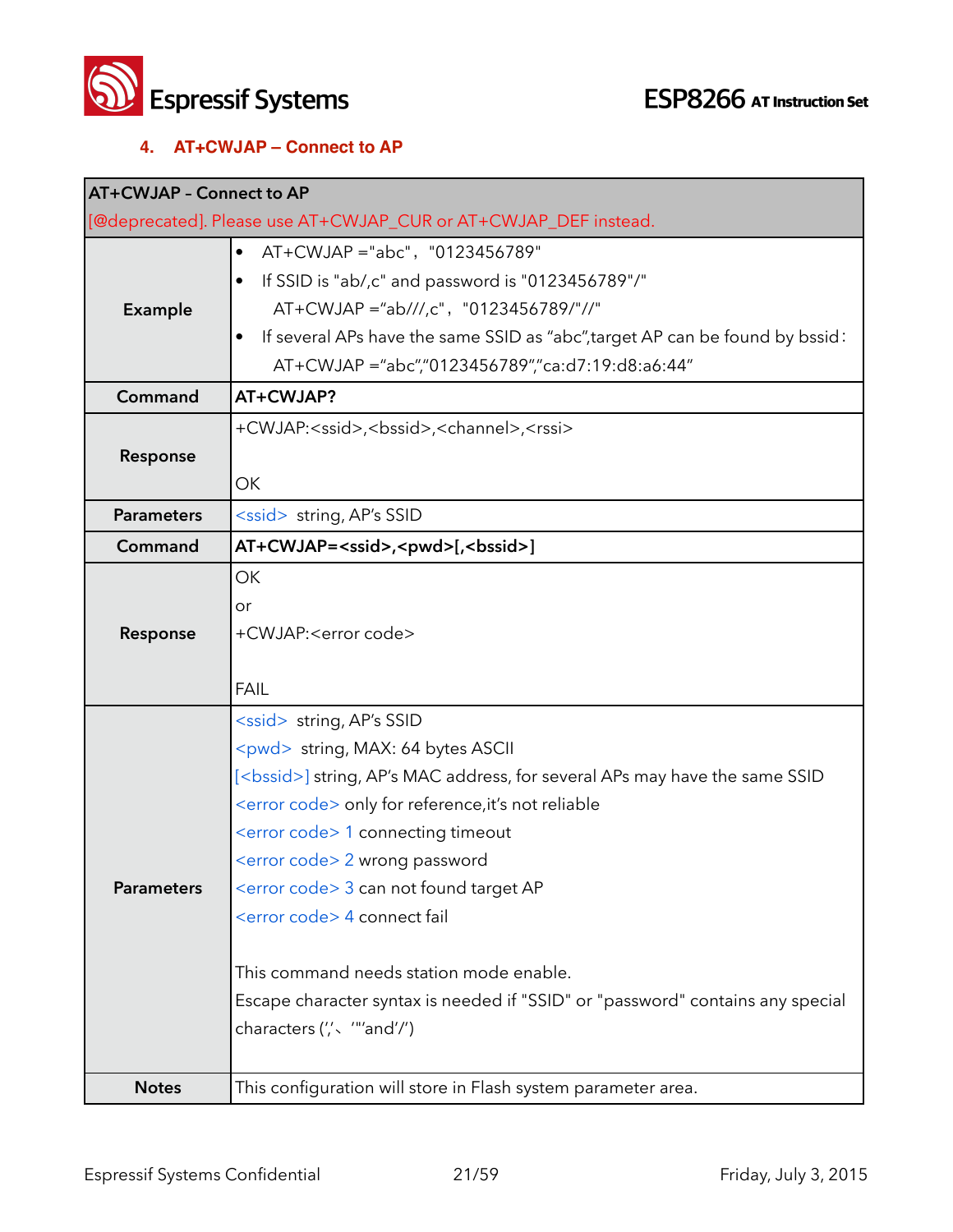**ESP8266** AT Instruction Set

#### **5. AT+CWJAP\_CUR – Connect to AP**,**for current**

|                   | AT+CWJAP_CUR - Connect to AP, won't save to Flash                                   |
|-------------------|-------------------------------------------------------------------------------------|
|                   | AT+CWJAP_CUR ="abc","0123456789"                                                    |
|                   | If SSID is "ab/,c" and password is "0123456789"/"                                   |
| Example           | AT+CWJAP_CUR="ab///,c","0123456789/"//"                                             |
|                   | If several APs have the same SSID as "abc", target AP can be found by bssid:        |
|                   | AT+CWJAP_CUR="abc","0123456789","ca:d7:19:d8:a6:44"                                 |
| Command           | AT+CWJAP_CUR?                                                                       |
|                   | +CWJAP_CUR: <ssid>,<bssid>,<channel>,<rssi></rssi></channel></bssid></ssid>         |
| Response          |                                                                                     |
|                   | ОK                                                                                  |
| <b>Parameters</b> | <ssid> string, AP's SSID</ssid>                                                     |
| Command           | AT+CWJAP_CUR= <ssid>,<pwd>[,<bssid>]</bssid></pwd></ssid>                           |
|                   | <b>OK</b>                                                                           |
|                   | or                                                                                  |
| Response          | +CWJAP: <error code=""></error>                                                     |
|                   |                                                                                     |
|                   | <b>FAIL</b>                                                                         |
|                   | <ssid> string, AP's SSID</ssid>                                                     |
|                   | <pwd> string, MAX: 64 bytes ASCII</pwd>                                             |
|                   | [ <bssid>] string, AP's MAC address, for several APs may have the same SSID</bssid> |
|                   | <error code=""> only for reference, it's not reliable</error>                       |
|                   | <error code=""> 1 connecting timeout</error>                                        |
|                   | <error code=""> 2 wrong password</error>                                            |
| <b>Parameters</b> | <error code=""> 3 can not found target AP</error>                                   |
|                   | <error code=""> 4 connect fail</error>                                              |
|                   | This command needs station mode enable.                                             |
|                   | Escape character syntax is needed if "SSID" or "password" contains any special      |
|                   | characters(",< ""and'/")                                                            |
|                   |                                                                                     |
| <b>Notes</b>      | This configuration will NOT store in Flash.                                         |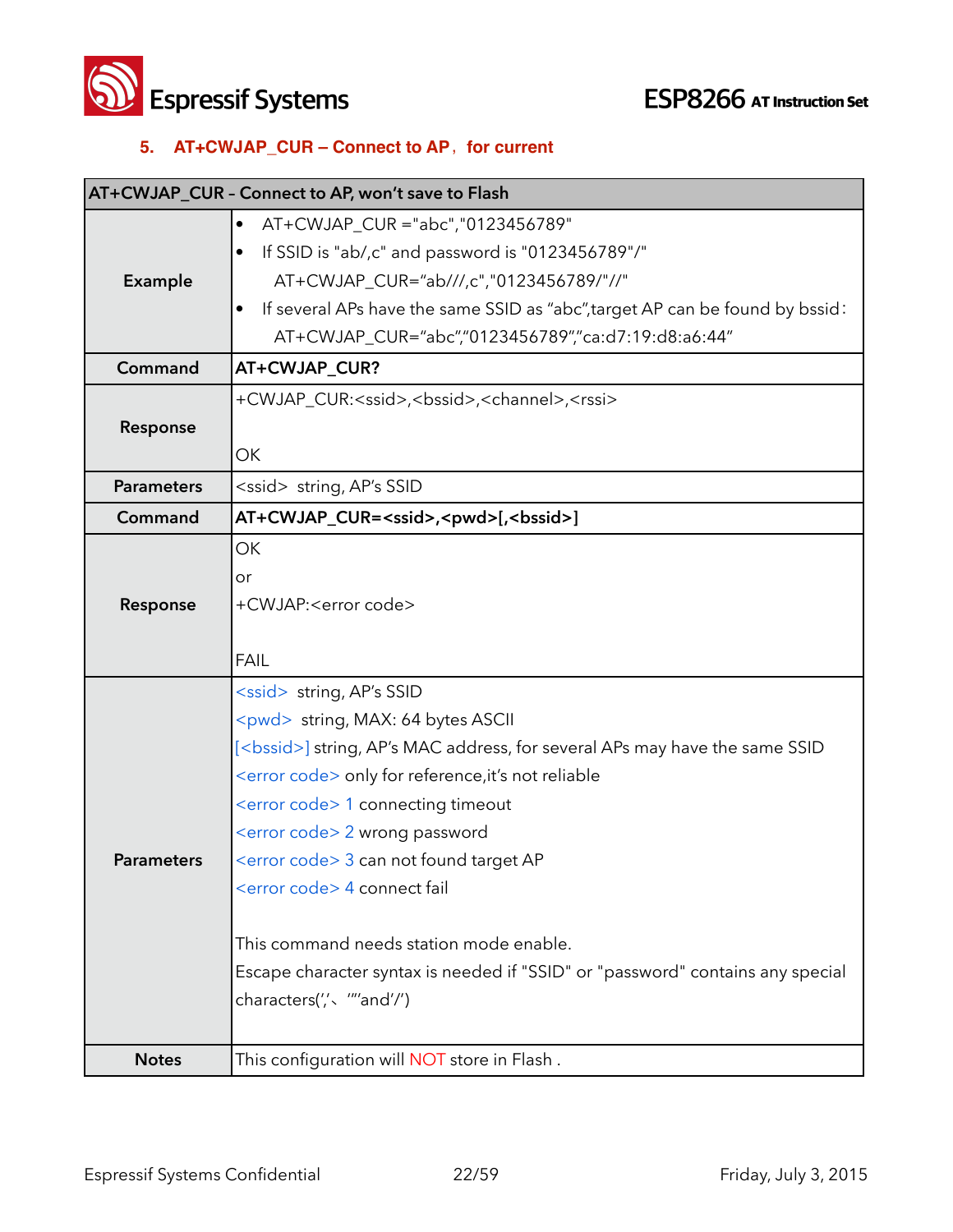**ESP8266** AT Instruction Set

#### **6. AT+CWJAP\_DEF – Connect to AP**,**save as default**

|                   | AT+CWJAP_DEF - Connect to AP and save AP info to flash                                                                                                                                                                                                                                                                                                                                                                                                                                                                                                                                                    |
|-------------------|-----------------------------------------------------------------------------------------------------------------------------------------------------------------------------------------------------------------------------------------------------------------------------------------------------------------------------------------------------------------------------------------------------------------------------------------------------------------------------------------------------------------------------------------------------------------------------------------------------------|
| Example           | AT+CWJAP_DEF="abc","0123456789"<br>$\bullet$<br>If SSID is "ab/,c" and password is "0123456789"/"<br>AT+CWJAP_DEF="ab///,c","0123456789/"//"<br>If several APs have the same SSID as "abc", target AP can be found by bssid:<br>AT+CWJAP_DEF ="abc","0123456789","ca:d7:19:d8:a6:44"                                                                                                                                                                                                                                                                                                                      |
| Command           | AT+CWJAP_DEF?                                                                                                                                                                                                                                                                                                                                                                                                                                                                                                                                                                                             |
| Response          | +CWJAP_DEF: <ssid>,<bssid>,<channel>,<rssi><br/>OK</rssi></channel></bssid></ssid>                                                                                                                                                                                                                                                                                                                                                                                                                                                                                                                        |
| <b>Parameters</b> | <ssid> string, AP's SSID</ssid>                                                                                                                                                                                                                                                                                                                                                                                                                                                                                                                                                                           |
| Command           | AT+CWJAP_DEF= <ssid>,<pwd>[,<bssid>]</bssid></pwd></ssid>                                                                                                                                                                                                                                                                                                                                                                                                                                                                                                                                                 |
| Response          | OK<br>or<br>+CWJAP: <error code=""><br/><b>FAIL</b></error>                                                                                                                                                                                                                                                                                                                                                                                                                                                                                                                                               |
| <b>Parameters</b> | <ssid> string, AP's SSID<br/><pwd> string, MAX: 64 bytes ASCII<br/>[<bssid>] string, AP's bssid(MAC address), for several APs may have the same<br/>SSID<br/><error code=""> only for reference, it's not reliable<br/><error code=""> 1 connecting timeout<br/><error code=""> 2 wrong password<br/><error code=""> 3 can not found target AP<br/><error code=""> 4 connect fail<br/>This command needs station mode enable.<br/>Escape character syntax is needed if "SSID" or "password" contains any special<br/>characters (", "and'/")</error></error></error></error></error></bssid></pwd></ssid> |
| <b>Notes</b>      | This configuration will store in Flash system parameter area.                                                                                                                                                                                                                                                                                                                                                                                                                                                                                                                                             |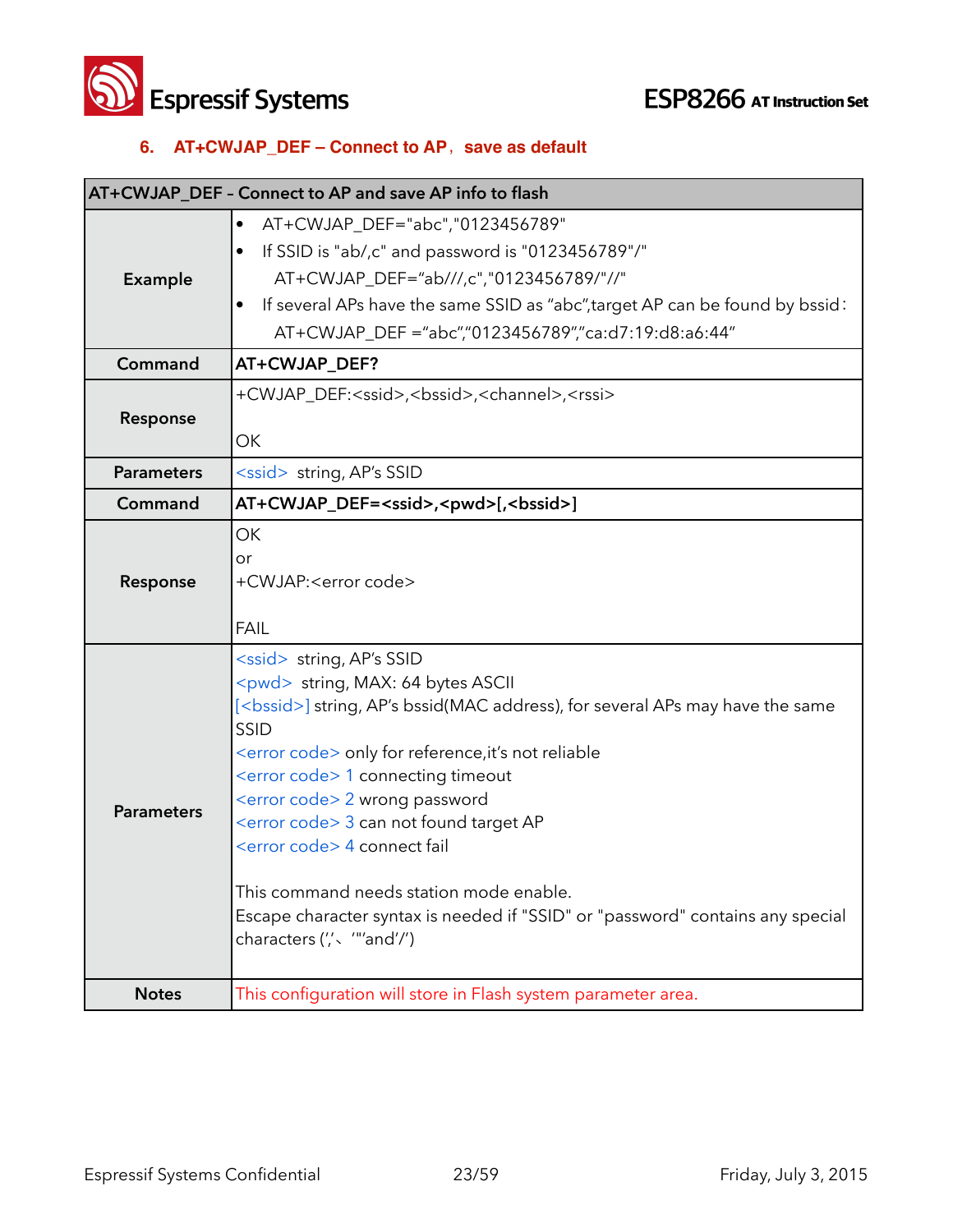

#### **7. AT+CWLAP – List available APs**

| <b>AT+CWLAP - Lists available APs</b> |                                                                                                                                                                                                                                                                                                                                                        |
|---------------------------------------|--------------------------------------------------------------------------------------------------------------------------------------------------------------------------------------------------------------------------------------------------------------------------------------------------------------------------------------------------------|
| Example                               | AT+CWLAP<br>$\bullet$<br>List of all available AP's detected by ESP8266<br>AT+CWLAP="wifi","ca:d7:19:d8:a6:44",6<br>Find AP with specific SSID and MAC at specific channel.<br>AT+CWLAP="wifi"<br>Find AP with specific SSID                                                                                                                           |
| Command                               | AT+CWLAP= <ssid>,<mac>,<ch></ch></mac></ssid>                                                                                                                                                                                                                                                                                                          |
| Response                              | +CWLAP: <ecn>,<ssid>,<rssi>,<mac>,<ch>,<freq offset=""><br/>OK<br/><b>ERROR</b></freq></ch></mac></rssi></ssid></ecn>                                                                                                                                                                                                                                  |
| <b>Parameters</b>                     | $<$ ecn $>$<br><b>OPEN</b><br>$\Omega$<br><b>WEP</b><br>1<br>$\overline{2}$<br>WPA_PSK<br>WPA2_PSK<br>3<br>4 WPA_WPA2_PSK<br><ssid> string, SSID of AP<br/><rssi> signal strength<br/><mac> string, MAC address<br/><freq offset=""> frequency offset of AP, unit: KHz. <freq offset=""> / 2.4 to get unit<br/>"ppm"</freq></freq></mac></rssi></ssid> |
| Command                               | AT+CWLAP                                                                                                                                                                                                                                                                                                                                               |
| Response                              | +CWLAP: <ecn>,<ssid>,<rssi>,<mac>,<ch>,<freq offset=""><br/>ОК<br/><b>ERROR</b></freq></ch></mac></rssi></ssid></ecn>                                                                                                                                                                                                                                  |
| <b>Parameters</b>                     | The same as above                                                                                                                                                                                                                                                                                                                                      |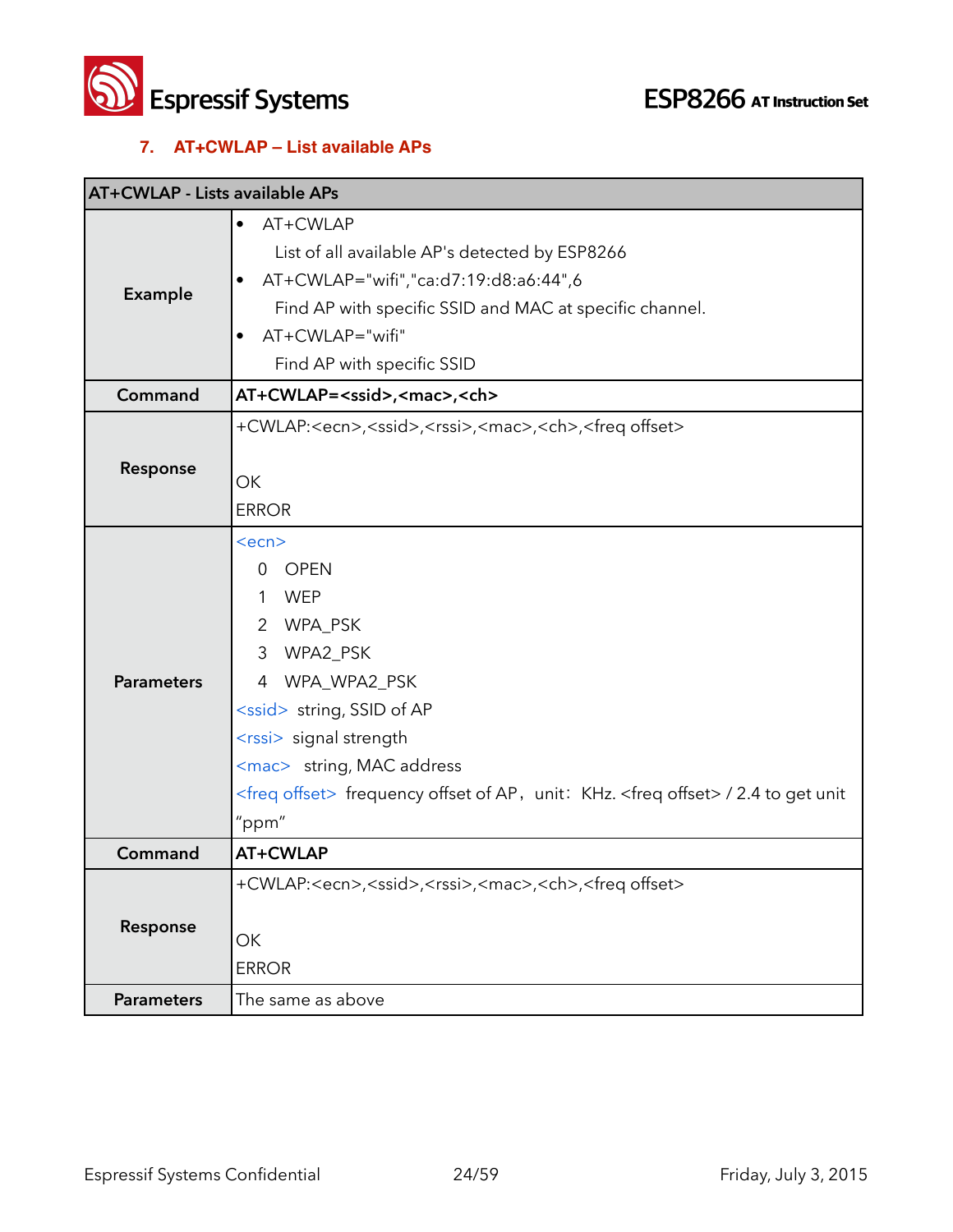

#### **8. AT+CWQAP – Disconnect from AP**

| <b>AT+CWQAP - Disconnect from AP</b> |                  |
|--------------------------------------|------------------|
| Command                              | <b>AT+ CWQAP</b> |
| Response                             | ОΚ               |
| <b>Parameters</b>                    | null             |

#### **9. AT+CWSAP – Configuration of softAP mode**

|                   | AT+ CWSAP - Configuration of softAP mode                                                                                                                                                           |
|-------------------|----------------------------------------------------------------------------------------------------------------------------------------------------------------------------------------------------|
|                   | [@deprecated]. Please use AT+CWSAP_CUR or AT+CWSAP_DEF instead.                                                                                                                                    |
| <b>Example</b>    | AT+CWSAP="ESP8266","1234567890",5,3                                                                                                                                                                |
| Command           | AT+CWSAP?                                                                                                                                                                                          |
| Response          | +CWSAP: <ssid>,<pwd>,<chl>,<ecn></ecn></chl></pwd></ssid>                                                                                                                                          |
| <b>Parameters</b> | <ssid> string, ESP8266 softAP' SSID</ssid>                                                                                                                                                         |
|                   | <pwd> string, range: 8 ~ 64 bytes ASCII<br/><chl> channel id<br/><ecn><br/><b>OPEN</b><br/>0<br/>WPA_PSK<br/><math>\overline{2}</math><br/>WPA2_PSK<br/>3<br/>WPA_WPA2_PSK<br/>4</ecn></chl></pwd> |
| Command           | AT+CWSAP= <ssid>,<pwd>,<chl>,<ecn></ecn></chl></pwd></ssid>                                                                                                                                        |
| Response          | OK<br><b>ERROR</b>                                                                                                                                                                                 |
| <b>Parameters</b> | The same as above.                                                                                                                                                                                 |
| <b>Notes</b>      | This CMD is only available when softAP mode enable.<br>ESP8266 softAP don't support WEP.<br>This configuration will store in Flash system parameter area.                                          |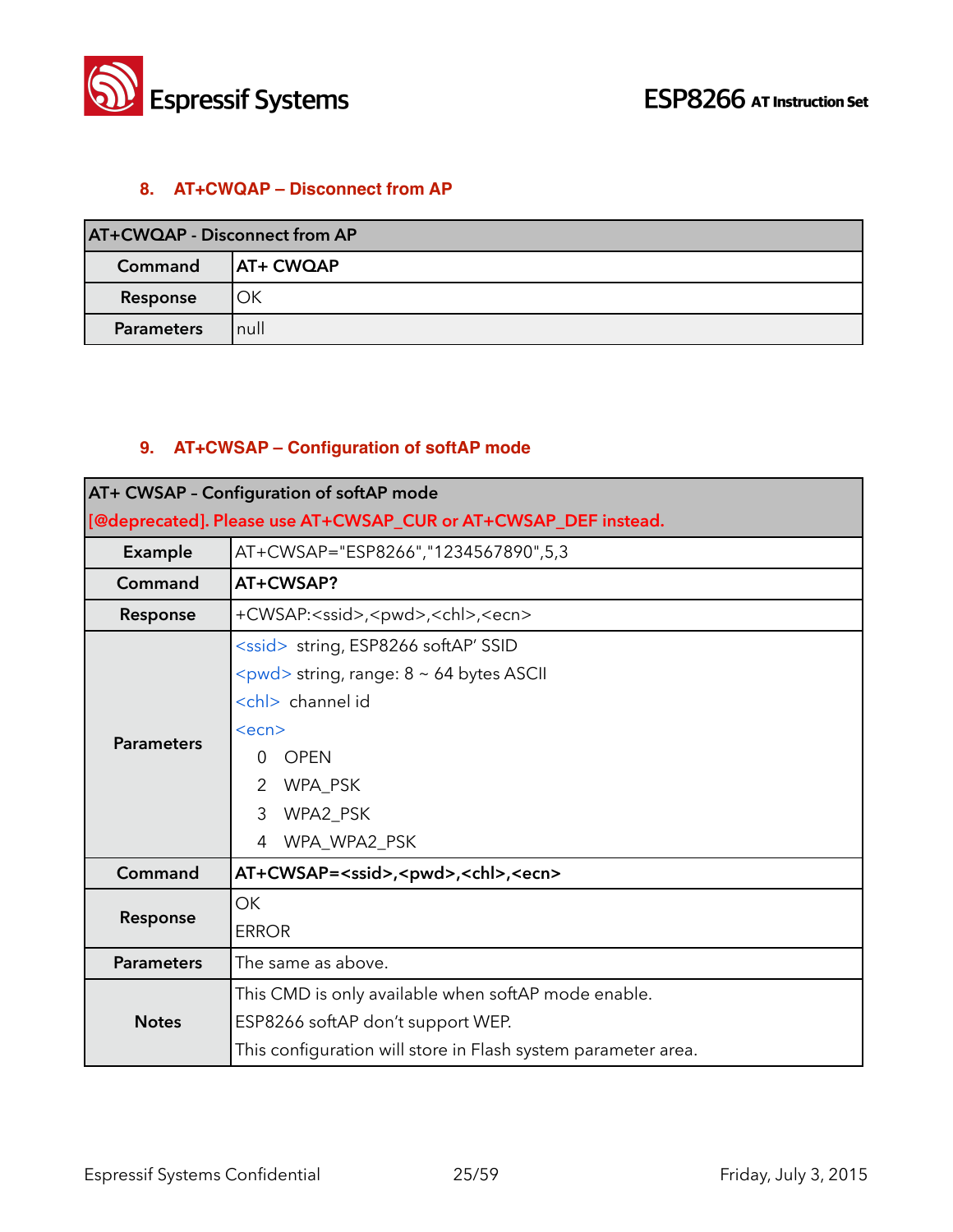

#### **10. AT+CWSAP\_CUR – Current config of softAP mode**

| AT+CWSAP_CUR - Set configuration of softAP mode, won't save to Flash |                                                                     |
|----------------------------------------------------------------------|---------------------------------------------------------------------|
| Example                                                              | AT+CWSAP_CUR="ESP8266","1234567890",5,3                             |
| Command                                                              | AT+CWSAP_CUR?                                                       |
| Response                                                             | +CWSAP_CUR: <ssid>,<pwd>,<chl>,<ecn></ecn></chl></pwd></ssid>       |
|                                                                      | <ssid> string, ESP8266 softAP' SSID</ssid>                          |
|                                                                      | $\langle \text{pwd} \rangle$ string, range: 8 $\sim$ 64 bytes ASCII |
|                                                                      | <chl> channel id</chl>                                              |
|                                                                      | $<$ ecn $>$                                                         |
| <b>Parameters</b>                                                    | <b>OPEN</b><br>0                                                    |
|                                                                      | WPA_PSK<br>2                                                        |
|                                                                      | 3<br>WPA2_PSK                                                       |
|                                                                      | WPA_WPA2_PSK<br>4                                                   |
| Command                                                              | AT+CWSAP_CUR= <ssid>,<pwd>,<chl>,<ecn></ecn></chl></pwd></ssid>     |
|                                                                      | OK                                                                  |
| Response                                                             | <b>ERROR</b>                                                        |
| <b>Parameters</b>                                                    | The same as above.                                                  |
| <b>Notes</b>                                                         | This command is only available when softAP mode enable.             |
|                                                                      | ESP8266 softAP don't support WEP.                                   |
|                                                                      | This configuration will NOT store in Flash.                         |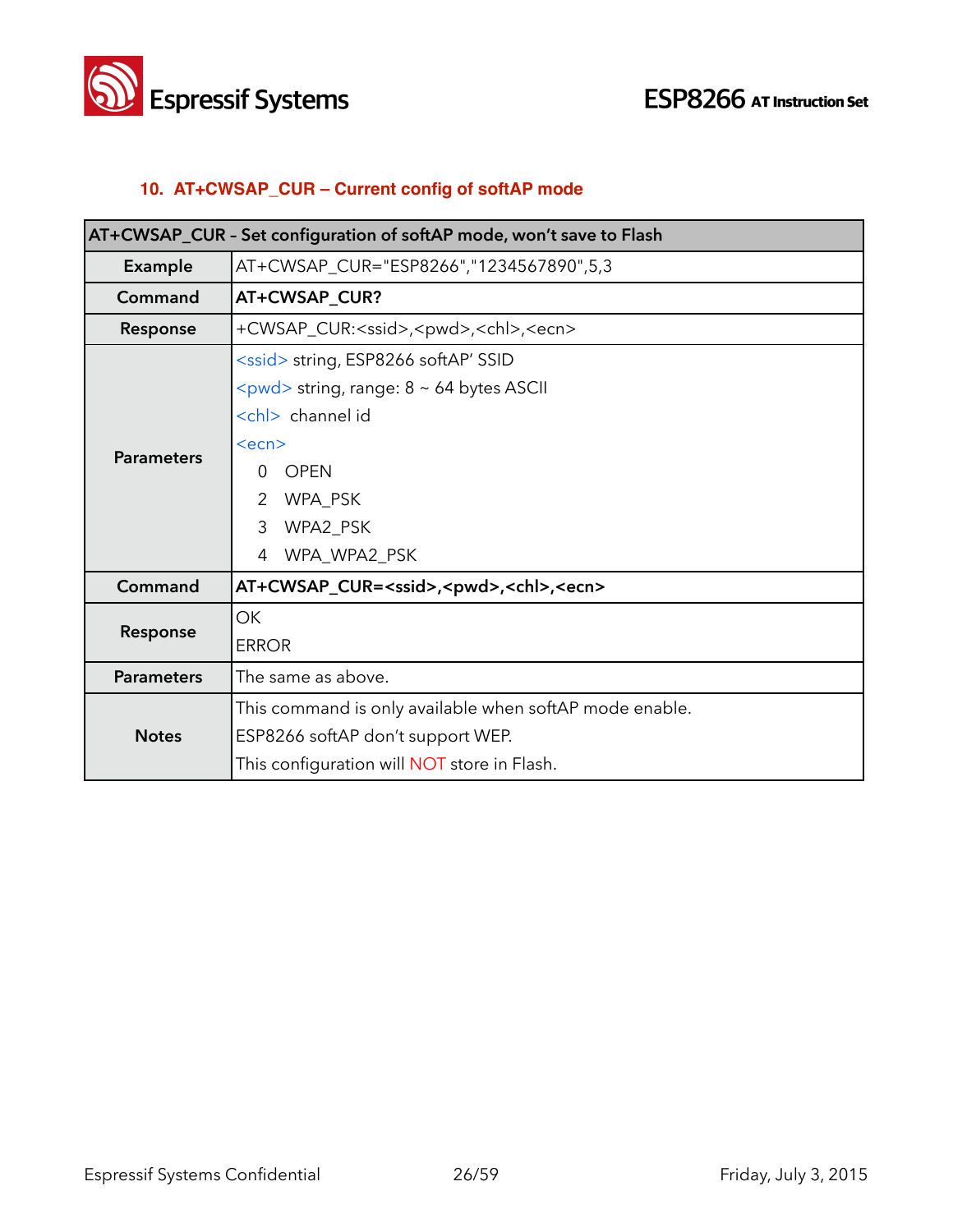



#### **11. AT+CWSAP\_DEF – Default config of softAP mode**

| AT+ CWSAP_DEF - Set configuration of softAP mode, save to Flash |                                                                                                                                                                                                                                                                             |
|-----------------------------------------------------------------|-----------------------------------------------------------------------------------------------------------------------------------------------------------------------------------------------------------------------------------------------------------------------------|
| <b>Example</b>                                                  | AT+CWSAP_DEF="ESP8266","1234567890",5,3                                                                                                                                                                                                                                     |
| Command                                                         | AT+CWSAP_DEF?                                                                                                                                                                                                                                                               |
| Response                                                        | +CWSAP_DEF: <ssid>,<pwd>,<chl>,<ecn></ecn></chl></pwd></ssid>                                                                                                                                                                                                               |
| <b>Parameters</b>                                               | <ssid> string, ESP8266 softAP' SSID<br/><pwd> string, range: 8 ~ 64 bytes ASCII<br/><chl> channel ID<br/><math>&lt;</math>ecn<math>&gt;</math><br/><b>OPEN</b><br/>0<br/>WPA_PSK<br/><math>\overline{2}</math><br/>3<br/>WPA2_PSK<br/>WPA_WPA2_PSK<br/>4</chl></pwd></ssid> |
| Command                                                         | AT+CWSAP_DEF= <ssid>,<pwd>,<chl>,<ecn></ecn></chl></pwd></ssid>                                                                                                                                                                                                             |
| Response                                                        | <b>OK</b><br><b>ERROR</b>                                                                                                                                                                                                                                                   |
| <b>Parameters</b>                                               | The same as above.                                                                                                                                                                                                                                                          |
| <b>Notes</b>                                                    | This command is only available when softAP mode enable.<br>ESP8266 softAP don't support WEP.<br>This configuration will store in Flash system parameter area.                                                                                                               |

#### **12. AT+CWLIF – IP of stations**

This command is used to get the IP of stations that are connected to ESP8266 softAP.

| AT+ CWLIF- IP of stations which are connected to ESP8266 softAP |                                                                                |
|-----------------------------------------------------------------|--------------------------------------------------------------------------------|
|                                                                 | <ip addr="">,<mac></mac></ip>                                                  |
| Response                                                        |                                                                                |
|                                                                 | OK                                                                             |
| <b>Parameters</b>                                               | <ip addr=""> IP address of stations which are connected to ESP8266 softAP</ip> |
|                                                                 | <mac> mac address of stations which are connected to ESP8266 softAP</mac>      |
| <b>Notes</b>                                                    | This command can not get static IP, it is only available if DHCP is enabled.   |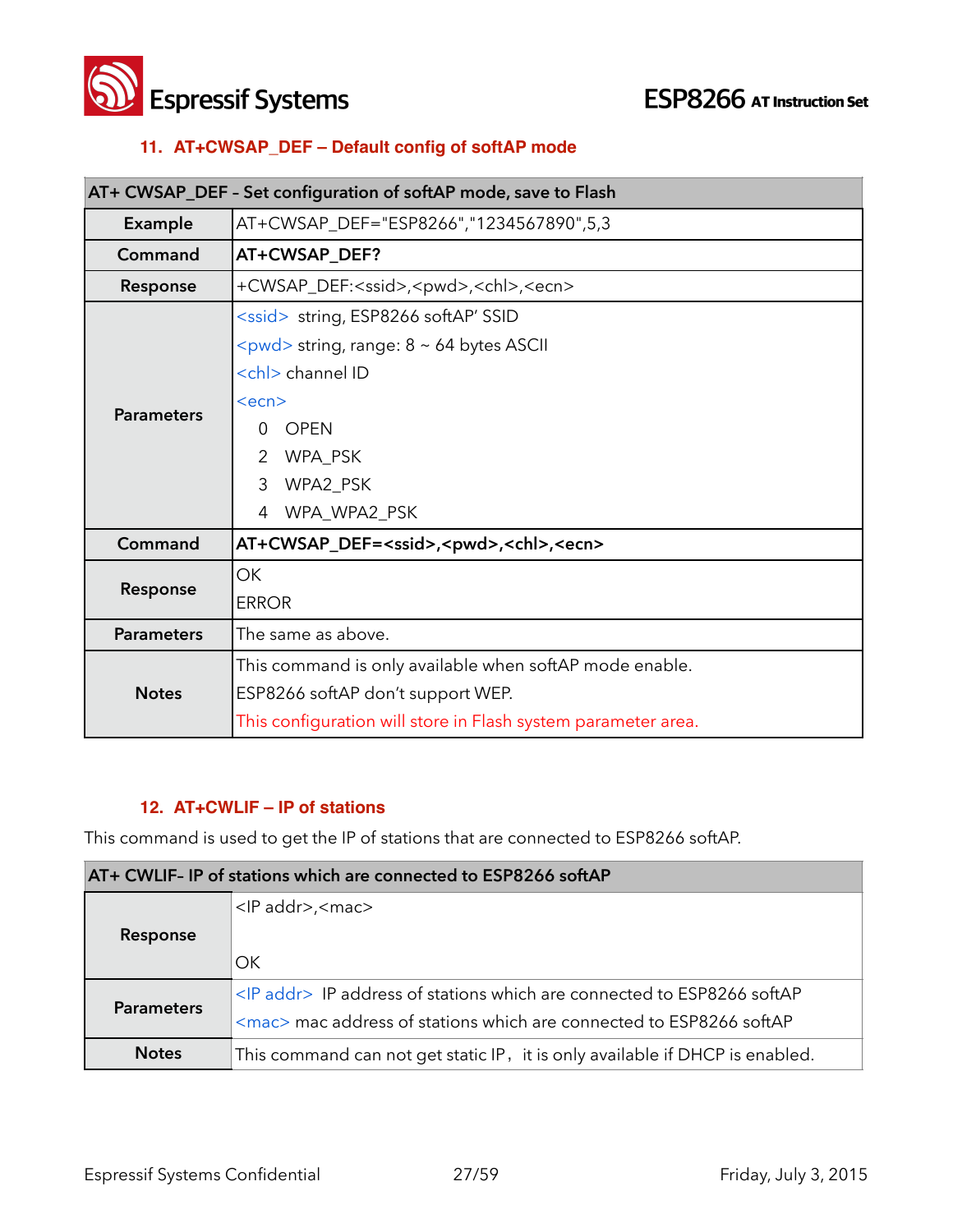

#### **13. AT+CWDHCP – Enable/Disable DHCP**

| AT+ CWDHCP - Enable/Disable DHCP |                                                                                        |  |
|----------------------------------|----------------------------------------------------------------------------------------|--|
|                                  | [@deprecated]. Please use AT+CWDHCP_CUR or AT+CWDHCP_DEF instead.                      |  |
| Command                          | AT+CWDHCP?                                                                             |  |
| Response                         | DHCP disabled or enabled now?                                                          |  |
|                                  | Bit0: 0 - soft-AP DHCP disable                                                         |  |
| <b>Parameters</b>                | 1 - soft-AP DHCP enable                                                                |  |
|                                  | bit1: 0 - station DHCP disable                                                         |  |
|                                  | 1 - station DHCP enable                                                                |  |
| Command                          | AT+CWDHCP= <mode>,<en></en></mode>                                                     |  |
| Response                         | <b>OK</b>                                                                              |  |
|                                  | <mode></mode>                                                                          |  |
|                                  | $0:$ set ESP8266 soft-AP                                                               |  |
|                                  | 1 : set ESP8266 station                                                                |  |
| <b>Parameters</b>                | 2 : set both softAP and station                                                        |  |
|                                  | <en></en>                                                                              |  |
|                                  | 0 : Disable DHCP                                                                       |  |
|                                  | 1 : Enable DHCP                                                                        |  |
|                                  | This configuration will store in Flash user parameter area.<br>$\bullet$               |  |
|                                  | This configuration interact with static IP related AT commands (AT+CIPSTA<br>$\bullet$ |  |
| <b>Notes</b>                     | related and AT+CIPAP related):                                                         |  |
|                                  | If enable DHCP, static IP will be disabled;<br>▶                                       |  |
|                                  | If enable static IP, DHCP will be disabled;<br>▶                                       |  |
|                                  | This will depends on the last configuration.<br>▶                                      |  |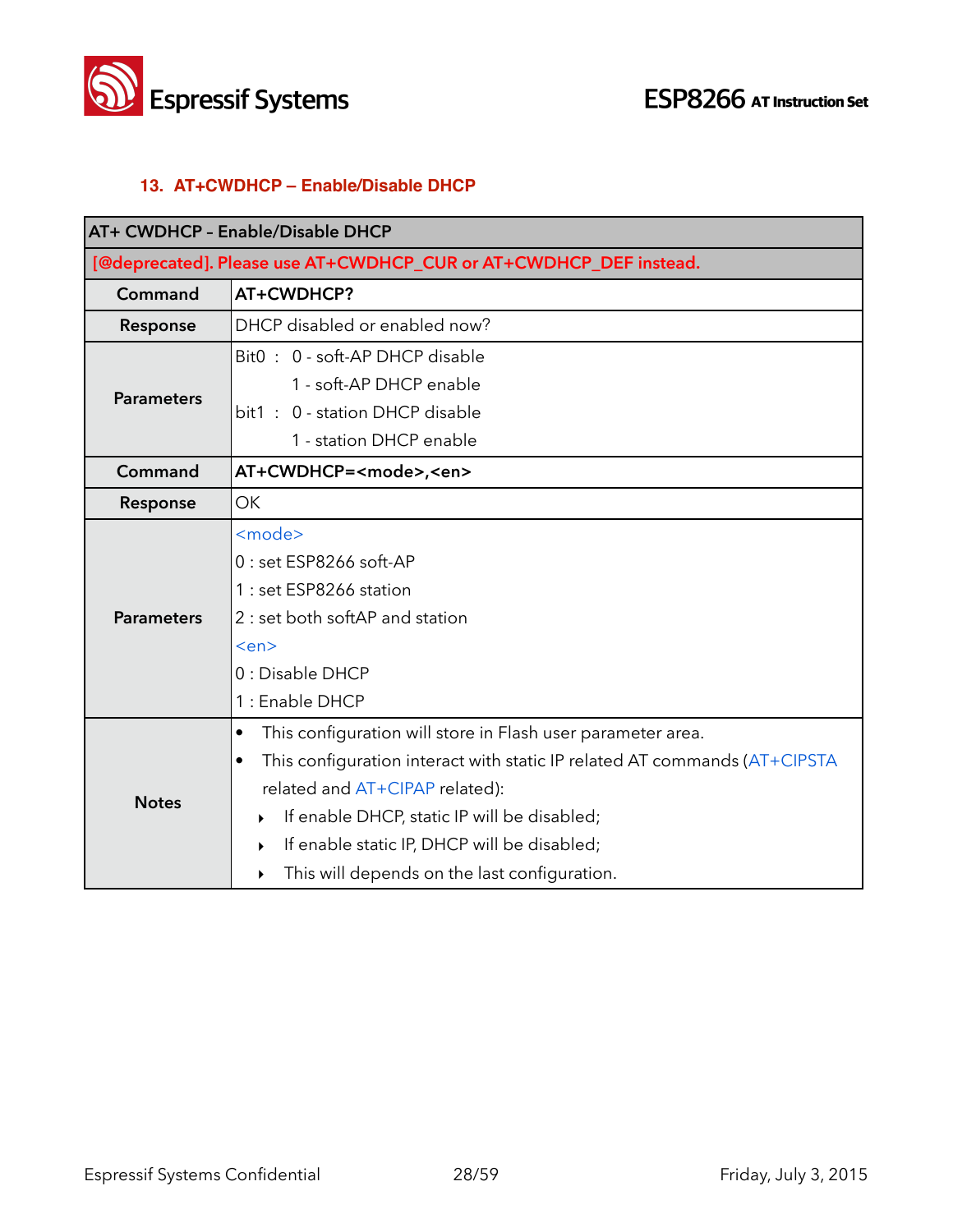



#### **14. AT+CWDHCP\_CUR – Enable/Disable DHCP**

| AT+ CWDHCP_CUR - Enable/Disable DHCP, won't save to flash |                                                                                        |
|-----------------------------------------------------------|----------------------------------------------------------------------------------------|
| Command                                                   | AT+CWDHCP_CUR?                                                                         |
| Response                                                  | DHCP disabled or enabled now?                                                          |
|                                                           | Bit0: 0 - soft-AP DHCP disable                                                         |
| <b>Parameters</b>                                         | 1 - soft-AP DHCP enable                                                                |
|                                                           | bit1: 0 - station DHCP disable                                                         |
|                                                           | 1 - station DHCP enable                                                                |
| Command                                                   | AT+CWDHCP_CUR= <mode>,<en></en></mode>                                                 |
| Response                                                  | OK                                                                                     |
|                                                           | <mode></mode>                                                                          |
|                                                           | 0 : set ESP8266 soft-AP                                                                |
|                                                           | 1 : set ESP8266 station                                                                |
| <b>Parameters</b>                                         | 2 : set both softAP and station                                                        |
|                                                           | <en></en>                                                                              |
|                                                           | 0 : Disable DHCP                                                                       |
|                                                           | 1 : Enable DHCP                                                                        |
|                                                           | This configuration will NOT store in Flash user parameter area.<br>$\bullet$           |
|                                                           | This configuration interact with static IP related AT commands (AT+CIPSTA<br>$\bullet$ |
| <b>Notes</b>                                              | related and AT+CIPAP related):                                                         |
|                                                           | If enable DHCP, static IP will be disabled;<br>▶                                       |
|                                                           | If enable static IP, DHCP will be disabled;<br>▶                                       |
|                                                           | This will depends on the last configuration.<br>▶                                      |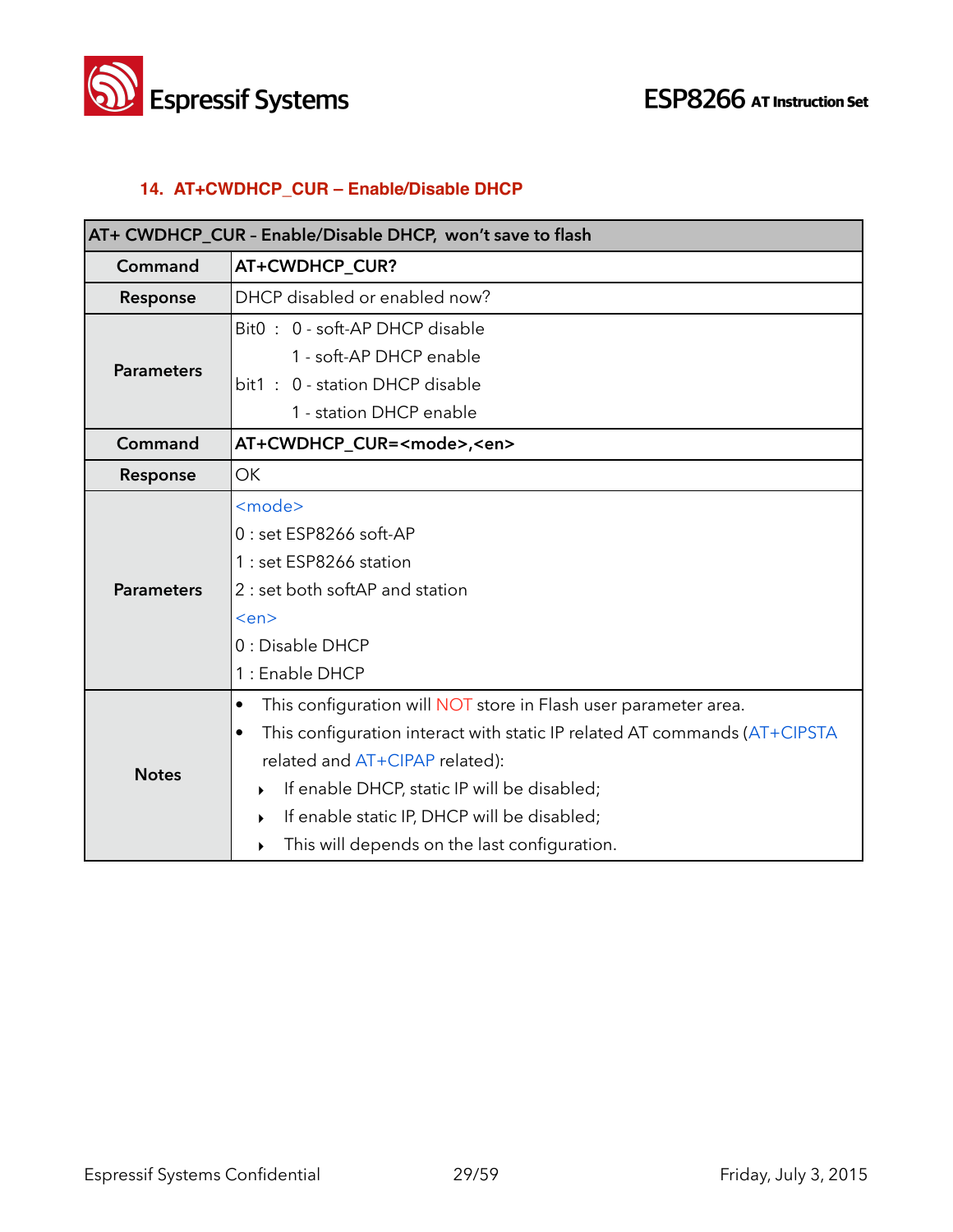



#### **15. AT+CWDHCP\_DEF – Enable/Disable DHCP and save to Flash**

| AT+ CWDHCP_DEF - Enable/Disable DHCP and save to flash |                                                                           |
|--------------------------------------------------------|---------------------------------------------------------------------------|
| Command                                                | AT+CWDHCP_DEF?                                                            |
| Response                                               | DHCP disabled or enabled now?                                             |
|                                                        | Bit0: 0 - soft-AP DHCP disable                                            |
| <b>Parameters</b>                                      | 1 - soft-AP DHCP enable                                                   |
|                                                        | bit1: 0 - station DHCP disable                                            |
|                                                        | 1 - station DHCP enable                                                   |
| Command                                                | AT+CWDHCP_DEF= <mode>,<en></en></mode>                                    |
| Response                                               | <b>OK</b>                                                                 |
|                                                        | <mode></mode>                                                             |
|                                                        | 0 : set ESP8266 soft-AP                                                   |
|                                                        | 1 : set ESP8266 station                                                   |
| <b>Parameters</b>                                      | 2 : set both softAP and station                                           |
|                                                        | <en></en>                                                                 |
|                                                        | 0 : Disable DHCP                                                          |
|                                                        | 1 : Enable DHCP                                                           |
|                                                        | This configuration will store in Flash user parameter area.<br>$\bullet$  |
|                                                        | This configuration interact with static IP related AT commands (AT+CIPSTA |
| <b>Notes</b>                                           | related and AT+CIPAP related):                                            |
|                                                        | If enable DHCP, static IP will be disabled;<br>▶                          |
|                                                        | If enable static IP, DHCP will be disabled;<br>$\blacktriangleright$      |
|                                                        | This will depends on the last configuration.<br>$\blacktriangleright$     |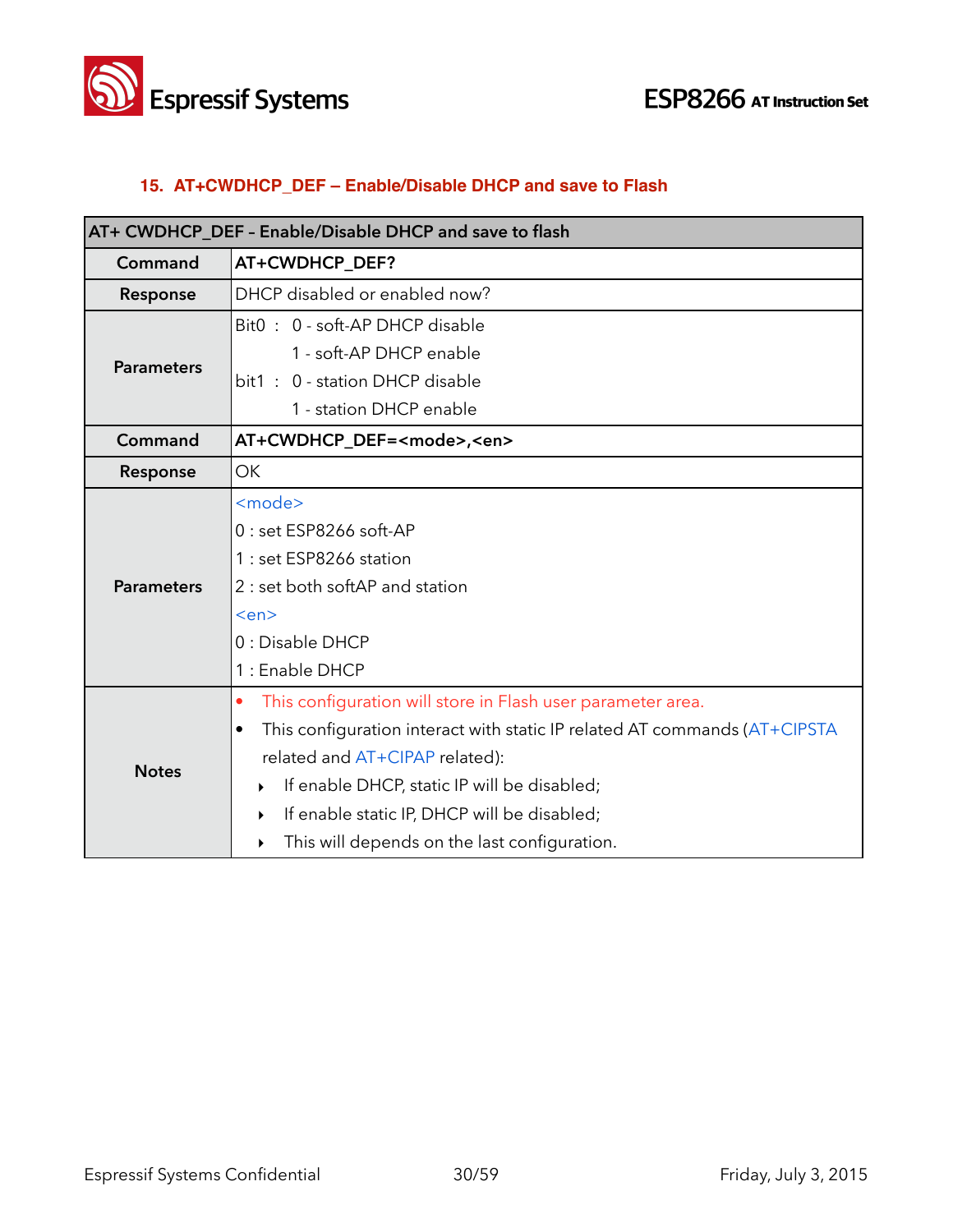

#### **16. AT+CWAUTOCONN – Auto connect to AP or not**

| AT+CWAUTOCONN - Connect to AP automatically or not |                                                                                                                                                                                                                |
|----------------------------------------------------|----------------------------------------------------------------------------------------------------------------------------------------------------------------------------------------------------------------|
| Example                                            | AT+CWAUTOCONN=1                                                                                                                                                                                                |
| Command                                            | AT+CWAUTOCONN= <enable></enable>                                                                                                                                                                               |
| Response                                           | OK.                                                                                                                                                                                                            |
| <b>Parameters</b>                                  | <enable><br/>0 : do NOT auto-connect to AP when power on<br/>1 : connect to AP automatically when power on<br/>Default is enable, ESP8266 station will connect to AP automatically when<br/>power on.</enable> |
| <b>Notes</b>                                       | This configuration will store in Flash system parameter area.                                                                                                                                                  |

#### **17. AT+CIPSTAMAC – Set MAC address of station**

| AT+ CIPSTAMAC - Set MAC address of ESP8266 station               |                                                             |
|------------------------------------------------------------------|-------------------------------------------------------------|
| [@deprecated]. Use AT+CIPSTAMAC_CUR or AT+CIPSTAMAC_DEF instead. |                                                             |
| <b>Example</b>                                                   | AT+CIPSTAMAC="18:fe:35:98:d3:7b"                            |
| Command                                                          | AT+CIPSTAMAC?                                               |
|                                                                  | +CIPSTAMAC: <mac></mac>                                     |
| Response                                                         |                                                             |
|                                                                  | ОK                                                          |
| <b>Parameters</b>                                                | <mac> string, MAC address of ESP8266 station</mac>          |
| Command                                                          | AT+CIPSTAMAC= <mac></mac>                                   |
| Response                                                         | ОK                                                          |
| <b>Parameters</b>                                                | <mac> string, MAC address of ESP8266 station</mac>          |
| <b>Notes</b>                                                     | This configuration will store in Flash user parameter area. |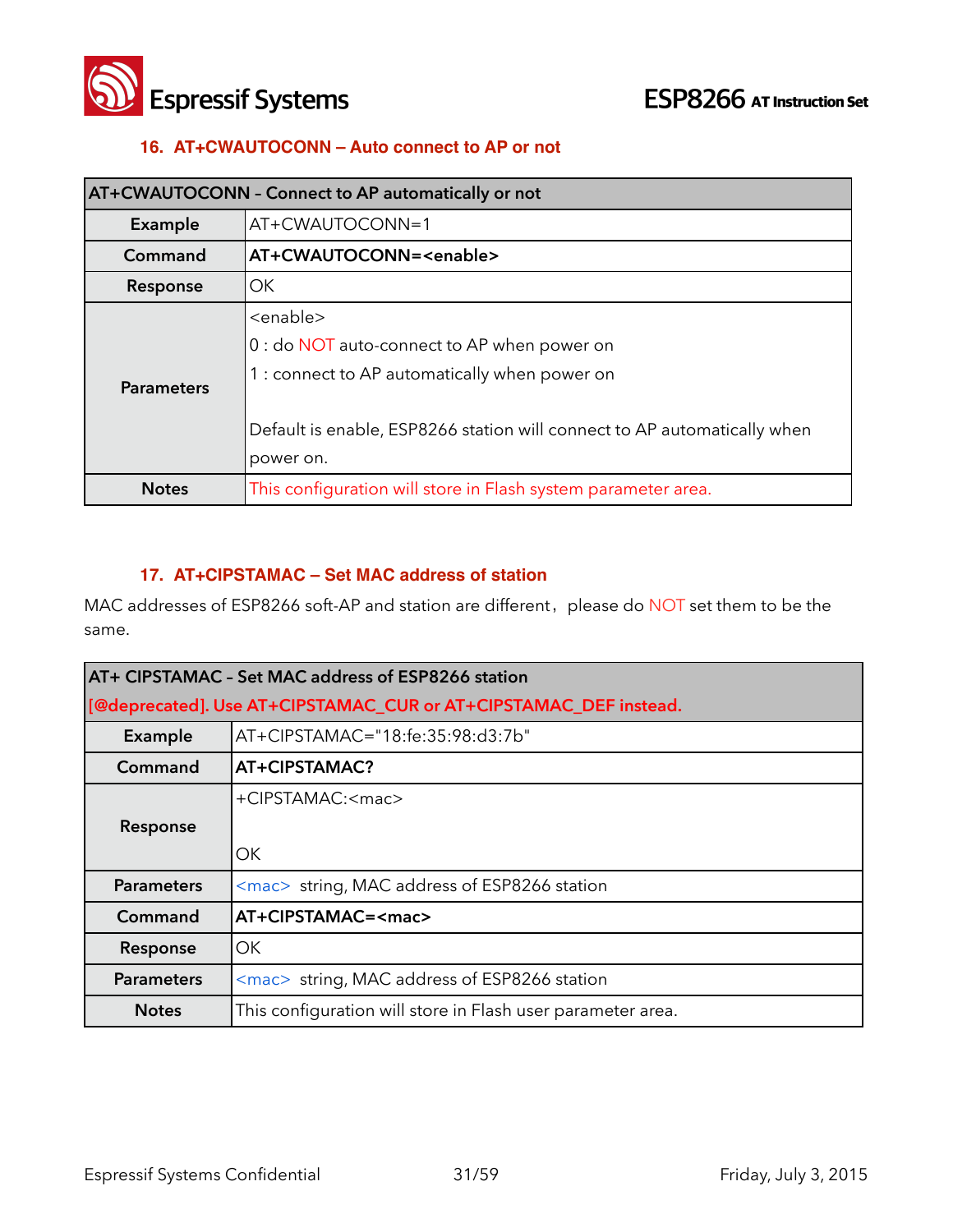

#### **18. AT+CIPSTAMAC\_CUR – Set MAC address of station**

MAC addresses of ESP8266 soft-AP and station are different, please do NOT set them to be the same.

| AT+ CIPSTAMAC CUR - Set MAC address of ESP8266 station, won't save to Flash |                                                    |
|-----------------------------------------------------------------------------|----------------------------------------------------|
| Example                                                                     | AT+CIPSTAMAC_CUR="18:fe:35:98:d3:7b"               |
| Command                                                                     | AT+CIPSTAMAC_CUR?                                  |
|                                                                             | +CIPSTAMAC_CUR: <mac></mac>                        |
| Response                                                                    |                                                    |
|                                                                             | OK.                                                |
| <b>Parameters</b>                                                           | <mac> string, MAC address of ESP8266 station</mac> |
| Command                                                                     | AT+CIPSTAMAC_CUR= <mac></mac>                      |
| Response                                                                    | OK.                                                |
| <b>Parameters</b>                                                           | <mac> string, MAC address of ESP8266 station</mac> |
| <b>Notes</b>                                                                | This configuration will <b>NOT</b> store in Flash. |

#### **19. AT+CIPSTAMAC\_DEF – Set MAC address of station, save as default**

| AT+ CIPSTAMAC DEF - Set MAC address of ESP8266 station, save to Flash |                                                             |
|-----------------------------------------------------------------------|-------------------------------------------------------------|
| <b>Example</b>                                                        | AT+CIPSTAMAC DEF="18:fe:35:98:d3:7b"                        |
| Command                                                               | <b>AT+CIPSTAMAC DEF?</b>                                    |
|                                                                       | +CIPSTAMAC_DEF: <mac></mac>                                 |
| Response                                                              |                                                             |
|                                                                       | OK                                                          |
| <b>Parameters</b>                                                     | <mac> string, MAC address of ESP8266 station</mac>          |
| Command                                                               | AT+CIPSTAMAC DEF= <mac></mac>                               |
| Response                                                              | OK                                                          |
| <b>Parameters</b>                                                     | <mac> string, MAC address of ESP8266 station</mac>          |
| <b>Notes</b>                                                          | This configuration will store in Flash user parameter area. |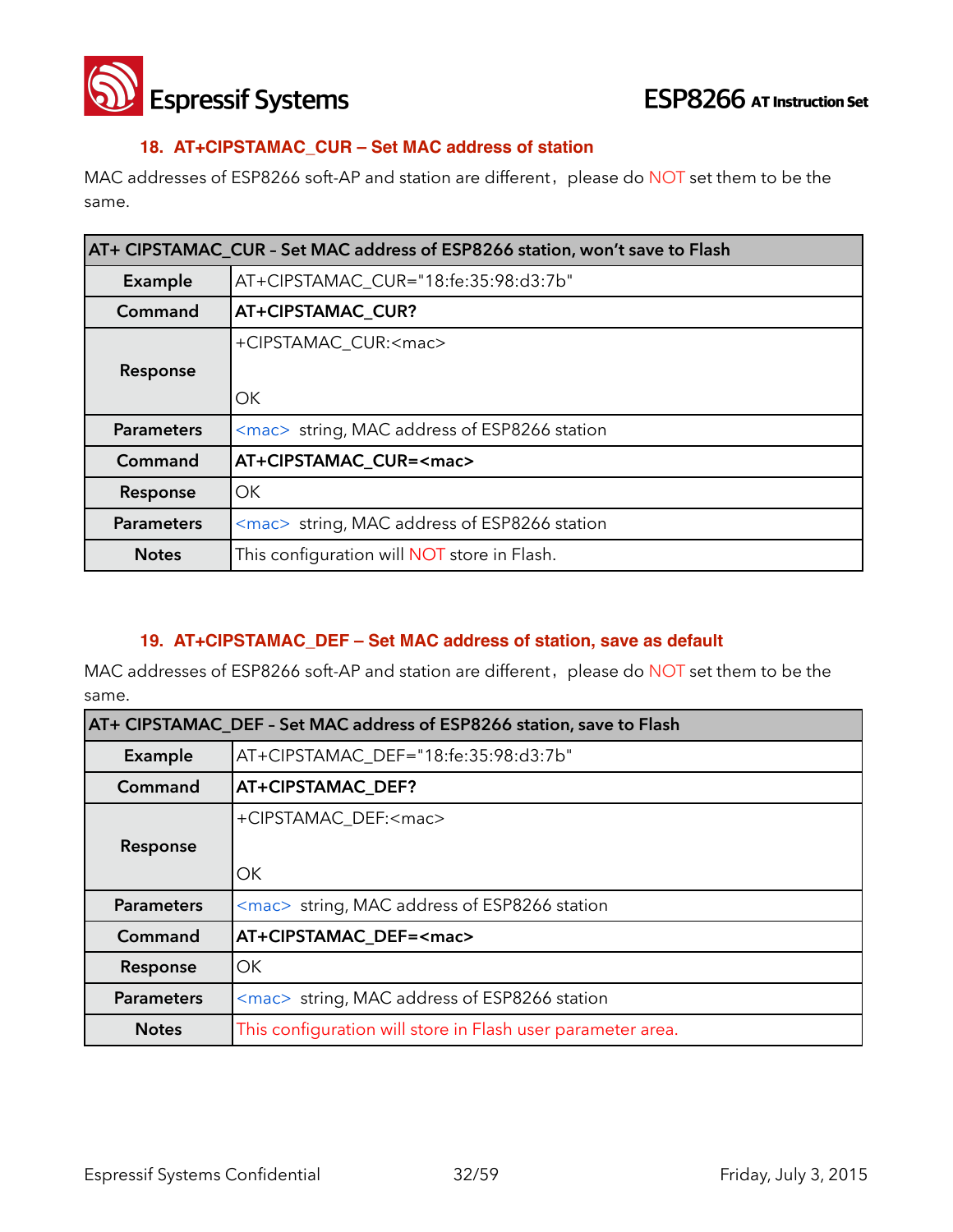

#### **20. AT+CIPAPMAC – Set MAC address of softAP**

MAC addresses of ESP8266 soft-AP and station are different, please do NOT set them to be the same.

| AT+ CIPAPMAC - Set MAC address of ESP8266 softAP               |                                                             |
|----------------------------------------------------------------|-------------------------------------------------------------|
| [@deprecated]. Use AT+CIPAPMAC_CUR or AT+CIPAPMAC_DEF instead. |                                                             |
| Example                                                        | AT+CIPAPMAC="1a:fe:36:97:d5:7b"                             |
| Command                                                        | AT+CIPAPMAC?                                                |
|                                                                | +CIPAPMAC: <mac></mac>                                      |
| Response                                                       |                                                             |
|                                                                | OK.                                                         |
| <b>Parameters</b>                                              | <mac> string, MAC address of ESP8266 softAP</mac>           |
| Command                                                        | AT+CIPAPMAC= <mac></mac>                                    |
| Response                                                       | OK.                                                         |
| <b>Parameters</b>                                              | <mac> string, MAC address of ESP8266 softAP</mac>           |
| <b>Notes</b>                                                   | This configuration will store in Flash user parameter area. |

#### **21. AT+CIPAPMAC\_CUR – Set MAC address of softAP**

| AT+CIPAPMAC_CUR - Set MAC addr of ESP8266 softAP, won't save to Flash |                                                    |
|-----------------------------------------------------------------------|----------------------------------------------------|
| Example                                                               | AT+CIPAPMAC_CUR="1a:fe:36:97:d5:7b"                |
| Command                                                               | AT+CIPAPMAC_CUR?                                   |
|                                                                       | +CIPAPMAC_CUR: <mac></mac>                         |
| Response                                                              |                                                    |
|                                                                       | OK                                                 |
| <b>Parameters</b>                                                     | <mac> string, MAC address of ESP8266 soft-AP</mac> |
| Command                                                               | AT+CIPAPMAC_CUR= <mac></mac>                       |
| Response                                                              | OK.                                                |
| <b>Parameters</b>                                                     | <mac> string, MAC address of ESP8266 soft-AP</mac> |
| <b>Notes</b>                                                          | This configuration will not store in Flash.        |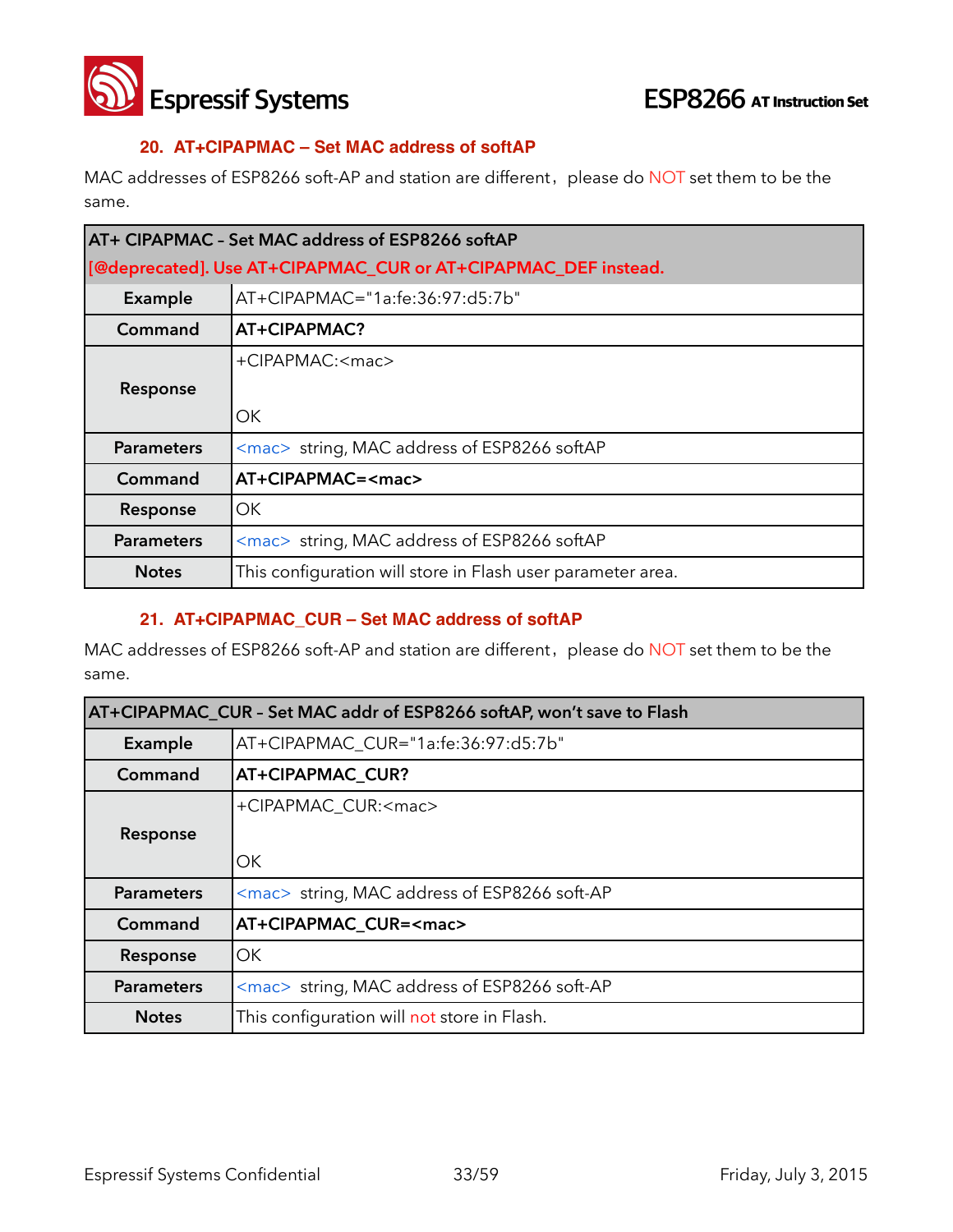

#### **22. AT+CIPAPMAC\_DEF – Set MAC address of softAP and save as default**

| AT+ CIPAPMAC DEF - Set MAC address of ESP8266 softAP, save to Flash |                                                             |
|---------------------------------------------------------------------|-------------------------------------------------------------|
| Example                                                             | AT+CIPAPMAC_DEF="1a:fe:36:97:d5:7b"                         |
| Command                                                             | AT+CIPAPMAC DEF?                                            |
|                                                                     | +CIPAPMAC_DEF: <mac></mac>                                  |
| Response                                                            |                                                             |
|                                                                     | OK.                                                         |
| <b>Parameters</b>                                                   | <mac> string, MAC address of ESP8266 soft-AP</mac>          |
| Command                                                             | AT+CIPAPMAC_DEF= <mac></mac>                                |
| Response                                                            | OK.                                                         |
| <b>Parameters</b>                                                   | <mac> string, MAC address of ESP8266 soft-AP</mac>          |
| <b>Notes</b>                                                        | This configuration will store in Flash user parameter area. |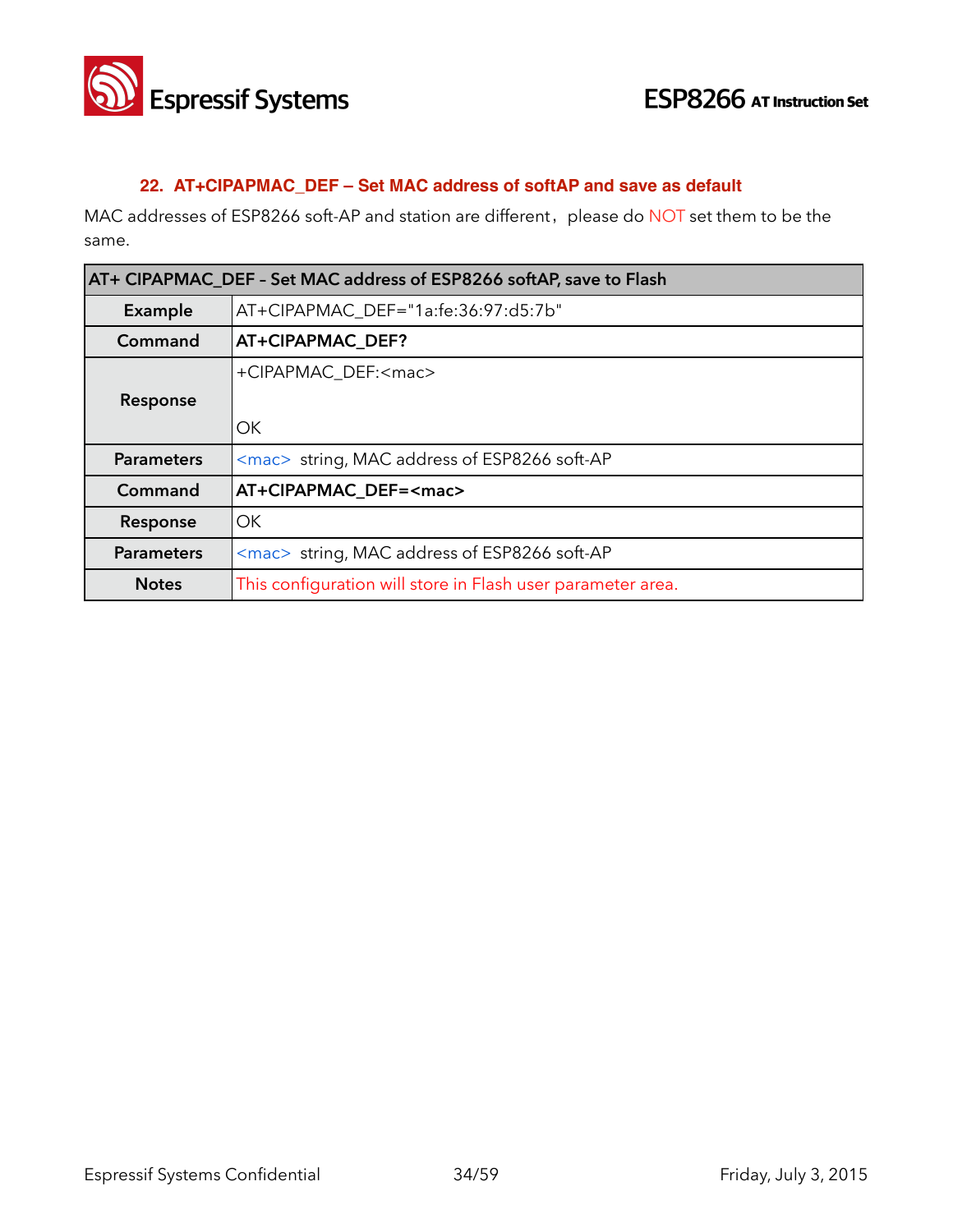

#### **23. AT+CIPSTA – Set IP address of station**

Only after ESP8266 station connected to AP, station IP can be got and inquiried. This configuration will store in Flash user parameter area.

| AT+ CIPSTA - Set IP address of ESP8266 station                    |                                                                  |
|-------------------------------------------------------------------|------------------------------------------------------------------|
| [@deprecated]. Please use AT+CIPSTA_CUR or AT+CIPSTA_DEF instead. |                                                                  |
| Example                                                           | AT+CIPSTA="192.168.6.100","192.168.6.1","255.255.255.0"          |
| Command                                                           | AT+CIPSTA?                                                       |
|                                                                   | +CIPSTA: <ip></ip>                                               |
| Response                                                          |                                                                  |
|                                                                   | ОК                                                               |
| <b>Parameters</b>                                                 | $\langle P \rangle$ string, IP address of ESP8266 station        |
| Command                                                           | AT+CIPSTA= <ip>[,<gateway>,<netmask>]</netmask></gateway></ip>   |
| Response                                                          | OK                                                               |
|                                                                   | <ip> string, IP address of ESP8266 station</ip>                  |
| <b>Parameters</b>                                                 | [ <gateway>] gateway</gateway>                                   |
|                                                                   | [ <netmask>] netmask</netmask>                                   |
|                                                                   | This configuration interacts with AT+CWDHCP related AT commands: |
| <b>Notes</b>                                                      | If enable static IP, DHCP will be disabled;<br>٠                 |
|                                                                   | If enable DHCP, static IP will be disabled;<br>٠                 |
|                                                                   | This will depend on the last configuration.<br>٠                 |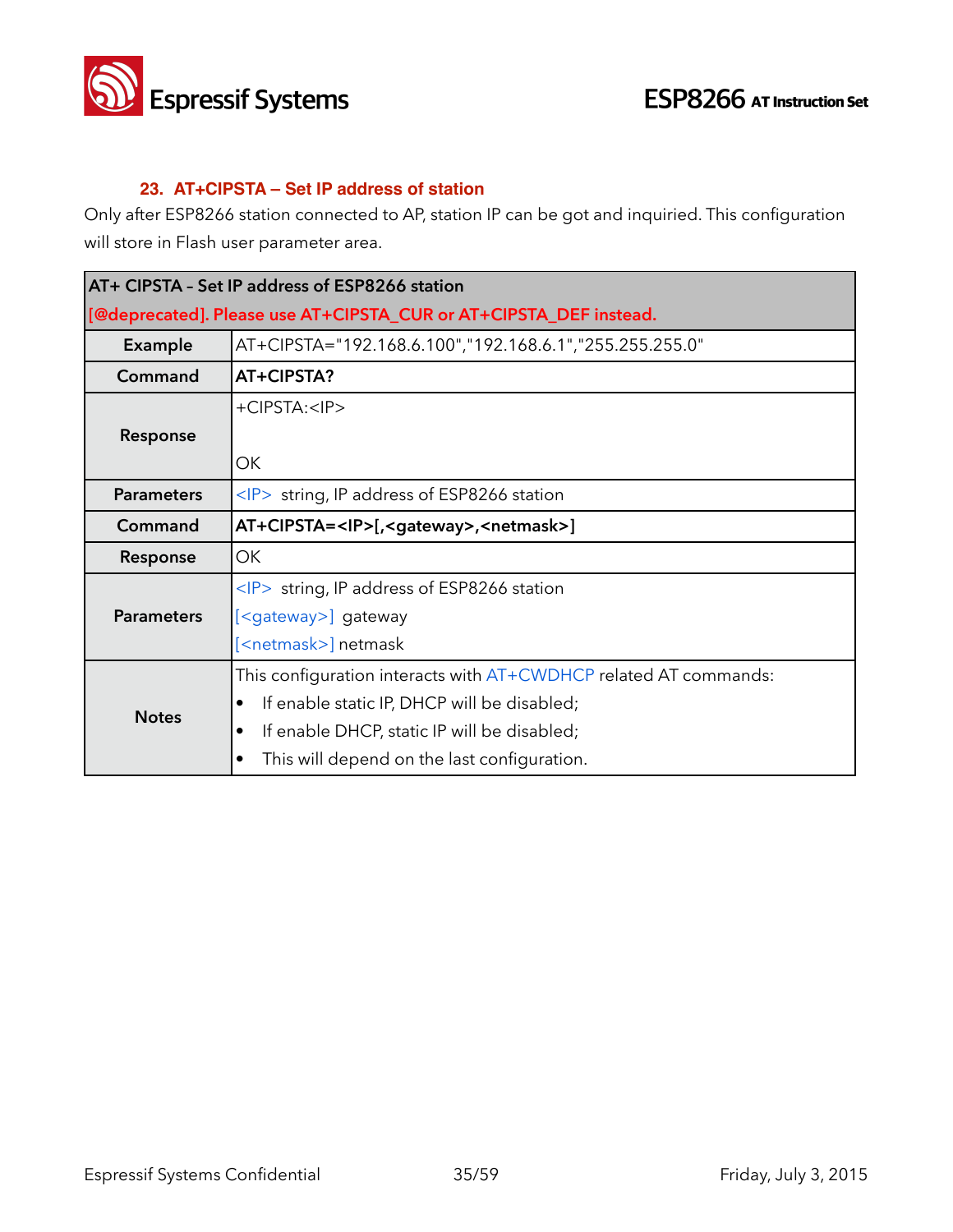

#### **24. AT+CIPSTA\_CUR – Set IP address of station**

Only after ESP8266 station connected to AP, station IP can be got and inquiried. This configuration

will NOT store in Flash.

| AT+CIPSTA_CUR - Set IP address of ESP8266 station, won't save to Flash |                                                                       |
|------------------------------------------------------------------------|-----------------------------------------------------------------------|
| <b>Example</b>                                                         | AT+CIPSTA_CUR="192.168.6.100","192.168.6.1","255.255.255.0"           |
| Command                                                                | AT+CIPSTA_CUR?                                                        |
|                                                                        | +CIPSTA_CUR: <ip></ip>                                                |
| Response                                                               |                                                                       |
|                                                                        | ОK                                                                    |
| <b>Parameters</b>                                                      | Param description                                                     |
|                                                                        | <ip> string, IP address of ESP8266 station</ip>                       |
| Command                                                                | AT+CIPSTA_CUR= <ip>[,<gateway>,<netmask>]</netmask></gateway></ip>    |
| Response                                                               | OK                                                                    |
|                                                                        | $\langle P \rangle$ string, IP address of ESP8266 station             |
| <b>Parameters</b>                                                      | [ <gateway>] gateway</gateway>                                        |
|                                                                        | [ <netmask>] netmask</netmask>                                        |
| <b>Notes</b>                                                           | This configuration interacts with DHCP related AT commands (AT+CWDHCP |
|                                                                        | related):                                                             |
|                                                                        | If enable static IP, DHCP will be disabled;                           |
|                                                                        | If enable DHCP, static IP will be disabled;<br>$\bullet$              |
|                                                                        | This will depend on the last configuration.<br>٠                      |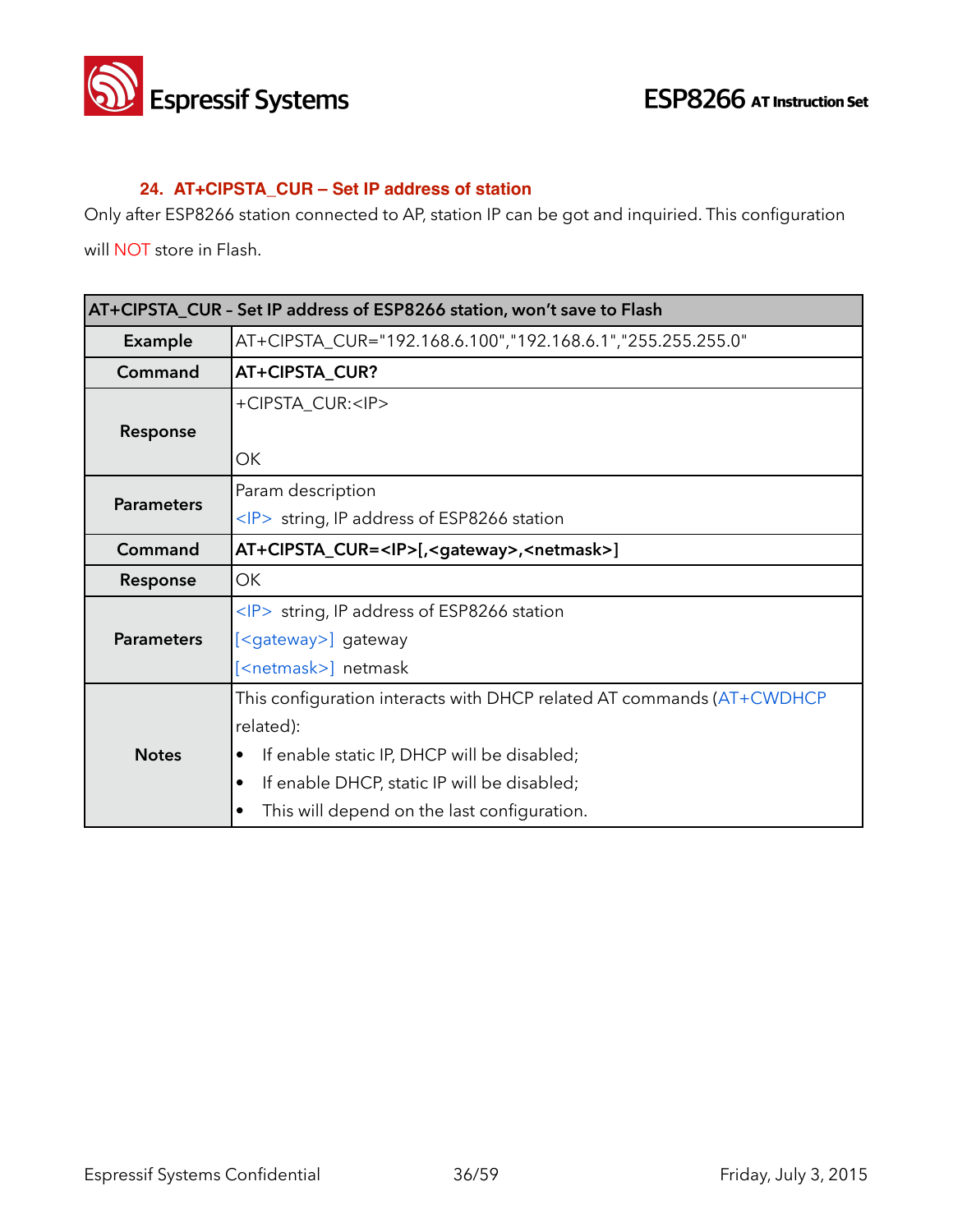

#### **25. AT+CIPSTA\_DEF – Set IP address of station and save as default**

| AT+CIPSTA_DEF - Set IP address of ESP8266 station, save to Flash |                                                                       |
|------------------------------------------------------------------|-----------------------------------------------------------------------|
| Example                                                          | AT+CIPSTA_DEF="192.168.6.100","192.168.6.1","255.255.255.0"           |
| Command                                                          | AT+CIPSTA_DEF?                                                        |
|                                                                  | +CIPSTA: <ip></ip>                                                    |
| Response                                                         |                                                                       |
|                                                                  | ОK                                                                    |
| <b>Parameters</b>                                                | $\langle P \rangle$ string, IP address of ESP8266 station             |
| Command                                                          | AT+CIPSTA_DEF= <ip>[,<gateway>,<netmask>]</netmask></gateway></ip>    |
| Response                                                         | ОK                                                                    |
|                                                                  | $\langle P \rangle$ string, IP address of ESP8266 station             |
| <b>Parameters</b>                                                | [ <gateway>] gateway</gateway>                                        |
|                                                                  | [ <netmask>] netmask</netmask>                                        |
|                                                                  | This configuration will store in Flash user parameter area.           |
|                                                                  | This configuration interacts with DHCP related AT commands (AT+CWDHCP |
| <b>Notes</b>                                                     | related):                                                             |
|                                                                  | If enable static IP, DHCP will be disabled;                           |
|                                                                  | If enable DHCP, static IP will be disabled;                           |
|                                                                  | This will depend on the last configuration.                           |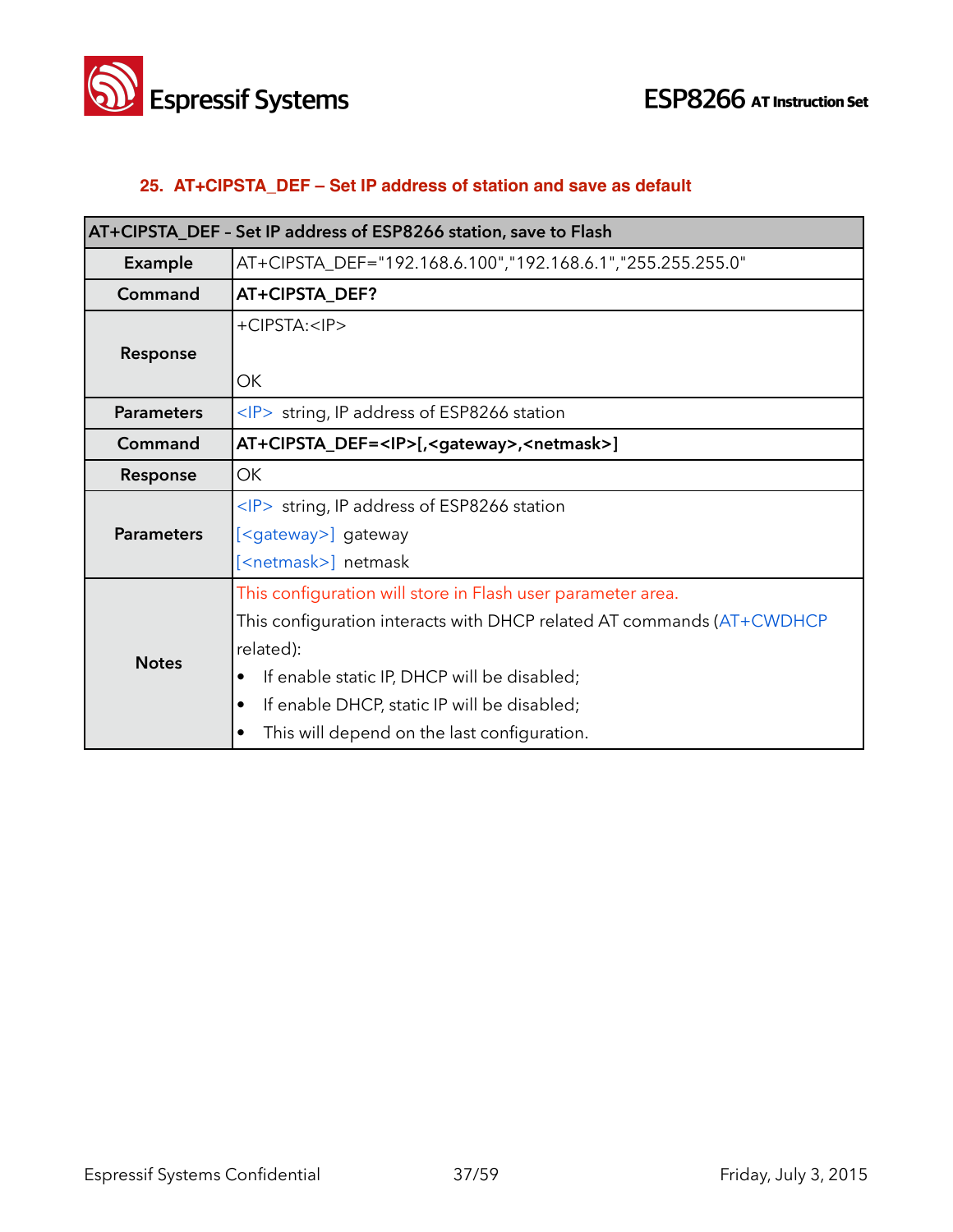

#### **26. AT+ CIPAP – Set IP address of softAP**

ESP8266 only support class C IP address. This configuration will store in Flash user parameter area.

| AT+ CIPAP - Set IP address of ESP8266 softAP                    |                                                                       |
|-----------------------------------------------------------------|-----------------------------------------------------------------------|
| [@deprecated]. Please use AT+CIPAP_CUR or AT+CIPAP_DEF instead. |                                                                       |
| Example                                                         | AT+CIPAP="192.168.5.1","192.168.5.1","255.255.255.0"                  |
| Command                                                         | AT+CIPAP?                                                             |
|                                                                 | $+C$ $PPAP$ : $<$ $PP$                                                |
| Response                                                        |                                                                       |
|                                                                 | ОK                                                                    |
| <b>Parameters</b>                                               | $\langle P \rangle$ string, IP address of ESP8266 softAP              |
| Command                                                         | AT+CIPAP= <ip>[,<gateway>,<netmask>]</netmask></gateway></ip>         |
| Response                                                        | OK.                                                                   |
|                                                                 | <ip> string, IP address of ESP8266 softAP</ip>                        |
| <b>Parameters</b>                                               | [ <gateway>] gateway</gateway>                                        |
|                                                                 | [ <netmask>] netmask</netmask>                                        |
|                                                                 | This configuration interacts with DHCP related AT commands (AT+CWDHCP |
|                                                                 | related):                                                             |
| <b>Notes</b>                                                    | If enable static IP, DHCP will be disabled;                           |
|                                                                 | If enable DHCP, static IP will be disabled;<br>$\bullet$              |
|                                                                 | This will depend on the last configuration.<br>٠                      |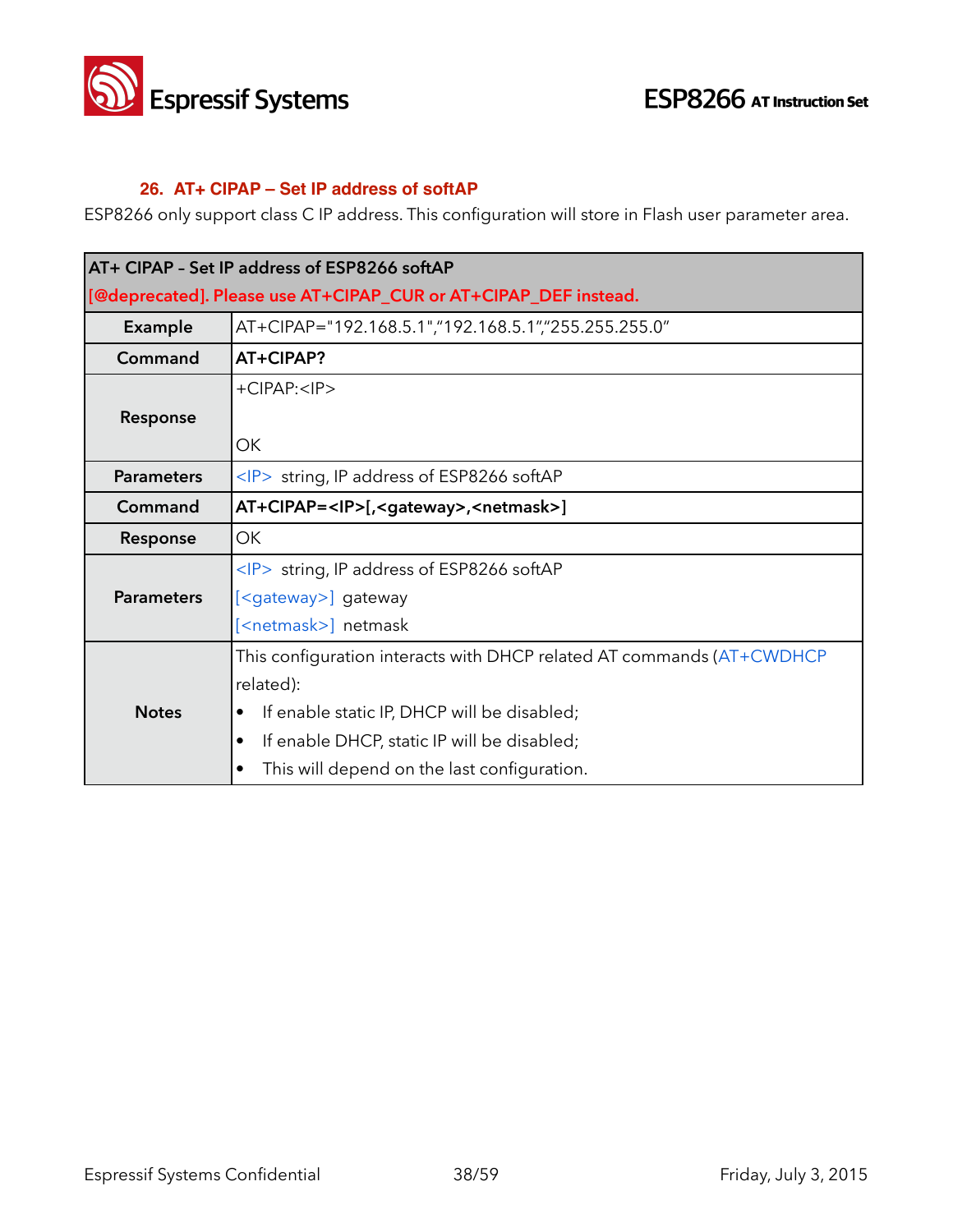

#### **27. AT+CIPAP\_CUR – Set IP address of softAP**

ESP8266 only support class C IP address. This configuration will NOT store in Flash.

| AT+CIPAP_CUR - Set IP address of ESP8266 softAP, won't save to Flash |                                                                       |
|----------------------------------------------------------------------|-----------------------------------------------------------------------|
| Example                                                              | AT+CIPAP_CUR="192.168.5.1","192.168.5.1","255.255.255.0"              |
| Command                                                              | AT+CIPAP_CUR?                                                         |
|                                                                      | +CIPAP_CUR: <ip></ip>                                                 |
| Response                                                             |                                                                       |
|                                                                      | ОΚ                                                                    |
| <b>Parameters</b>                                                    | $\langle P \rangle$ string, IP address of ESP8266 softAP              |
| Command                                                              | AT+CIPAP_CUR= <ip>[,<gateway>,<netmask>]</netmask></gateway></ip>     |
| Response                                                             | ОK                                                                    |
|                                                                      | $\langle P \rangle$ string, IP address of ESP8266 softAP              |
| <b>Parameters</b>                                                    | [ <gateway>] gateway</gateway>                                        |
|                                                                      | [ <netmask>] netmask</netmask>                                        |
|                                                                      | This configuration interacts with DHCP related AT commands (AT+CWDHCP |
|                                                                      | related):                                                             |
| <b>Notes</b>                                                         | If enable static IP, DHCP will be disabled;                           |
|                                                                      | If enable DHCP, static IP will be disabled;                           |
|                                                                      | This will depend on the last configuration.                           |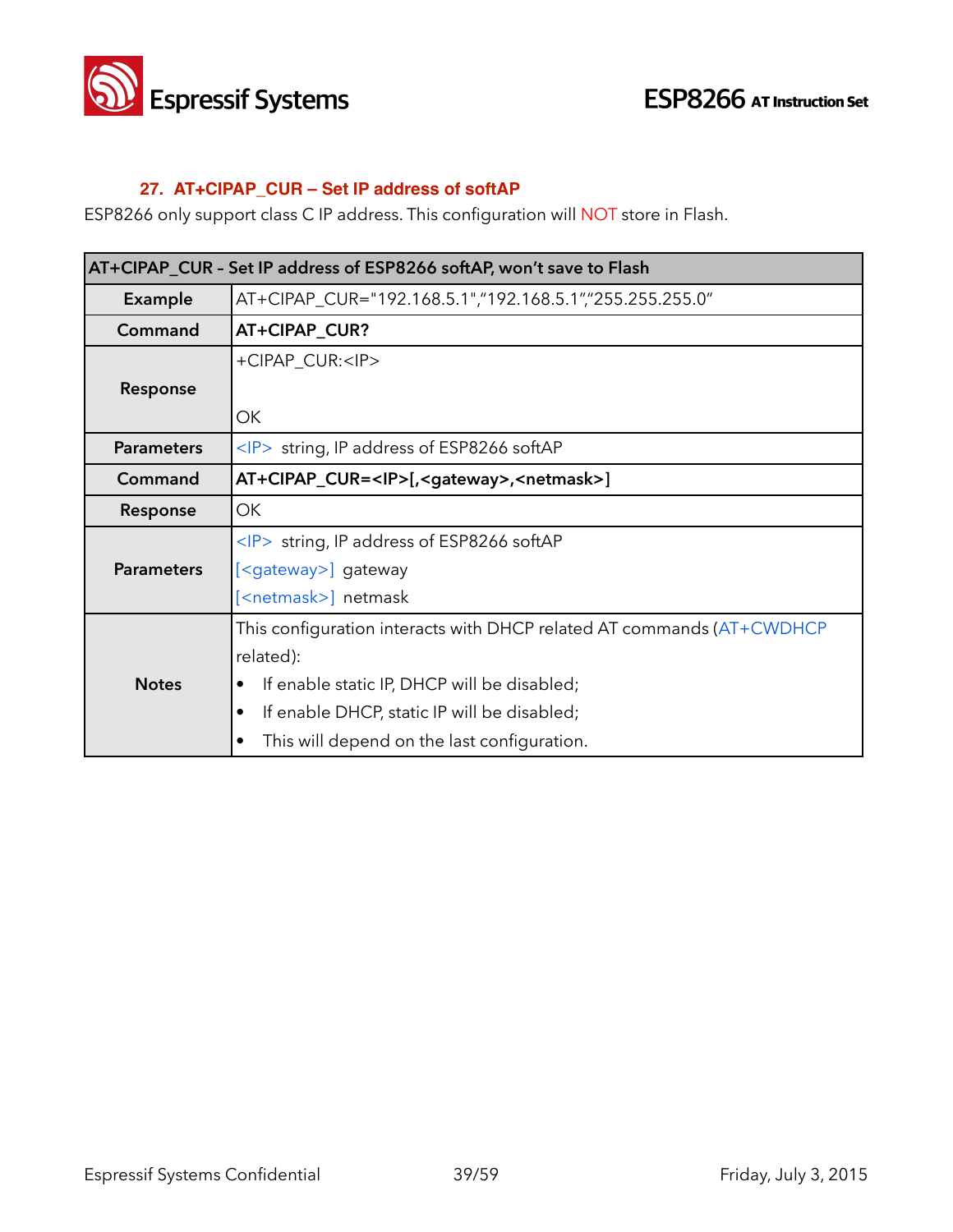

#### **28. AT+CIPAP\_DEF – Set IP address of softAP, save as default**

ESP8266 only support class C IP address.

| AT+ CIPAP_DEF - Set IP address of ESP8266 softAP, save to Flash |                                                                       |
|-----------------------------------------------------------------|-----------------------------------------------------------------------|
| Example                                                         | AT+CIPAP_DEF="192.168.5.1","192.168.5.1","255.255.255.0"              |
| Command                                                         | AT+CIPAP_DEF?                                                         |
|                                                                 | +CIPAP_DEF: <ip></ip>                                                 |
| Response                                                        |                                                                       |
|                                                                 | OK                                                                    |
| <b>Parameters</b>                                               | $\langle P \rangle$ string, IP address of ESP8266 softAP              |
| Command                                                         | AT+CIPAP_DEF= <ip>[,<gateway>,<netmask>]</netmask></gateway></ip>     |
| Response                                                        | OK                                                                    |
| <b>Parameters</b>                                               | $\langle P \rangle$ string, IP address of ESP8266 softAP              |
|                                                                 | [ <gateway>] gateway</gateway>                                        |
|                                                                 | [ <netmask>] netmask</netmask>                                        |
| <b>Notes</b>                                                    | This configuration will store in Flash user parameter area.           |
|                                                                 | This configuration interacts with DHCP related AT commands (AT+CWDHCP |
|                                                                 | related):                                                             |
|                                                                 | If enable static IP, DHCP will be disabled;                           |
|                                                                 | If enable DHCP, static IP will be disabled;<br>٠                      |
|                                                                 | This will depend on the last configuration.                           |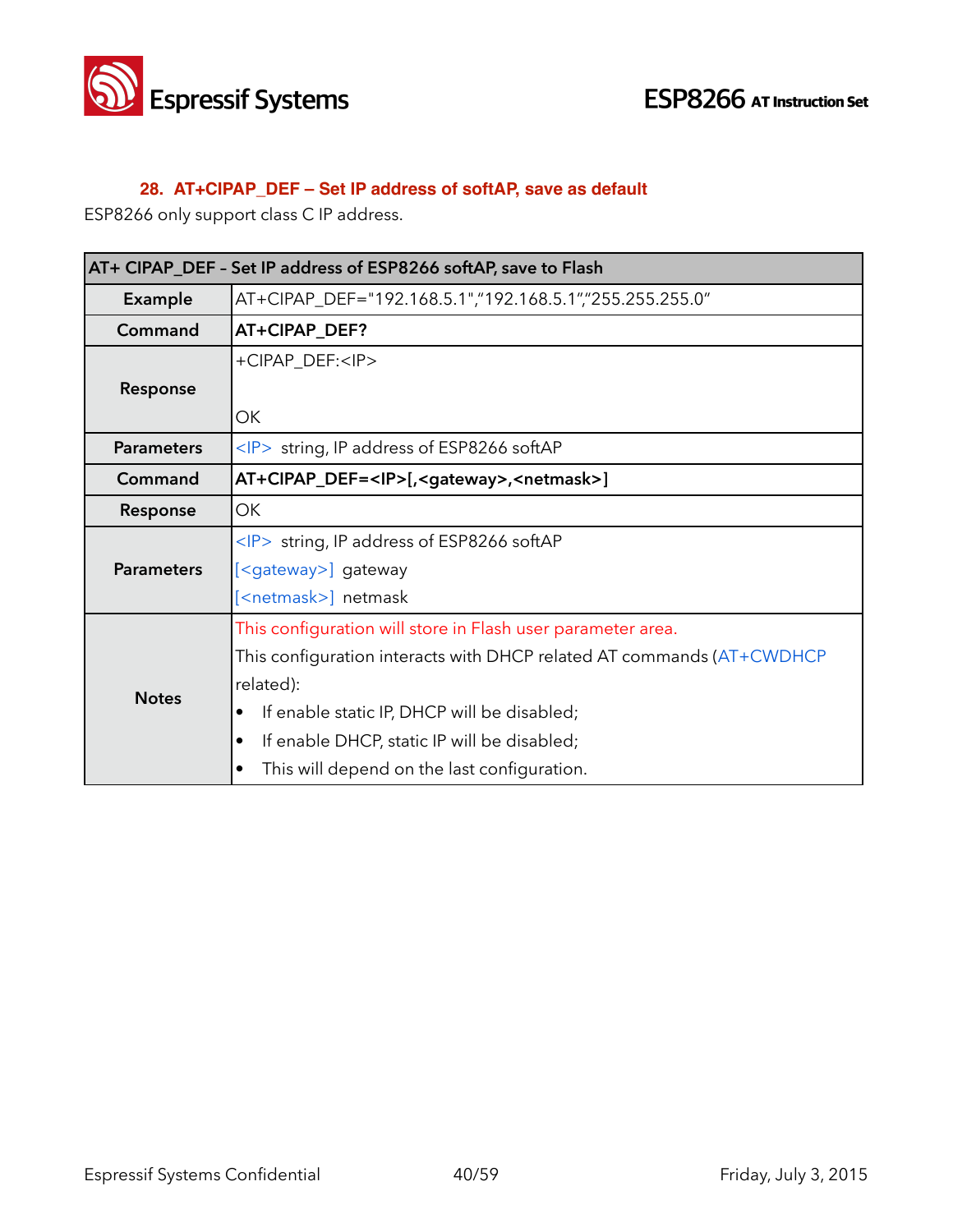

#### **29. AT+CWSTARTSMART – Start SmartConfig**

Users can apply for SmartConfig documentation which contains more details about SmartConfig from Espressif Systems. SmartConfig is only available in station mode. Since AT\_v1.0 , SmartConfig can get protocol type (AirKiss or ESP-TOUCH) automatically.

| <b>AT+CWSTARTSMART - Start SmartConfig</b> |                                                                             |
|--------------------------------------------|-----------------------------------------------------------------------------|
| Example                                    | $AT+CWMODE=1$                                                               |
|                                            | AT+CWSTARTSMART                                                             |
| Command                                    | <b>AT+CWSTARTSMART</b>                                                      |
| Response                                   | OK                                                                          |
| <b>Parameters</b>                          | none                                                                        |
|                                            | Message "Smart get wifi info" means Smart Config get AP's information       |
| <b>Notes</b>                               | successfully, then ESP8266 try to connect to target AP, print "WIFI         |
|                                            | CONNECTED" and "WIFI GOT IP" if succeed;                                    |
|                                            | ESP8266 can't do anything during SmartConfig so please wait till it succeed |
|                                            | or use command "AT+CWSTOPSMART" to stop SmartConfig.                        |

#### **30. AT+CWSTOPSMART – stop SmartConfig**

| <b>AT+CWSTOPSMART stop SmartConfig</b> |                                                                                                                                                |
|----------------------------------------|------------------------------------------------------------------------------------------------------------------------------------------------|
| Command                                | AT+CWSTOPSMART                                                                                                                                 |
| Response                               | OK                                                                                                                                             |
| <b>Notes</b>                           | No matter SmartConfig succeed or not, before any other AT commands please<br>always call "AT+CWSTOPSMART" to release the buffer it took first. |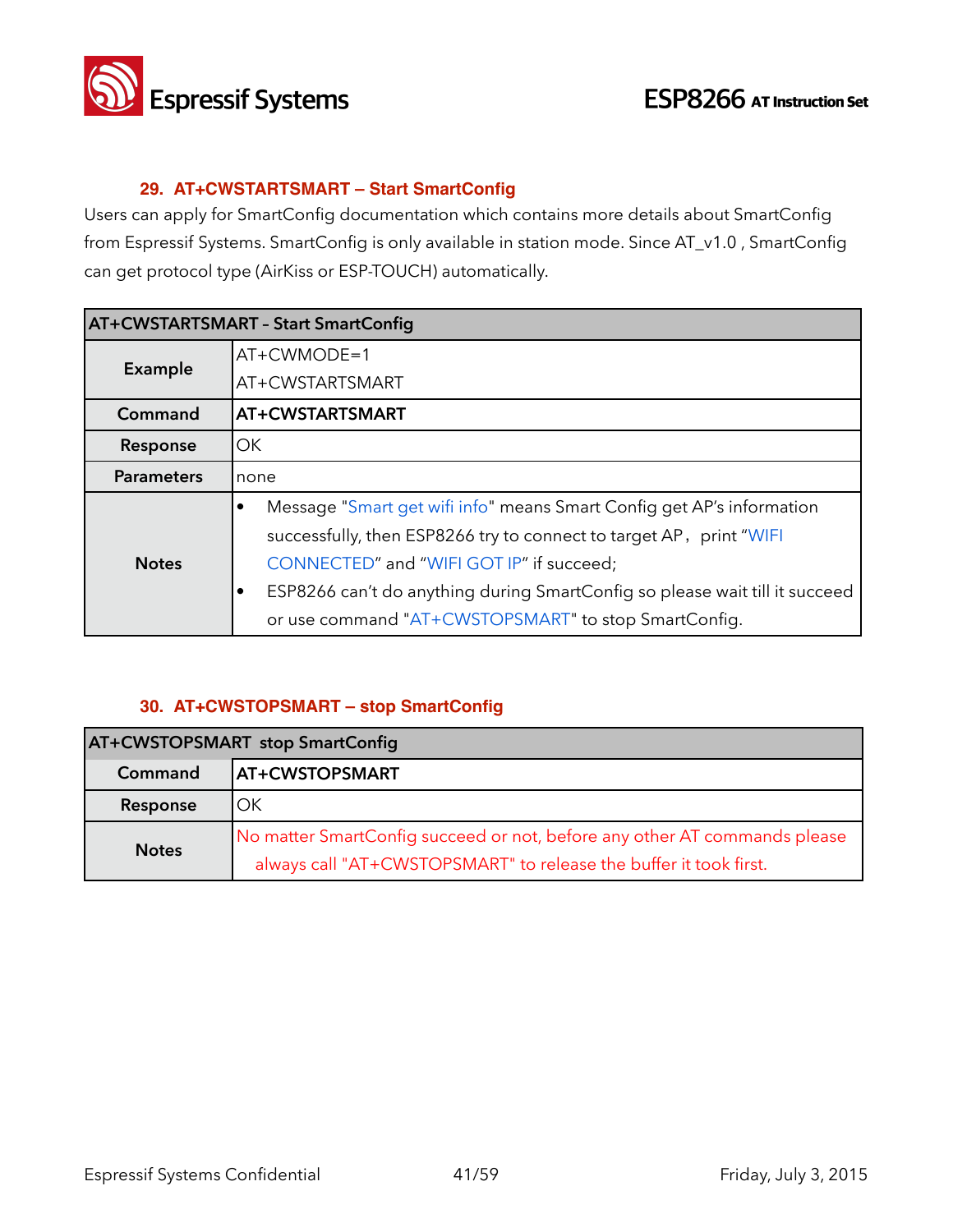

## **5. TCP/IP Related AT Commands**

### **5.1. Overview**

| <b>TCP/IP</b>    |                                                                   |
|------------------|-------------------------------------------------------------------|
| Command          | Description                                                       |
| AT+ CIPSTATUS    | Get connection status                                             |
| AT+CIPSTART      | Establish TCP connection or register UDP port                     |
| AT+CIPSEND       | Send data                                                         |
| AT+CIPSENDEX     | Send data, if <length> or "\0" is met, data will be sent</length> |
| AT+CIPSENDBUF    | Write data into TCP-send-buffer                                   |
| AT+CIPBUFRESET   | Reset segment ID count                                            |
| AT+CIPBUFSTATUS  | Check status of TCP-send-buffer                                   |
| AT+CIPCHECKSEQ   | Check if a specific segment is sent or not                        |
| AT+CIPCLOSE      | Close TCP/UDP connection                                          |
| AT+CIFSR         | Get local IP address                                              |
| AT+CIPMUX        | Set multiple connections mode                                     |
| AT+CIPSERVER     | Configure as server                                               |
| AT+CIPMODE       | Set transmission mode                                             |
| AT+SAVETRANSLINK | Save transparent transmission link to Flash                       |
| AT+CIPSTO        | Set timeout when ESP8266 runs as TCP server                       |
| AT+CIUPDATE      | Upgrade firmware through network                                  |
| AT+PING          | <b>Function PING</b>                                              |
| AT+CIPDINFO      | Show remote IP and remote port with "+IPD"                        |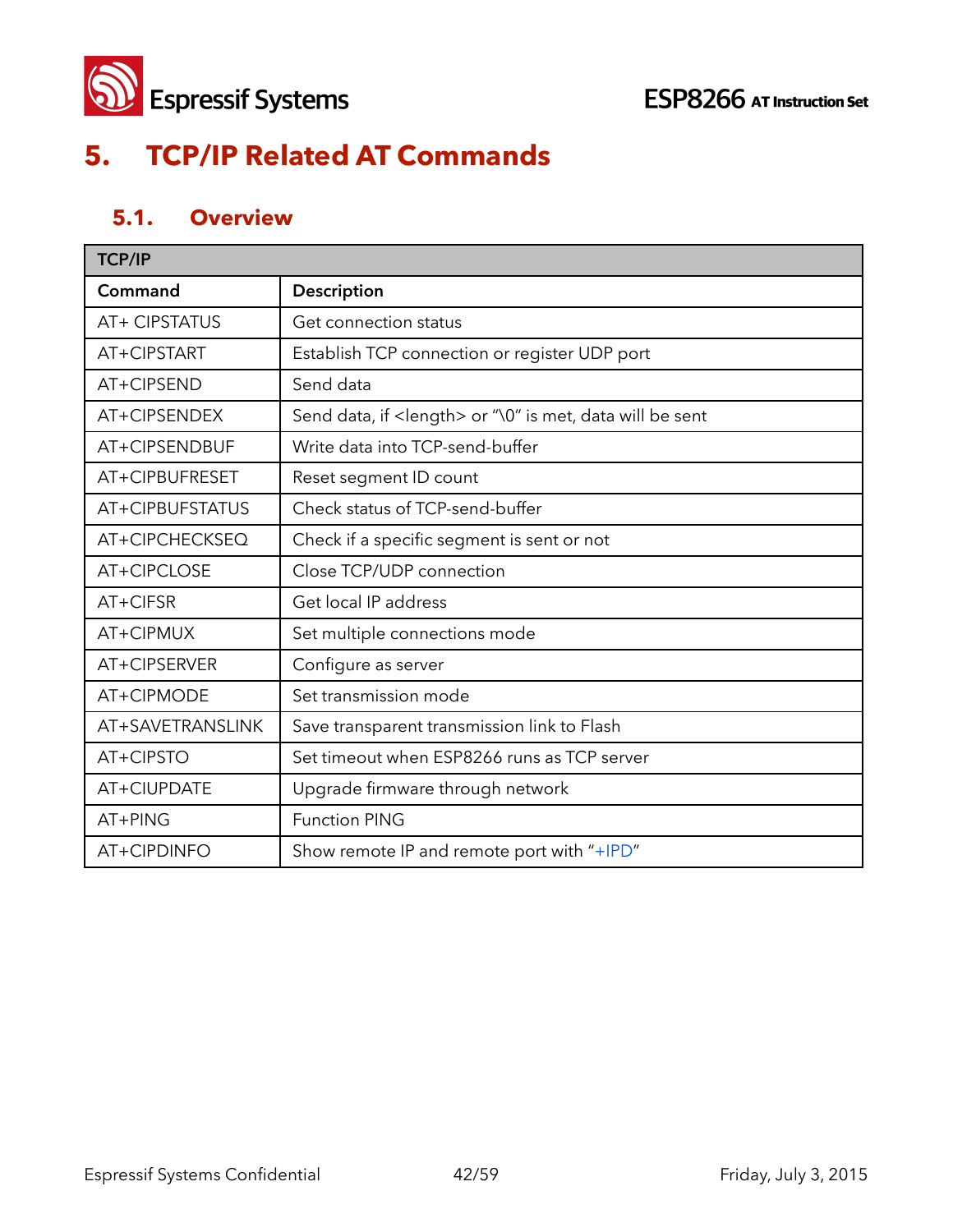

#### **5.2. TCP/IP**

#### **1. AT+CIPSTATUS – Information about connection**

| AT+CIPSTATUS - Information about connection |                                                                                                                                                                                                                                                                                                                                                                                                                                      |
|---------------------------------------------|--------------------------------------------------------------------------------------------------------------------------------------------------------------------------------------------------------------------------------------------------------------------------------------------------------------------------------------------------------------------------------------------------------------------------------------|
| Command                                     | AT+CIPSTATUS                                                                                                                                                                                                                                                                                                                                                                                                                         |
| Response                                    | STATUS: <stat><br/>+CIPSTATUS:<link id=""/>,<type>,<remote_ip>,<remote_port>,<br/><local_port>,<tetype></tetype></local_port></remote_port></remote_ip></type></stat>                                                                                                                                                                                                                                                                |
| <b>Parameters</b>                           | $<$ stat $>$<br>$2:$ Got IP<br>3 : Connected<br>4 : Disconnected<br>$\frac{1}{\sinh}$ ID > ID of the connection (0~4), for multi-connect<br><type> string, "TCP" or "UDP"<br/><remote_ip> string, remote IP address.<br/><remote_port> remote port number<br/><local_port> ESP8266 local port number<br/><tetype><br/>0: ESP8266 runs as client<br/>1: ESP8266 runs as server</tetype></local_port></remote_port></remote_ip></type> |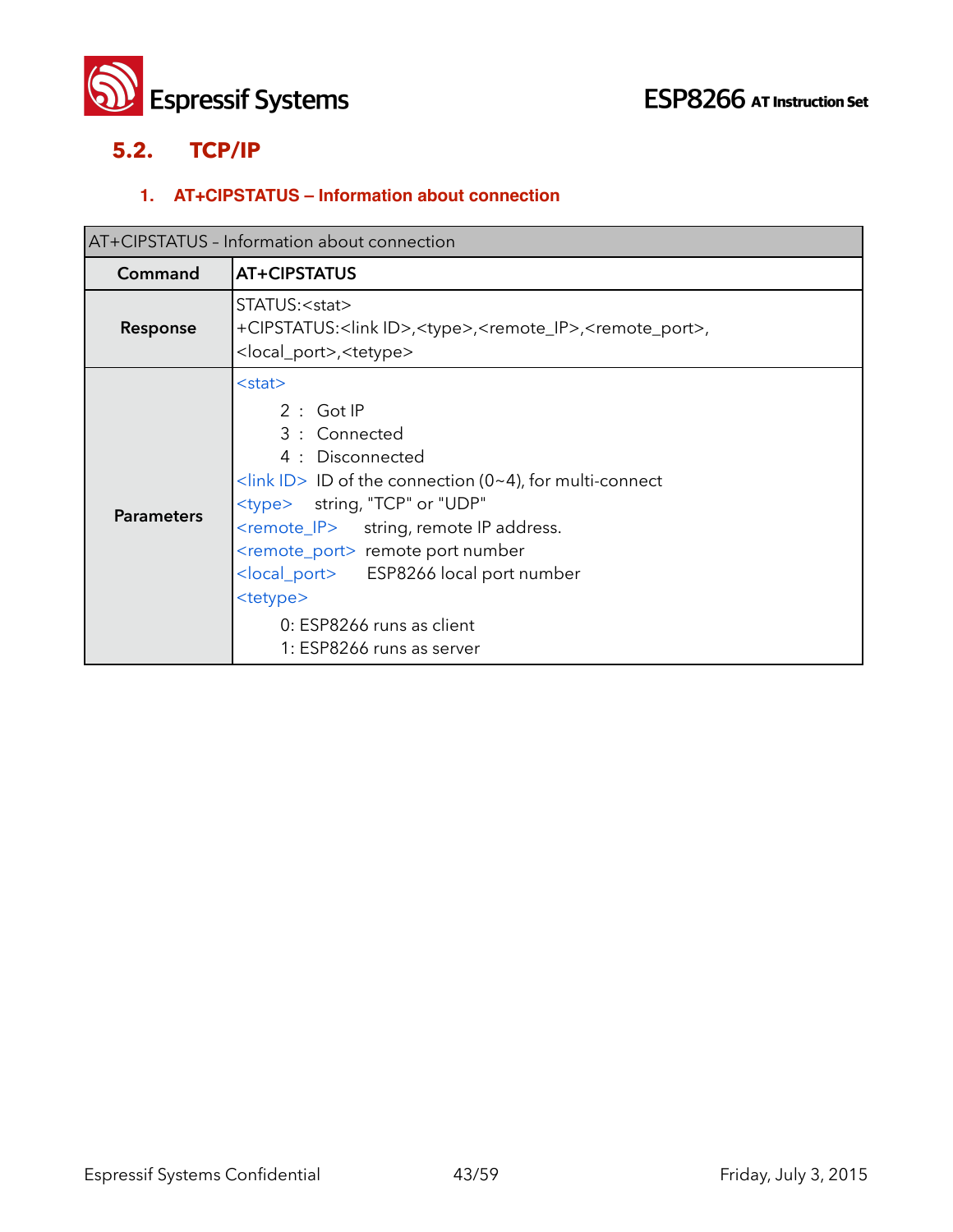

#### **2. AT+CIPSTART – Start connection**

Please refer to documentation "4B-ESP8266\_\_AT Command Examples" to use this command.

| AT+CIPSTART - Establish TCP connection or register UDP port, start connection |                                                                                                                                                 |  |
|-------------------------------------------------------------------------------|-------------------------------------------------------------------------------------------------------------------------------------------------|--|
| Example                                                                       | AT+CIPSTART="TCP","192.168.101.110",1000                                                                                                        |  |
| Single connection                                                             | $(+CIPMUX=0)$                                                                                                                                   |  |
|                                                                               | AT+CIPSTART= <type>,<remote ip="">,<remote port="">[,<udp local<="" td=""></udp></remote></remote></type>                                       |  |
|                                                                               | port>, <udp mode="">][,<tcp alive="" keep="">]</tcp></udp>                                                                                      |  |
|                                                                               | $(+CIPMUX=1)$                                                                                                                                   |  |
|                                                                               | Multiple connection   AT+CIPSTART= <link id=""/> , <type>,<remote ip="">,<remote port="">[,<udp local<="" td=""></udp></remote></remote></type> |  |
|                                                                               | port>, <udp mode="">][,<tcp alive="" keep="">]</tcp></udp>                                                                                      |  |
|                                                                               | <b>OK</b>                                                                                                                                       |  |
|                                                                               | or                                                                                                                                              |  |
| Response                                                                      | <b>ERROR</b>                                                                                                                                    |  |
|                                                                               | If connection already exists, returns                                                                                                           |  |
|                                                                               | <b>ALREAY CONNECT</b>                                                                                                                           |  |
|                                                                               |                                                                                                                                                 |  |
|                                                                               | <link id=""/> ID of the connection (0~4), for multi-connect                                                                                     |  |
|                                                                               | <type> string, "TCP" or "UDP"</type>                                                                                                            |  |
|                                                                               | <remote ip=""> string, remote IP</remote>                                                                                                       |  |
|                                                                               | <remote port=""> string, remote port</remote>                                                                                                   |  |
|                                                                               | [ <udp local="" port="">] for UDP only</udp>                                                                                                    |  |
|                                                                               | [ <udp mode="">] In UDP transparent transmission, it has to be 0.</udp>                                                                         |  |
|                                                                               | [ <udp mode="">] 0 : destination peer entity of UDP will not change.</udp>                                                                      |  |
| <b>Parameters</b>                                                             | [ <udp mode="">] 1 : destination peer entity of UDP can change once.</udp>                                                                      |  |
|                                                                               | [ <udp mode="">] 2 : destination peer entity of UDP is allowed to change.</udp>                                                                 |  |
|                                                                               | Note: [ <udp mode="">] can only be used when [<udp local="" port="">] is set.</udp></udp>                                                       |  |
|                                                                               | [ <tcp alive="" keep="">] default 0. unit: 500 milliseconds.</tcp>                                                                              |  |
|                                                                               | [ <tcp alive="" keep="">] 0 : disable TCP keep-alive</tcp>                                                                                      |  |
|                                                                               | [ <tcp alive="" keep="">] 1 ~ 7200 : TCP keep-alive interval</tcp>                                                                              |  |
|                                                                               |                                                                                                                                                 |  |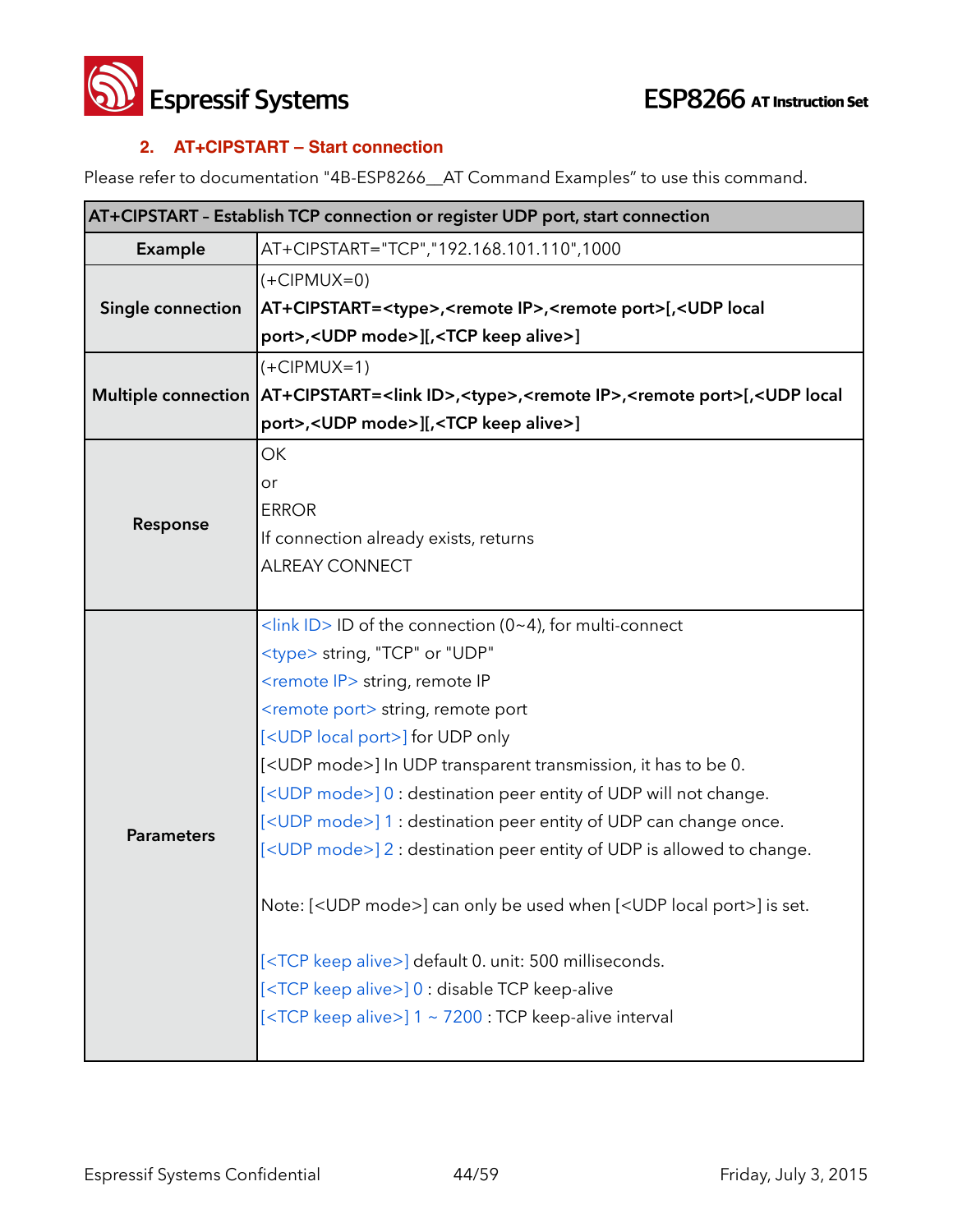



#### **3. AT+CIPSEND – Send data**

Please refer to documentation "4B-ESP8266\_AT Command Examples" for more examples.

| AT+CIPSEND - Send data     |                                                                                                     |  |
|----------------------------|-----------------------------------------------------------------------------------------------------|--|
| Single connection          | $(+CIPMUX=0)$                                                                                       |  |
|                            | AT+CIPSEND= <length></length>                                                                       |  |
|                            | $(+CIPMUX=1)$                                                                                       |  |
| <b>Multiple connection</b> | AT+CIPSEND= <link id=""/> , <length></length>                                                       |  |
| <b>UDP Transmission</b>    | AT+CIPSEND=[ <link id=""/> ,] <length>[,<remote ip="">,<remote port="">]</remote></remote></length> |  |
|                            | Wrap return ">" after set command. Begins receive of serial data, when data                         |  |
|                            | length is met, starts transmission of data.                                                         |  |
|                            |                                                                                                     |  |
| Response                   | If connection cannot be established or gets disconnected during send,                               |  |
|                            | returns                                                                                             |  |
|                            | <b>ERROR</b>                                                                                        |  |
|                            | If data is transmitted successfully, returns                                                        |  |
|                            | <b>SEND OK</b>                                                                                      |  |
|                            | $\frac{1}{\sin k}$ ID > ID of the connection (0~4), for multi-connect                               |  |
| <b>Parameters</b>          | <length> data length, MAX 2048 bytes</length>                                                       |  |
|                            | [ <remote ip="">] UDP transmission can set remote IP when send data</remote>                        |  |
|                            | [ <remote port="">] UDP transmission can set remote port when send data</remote>                    |  |
| Command                    | <b>AT+CIPSEND</b>                                                                                   |  |
|                            | Wrap return ">" after execute command. Enters unvarnished transmission,                             |  |
|                            | 20ms interval between each packet, maximum 2048 bytes per packet. When                              |  |
|                            | single packet containing "+++" is received, it returns to normal command                            |  |
|                            | mode.                                                                                               |  |
| Response                   |                                                                                                     |  |
|                            | This command can only be used in transparent transmission mode which                                |  |
|                            | require to be single connection mode.                                                               |  |
|                            | For UDP transparent transmission, <udp mode=""> has to be 0 in command "AT</udp>                    |  |
|                            | +CIPSTART"                                                                                          |  |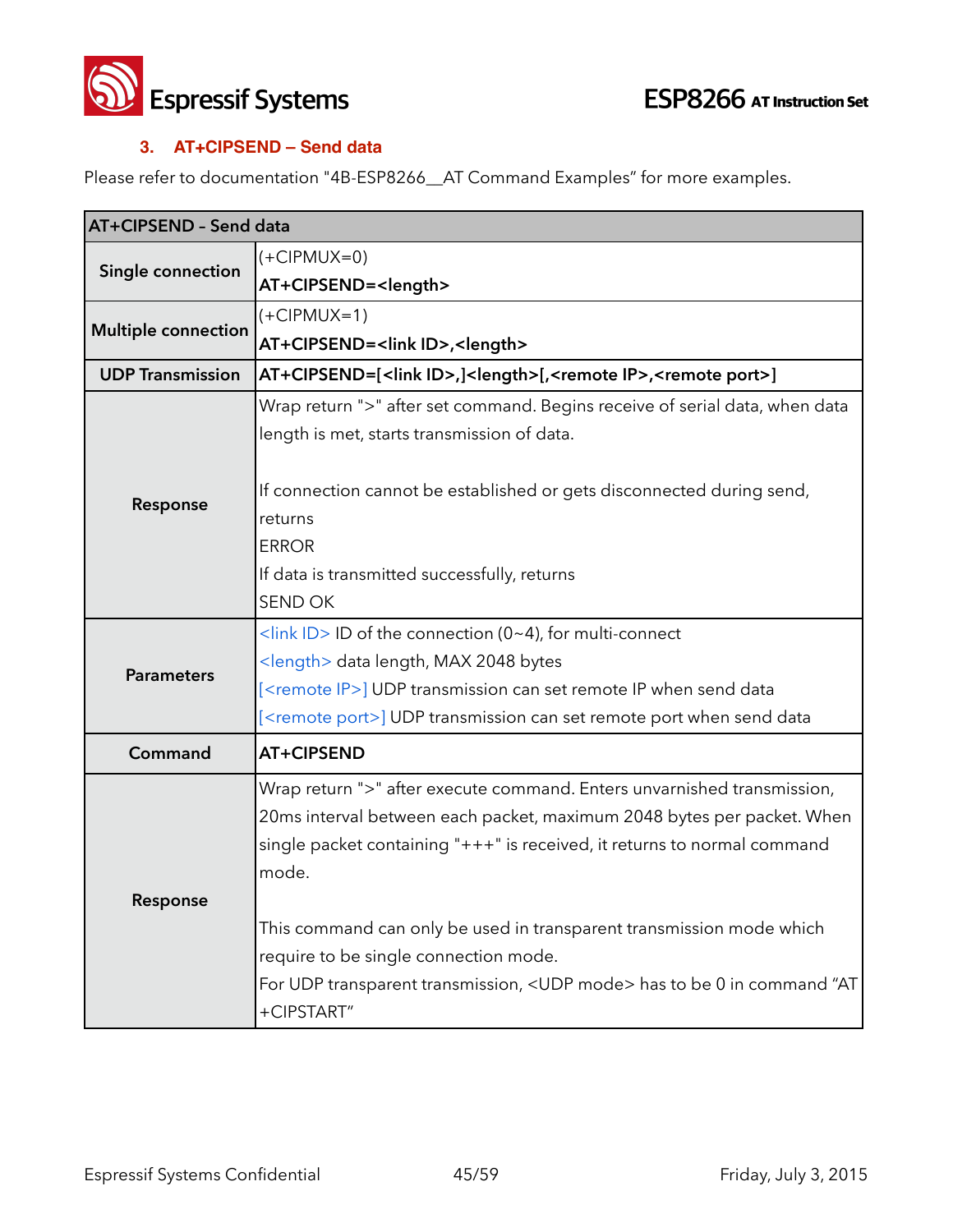

#### **4. AT+CIPSENDEX – Send data**

| AT+CIPSENDEX - Send data   |                                                                                                       |
|----------------------------|-------------------------------------------------------------------------------------------------------|
| Single connection          | $(+CIPMUX=0)$                                                                                         |
|                            | AT+CIPSENDEX= <length></length>                                                                       |
| <b>Multiple connection</b> | $(+CIPMUX=1)$                                                                                         |
|                            | AT+CIPSENDEX= <link id=""/> , <length></length>                                                       |
| <b>UDP Transmission</b>    | AT+CIPSENDEX=[ <link id=""/> ,] <length>[,<remote ip="">,<remote port="">]</remote></remote></length> |
|                            | Wrap return ">" after set command. Begins receive of serial data, when data                           |
|                            | length or "\0" is met, starts transmission of data.                                                   |
|                            | So if sending "\0" is needed, please send it as "\\0"                                                 |
|                            |                                                                                                       |
| Response                   | If connection cannot be established or gets disconnected during send,                                 |
|                            | returns                                                                                               |
|                            | <b>ERROR</b>                                                                                          |
|                            | If data is transmitted successfully, returns                                                          |
|                            | <b>SEND OK</b>                                                                                        |
|                            |                                                                                                       |
| <b>Parameters</b>          | <link id=""/> ID of the connection (0~4), for multi-connect                                           |
|                            | <length> data length, MAX 2048 bytes</length>                                                         |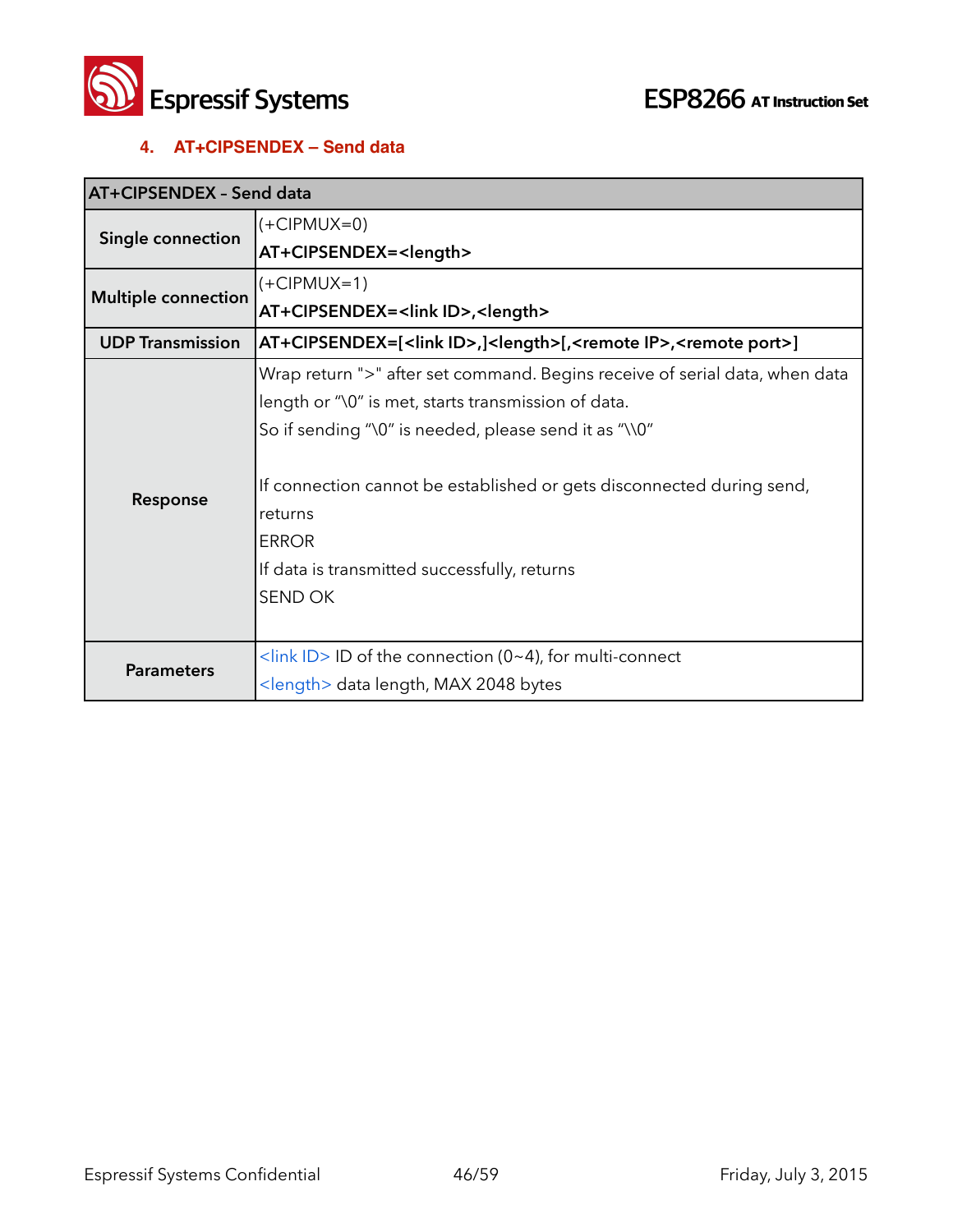



#### **5. AT+CIPSENDBUF – Write data into TCP-send-buffer**

| AT+CIPSENDBUF - Write data into TCP-send-buffer |                                                                                                       |  |
|-------------------------------------------------|-------------------------------------------------------------------------------------------------------|--|
| Single connection                               | $(+CIPMUX=0)$                                                                                         |  |
|                                                 | AT+CIPSENDBUF= <length></length>                                                                      |  |
|                                                 | $(+CIPMUX=1)$                                                                                         |  |
| <b>Multiple connection</b>                      | AT+CIPSENDBUF= <link id=""/> , <length></length>                                                      |  |
|                                                 | <current id="" segment="">,<segment id="" of="" sent="" successfully="" which=""></segment></current> |  |
|                                                 | OK                                                                                                    |  |
|                                                 | >                                                                                                     |  |
|                                                 |                                                                                                       |  |
|                                                 | Wrap return ">" begins receiving of serial data, when data <length> is met,</length>                  |  |
|                                                 | send it; data more than <length> will be discarded, and returns "busy"</length>                       |  |
|                                                 |                                                                                                       |  |
|                                                 | If connection cannot be established, or it's not a TCP connection, or buffer                          |  |
| Response                                        | full, or some other error occurred, returns<br><b>ERROR</b>                                           |  |
|                                                 |                                                                                                       |  |
|                                                 | If data is transmitted successfully,                                                                  |  |
|                                                 | (1) for single connection, returns                                                                    |  |
|                                                 | <segment id="">, SEND OK</segment>                                                                    |  |
|                                                 |                                                                                                       |  |
|                                                 | (2) for multiple connection, returns                                                                  |  |
|                                                 | <link id=""/> , <segment id="">,SEND OK</segment>                                                     |  |
|                                                 | <link id=""/> ID of the connection (0~4), for multi-connect                                           |  |
| <b>Parameters</b>                               | <segment id=""> uint32, starts from 1, add 1 every time be called;</segment>                          |  |
|                                                 | <length> data length, data more than <length> will be discarded, MAX 2048</length></length>           |  |
|                                                 | bytes                                                                                                 |  |
|                                                 | This command only write data into TCP-send-buffer, so it can be called                                |  |
| <b>Note</b>                                     | continually, needn't wait for "SEND OK"; if a TCP segment is sent                                     |  |
|                                                 | successfully, it will return <segment id="">, SEND OK</segment>                                       |  |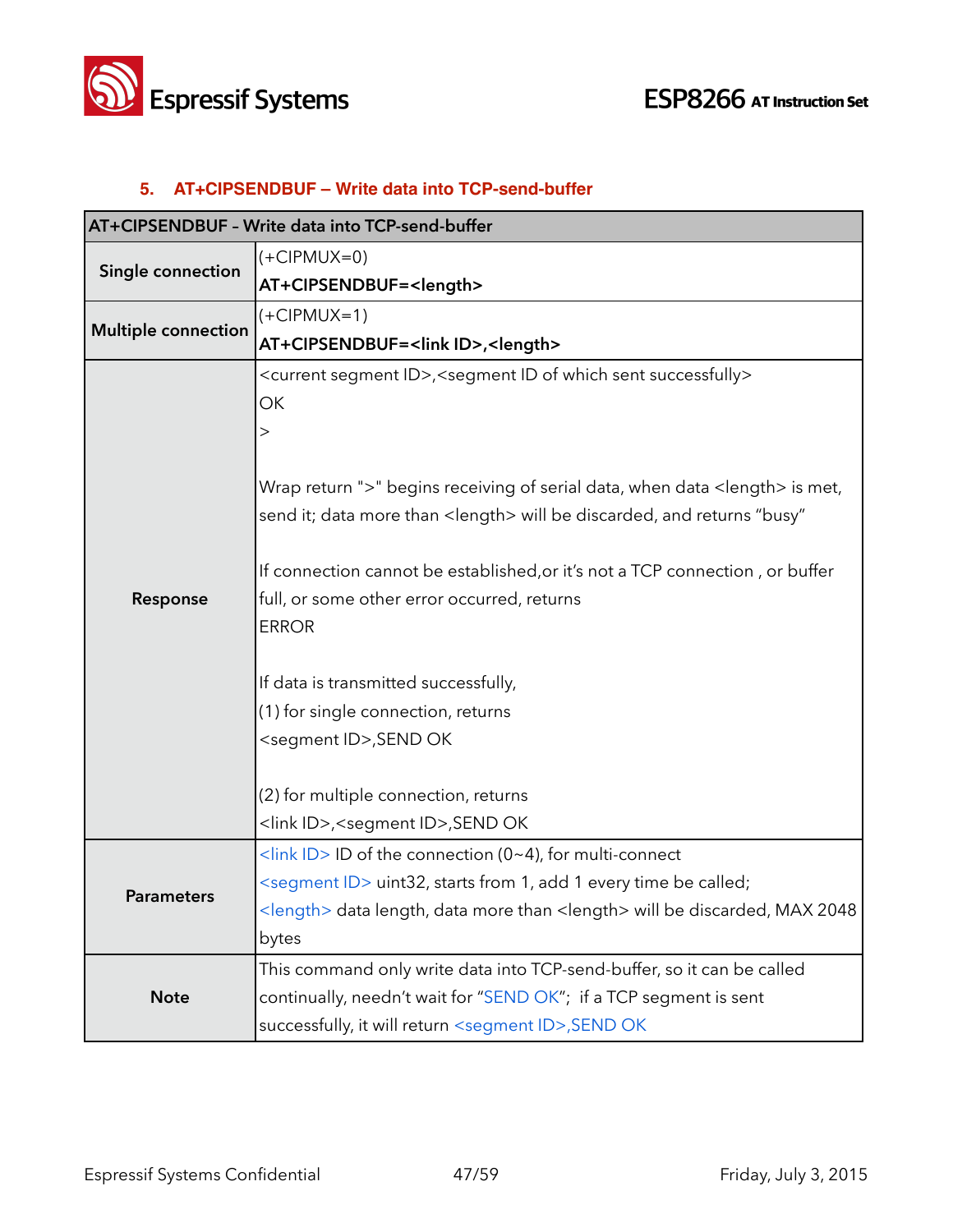

#### **6. AT+CIPBUFSTATUS – Check status of TCP-send-buffer**

| AT+CIPBUFSTATUS - Check status of TCP-send-buffer |                                                                                               |
|---------------------------------------------------|-----------------------------------------------------------------------------------------------|
|                                                   | Single connection:                                                                            |
|                                                   | AT+CIPBUFSTATUS returns 20,15,10,200,7                                                        |
|                                                   | 20 : means the latest segment ID is 19, next time we call AT                                  |
|                                                   | +CIPSENDBUF, the segment ID returned will be 20;                                              |
|                                                   | 15: means TCP segment of which ID is 15 is the latest segment that                            |
| <b>Example</b>                                    | sent (may not succeed) ;                                                                      |
|                                                   | 10: means TCP segment of which ID is 10 sent successfully;                                    |
|                                                   | 200: TCP-send-buffer remain 200 bytes that available;                                         |
|                                                   | 7: available TCP queue number, it's not reliable; when queue number is 0,                     |
|                                                   | no more TCP data can be sent.                                                                 |
|                                                   | $(+CIPMUX=0)$                                                                                 |
| Single connection                                 | <b>AT+CIPBUFSTATUS</b>                                                                        |
|                                                   | $(+CIPMUX=1)$                                                                                 |
| <b>Multiple connection</b>                        | AT+CIPBUFSTATUS= <link id=""/>                                                                |
|                                                   | <next id="" segment="">, &lt; segment ID of which has sent &gt;, &lt; segment ID of</next>    |
|                                                   | which sent successfully>, <remain buffer="" size="">, <queue number=""></queue></remain>      |
|                                                   |                                                                                               |
| Response                                          | OK                                                                                            |
|                                                   |                                                                                               |
|                                                   | If connection is not established, returns                                                     |
|                                                   | <b>ERROR</b>                                                                                  |
|                                                   | <link id=""/> ID of the connection (0~4), for multi-connect                                   |
|                                                   | <next id="" segment=""> next segment ID will be got by AT+CIPSENDBUF;</next>                  |
|                                                   | <segment has="" id="" of="" sent="" which=""> the latest segment that sent (may not</segment> |
|                                                   | succeed) ;                                                                                    |
| <b>Parameters</b>                                 | <segment id="" of="" sent="" successfully="" which=""> the latest segment that sent</segment> |
|                                                   | successfully;                                                                                 |
|                                                   | <remain buffer="" size=""> TCP-send-buffer remain buffer size;</remain>                       |
|                                                   | <queue number=""> available TCP queue number, it's not reliable; when</queue>                 |
|                                                   | queue number is 0, no more TCP data can be sent.                                              |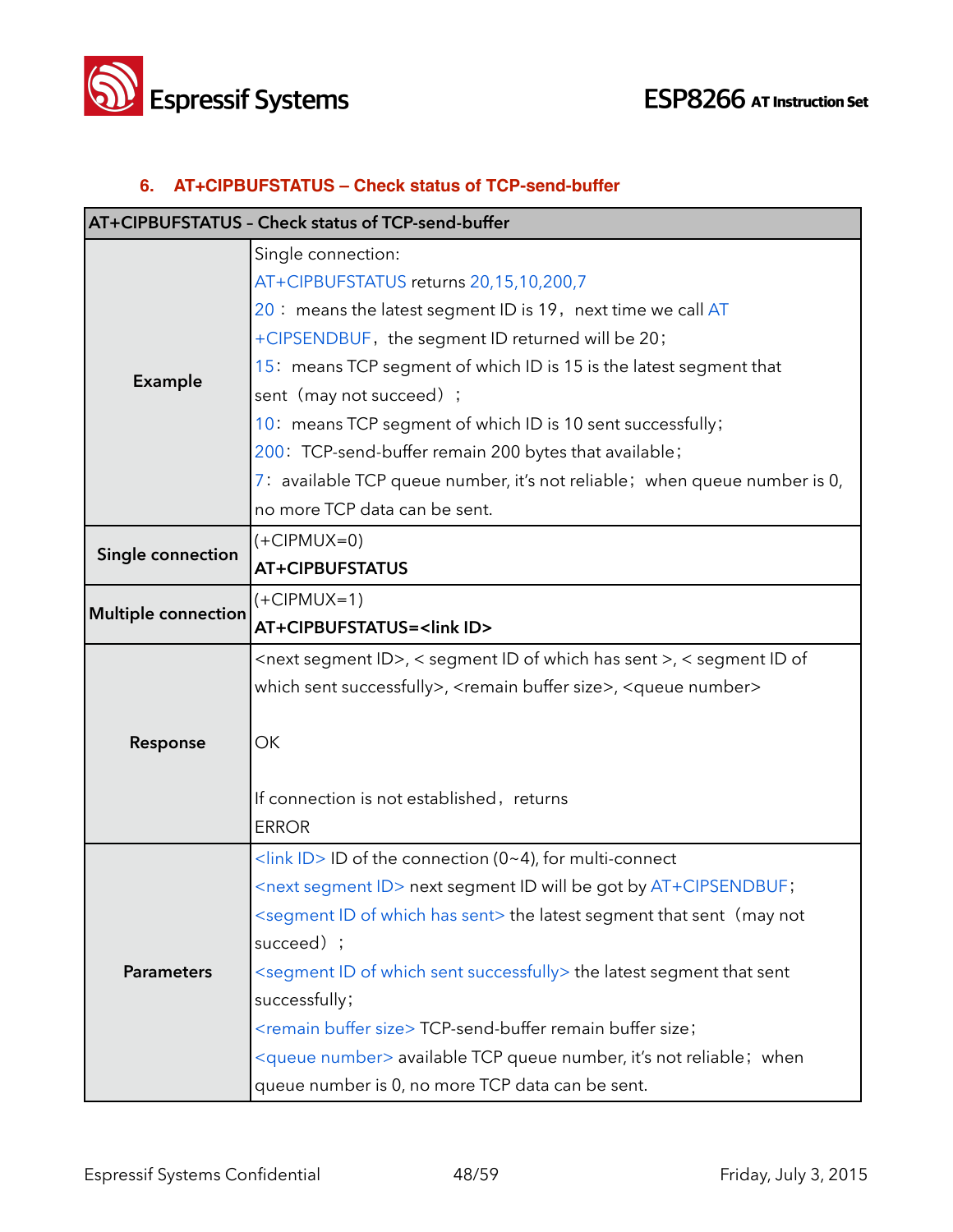

#### **7. AT+CIPCHECKSEQ – Check if specific segment sent successfully or not**

| AT+CIPCHECKSEQ - Check if specific segment sent successfully or not |                                                                       |
|---------------------------------------------------------------------|-----------------------------------------------------------------------|
| <b>Single connection</b>                                            | $(+CIPMUX=0)$                                                         |
|                                                                     | AT+CIPCHECKSEQ= <segment id=""></segment>                             |
|                                                                     | (+CIPMUX=1)                                                           |
| <b>Multiple connection</b>                                          | AT+CIPCHECKSEQ= <link id=""/> , <segment id=""></segment>             |
|                                                                     | [ <link id=""/> ,] <segment id="">,<status></status></segment>        |
|                                                                     |                                                                       |
| Response                                                            | ОK                                                                    |
|                                                                     |                                                                       |
|                                                                     | If connection is not established, returns                             |
|                                                                     | <b>ERROR</b>                                                          |
| <b>Parameters</b>                                                   | $\frac{1}{\sin k}$ ID > ID of the connection (0~4), for multi-connect |
|                                                                     | <segment id=""> segment ID got by AT+CIPSENDBUF;</segment>            |
|                                                                     | <status>TRUE, sent successfully; FALSE, send fail</status>            |
| <b>Note</b>                                                         | Only keep status of the latest 32 segments at most.                   |

#### **8. AT+CIPBUFRESET – Reset segment ID count**

| AT+CIPBUFRESET - Reset segment ID count |                                                                                |
|-----------------------------------------|--------------------------------------------------------------------------------|
| Single connection                       | $(+CIPMUX=0)$                                                                  |
|                                         | AT+CIPBUFRESET                                                                 |
| <b>Multiple connection</b>              | $(+CIPMUX=1)$                                                                  |
|                                         | AT+CIPBUFRESET= <link id=""/>                                                  |
|                                         | OK                                                                             |
|                                         |                                                                                |
| Response                                | If connection is not established or there are still TCP data wait for sending, |
|                                         | returns                                                                        |
|                                         | <b>ERROR</b>                                                                   |
| <b>Parameters</b>                       | $\frac{1}{2}$ <link id=""/> ID of the connection (0~4), for multi-connect      |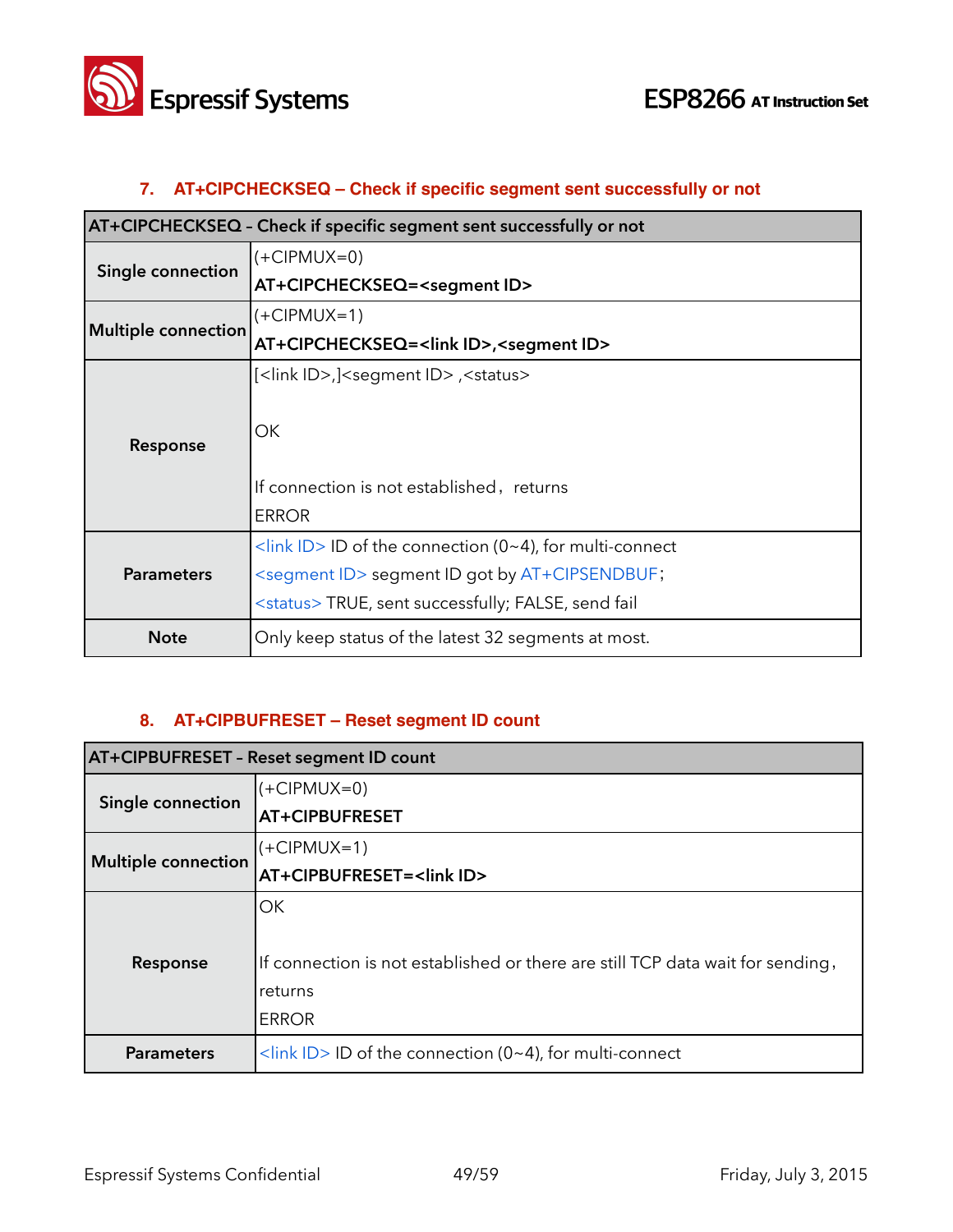

#### **9. AT+CIPCLOSE – Close TCP or UDP connection**

| AT+CIPCLOSE - Close TCP or UDP connection |                                                                                               |  |
|-------------------------------------------|-----------------------------------------------------------------------------------------------|--|
| <b>Multiple connection</b>                | AT+CIPCLOSE= <link id=""/>                                                                    |  |
| Response                                  | OK                                                                                            |  |
|                                           | or                                                                                            |  |
|                                           | <b>ERROR</b>                                                                                  |  |
| <b>Parameters</b>                         | $\frac{1}{2}$ <link id=""/> ID no. of connection to close, when ID=5, all connections will be |  |
|                                           | closed.                                                                                       |  |
|                                           | (ID=5 has no effect in server mode)                                                           |  |
| Single connection                         | <b>AT+CIPCLOSE</b>                                                                            |  |
| Response                                  | ОК                                                                                            |  |
|                                           | or                                                                                            |  |
|                                           | If no such connection, returns                                                                |  |
|                                           | <b>ERROR</b>                                                                                  |  |

#### **10. AT+CIFSR – Get local IP address**

| AT+CIFSR - Get local IP address |                                                                                         |
|---------------------------------|-----------------------------------------------------------------------------------------|
| Command                         | <b>AT+ CIFSR</b>                                                                        |
|                                 | + CIFSR: <ip address=""></ip>                                                           |
| Response                        | ОK<br><b>ERROR</b>                                                                      |
| <b>Parameters</b>               | <ip address=""><br/>IP address of ESP8266 softAP<br/>IP address of ESP8266 station</ip> |
| <b>Note</b>                     | Only after ESP8266 station connected to AP, station IP can be got and inquiried.        |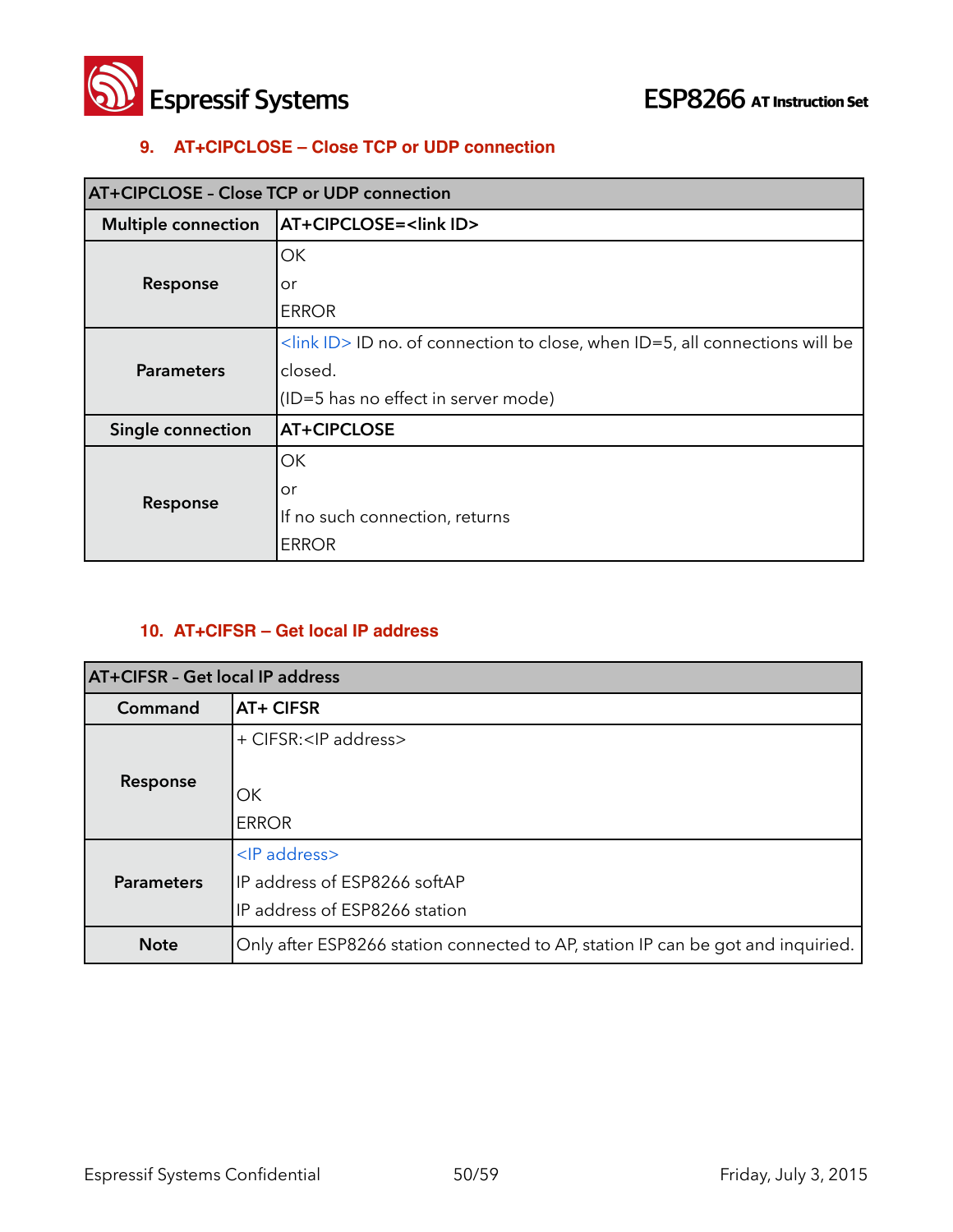



#### **11. AT+CIPMUX – Enable multiple connections**

| AT+ CIPMUX - Enable multiple connections or not |                                                                                    |
|-------------------------------------------------|------------------------------------------------------------------------------------|
| Example                                         | $AT+CIPMUX=1$                                                                      |
| Command                                         | AT+CIPMUX?                                                                         |
|                                                 | + CIPMUX: <mode></mode>                                                            |
| Response                                        |                                                                                    |
|                                                 | ОК                                                                                 |
| <b>Parameters</b>                               | <mode>0 single connection</mode>                                                   |
|                                                 | <mode>1 multiple connection</mode>                                                 |
| Command                                         | AT+CIPMUX= <mode></mode>                                                           |
|                                                 | <b>OK</b>                                                                          |
| Response                                        |                                                                                    |
|                                                 | If already connected, returns                                                      |
|                                                 | Link is builded                                                                    |
| <b>Parameters</b>                               | The same as above.                                                                 |
| <b>Notes</b>                                    | 1. "AT+CIPMUX=1" can only be set when transparent transmission disabled            |
|                                                 | $('AT+CIPMODE=0")$                                                                 |
|                                                 | 2. This mode can only be changed after all connections are disconnected.           |
|                                                 | 3. If TCP server is started, has to delete TCP server first, then change to single |
|                                                 | connection is allowed.                                                             |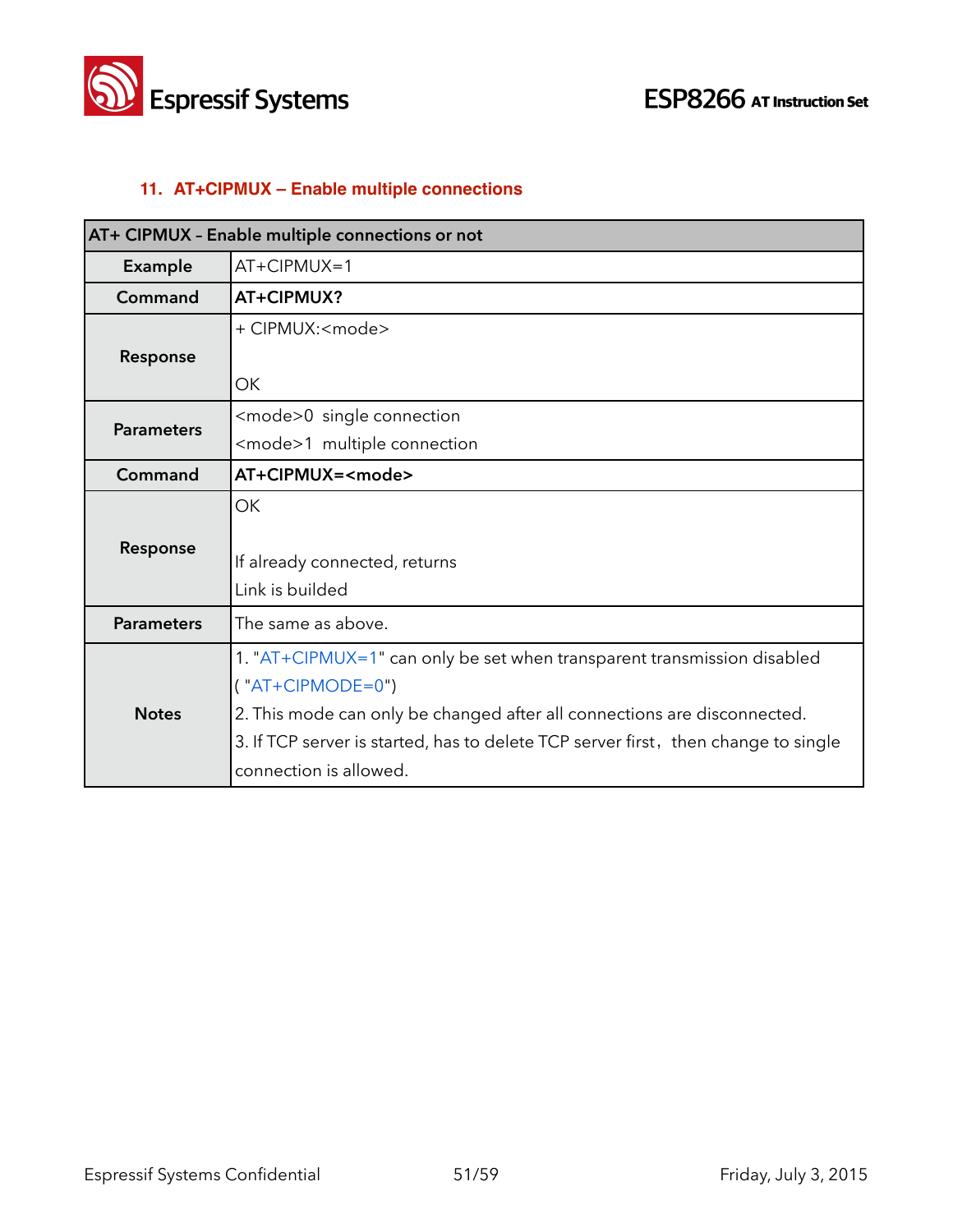

#### **12. AT+CIPSERVER – Configure as TCP server**

Server monitor will automatically be created when Server is created. When a client is connected to the server, it will take up one connection, be gave an id.

| AT+CIPSERVER - Configure as TCP server |                                             |  |
|----------------------------------------|---------------------------------------------|--|
| Example                                | AT+CIPMUX=1                                 |  |
|                                        | AT+CIPSERVER=1,1001                         |  |
| Command                                | AT+CIPSERVER= <mode>[,<port>]</port></mode> |  |
| Response                               | OK.                                         |  |
| <b>Parameters</b>                      | <mode> 0 Delete server</mode>               |  |
|                                        | <mode> 1 Create server</mode>               |  |
|                                        | <port> port number, default is 333</port>   |  |
| <b>Notes</b>                           | Server can only be created when AT+CIPMUX=1 |  |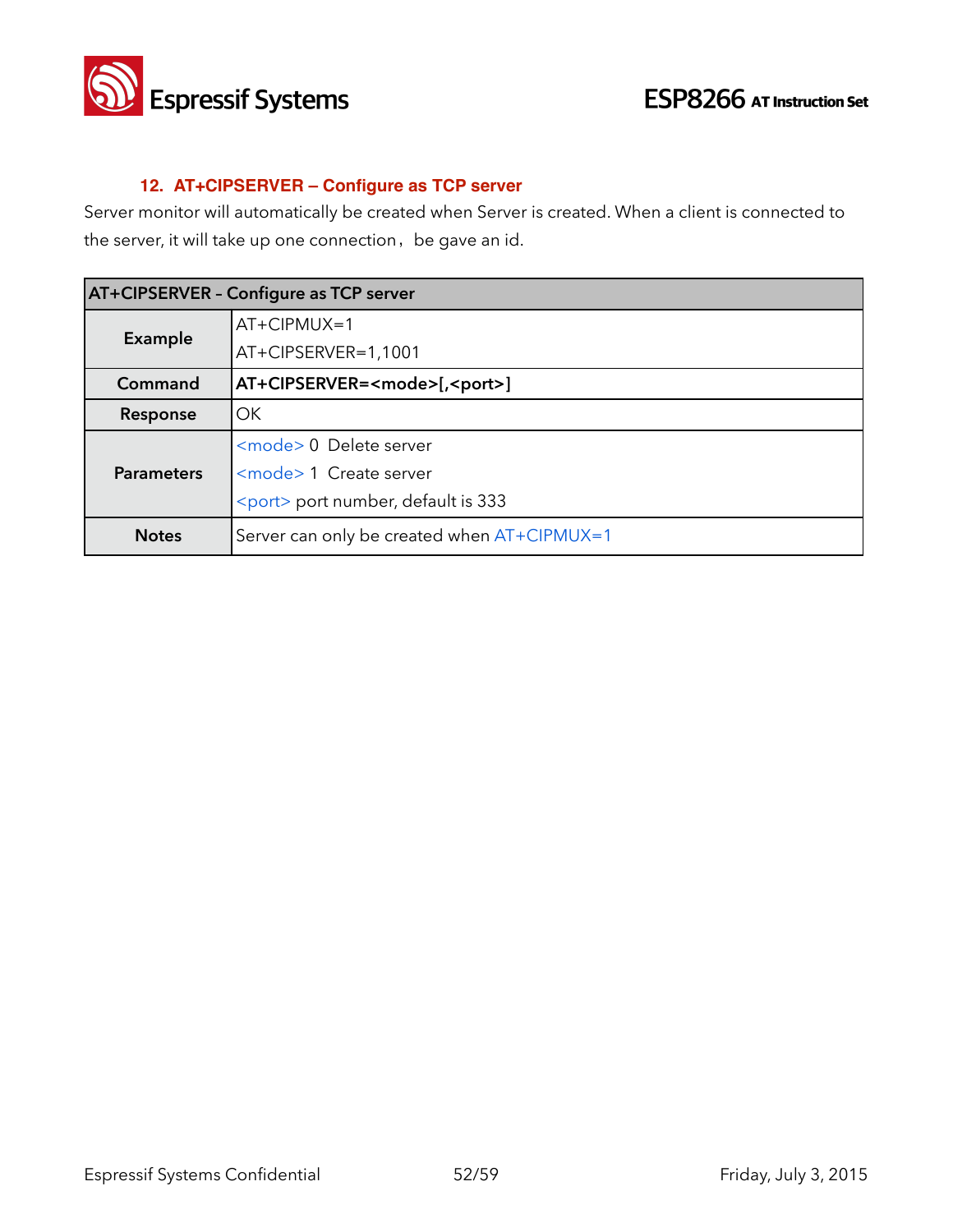**Espressif Systems ESP8266** AT Instruction Set

#### **13. AT+CIPMODE – Set transfer mode**

UART-WiFi passthrough mode (transparent transmission) can only be enabled in TCP single connection mode or UDP of which remote IP and port won't change (parameter <UDP mode> is 0 when using command "AT+CIPSTART" to create a UDP transmission) .

During UART-WiFi passthrough transmission, if it is TCP connection and the TCP connection breaks, ESP8266 will keep trying to reconnect until  $"++"$  is inputed to quit from transmission.

If it is a normal TCP transmission and TCP connection breaks, ESP8266 will prompt " [<link ID>,] CLOSED" , and won't try to reconnect. Users can call "AT+CIPSTART" to create a connection again if it's needed.

| AT+ CIPMODE - Set transfer mode |                                               |
|---------------------------------|-----------------------------------------------|
| Example                         | $AT+CIPMODE=1$                                |
| Command                         | AT+CIPMODE?                                   |
|                                 | + CIPMODE: <mode></mode>                      |
| Response                        |                                               |
|                                 | ОK                                            |
| <b>Parameters</b>               | same as below                                 |
| Command                         | AT+CIPMODE= <mode></mode>                     |
|                                 | OK                                            |
| Response                        | If already connected, returns                 |
|                                 | Link is builded                               |
|                                 | <mode>0 normal mode</mode>                    |
| <b>Parameters</b>               | <mode>1 UART-WiFi passthrough mode</mode>     |
| <b>Notes</b>                    | This configuration would NOT save into Flash. |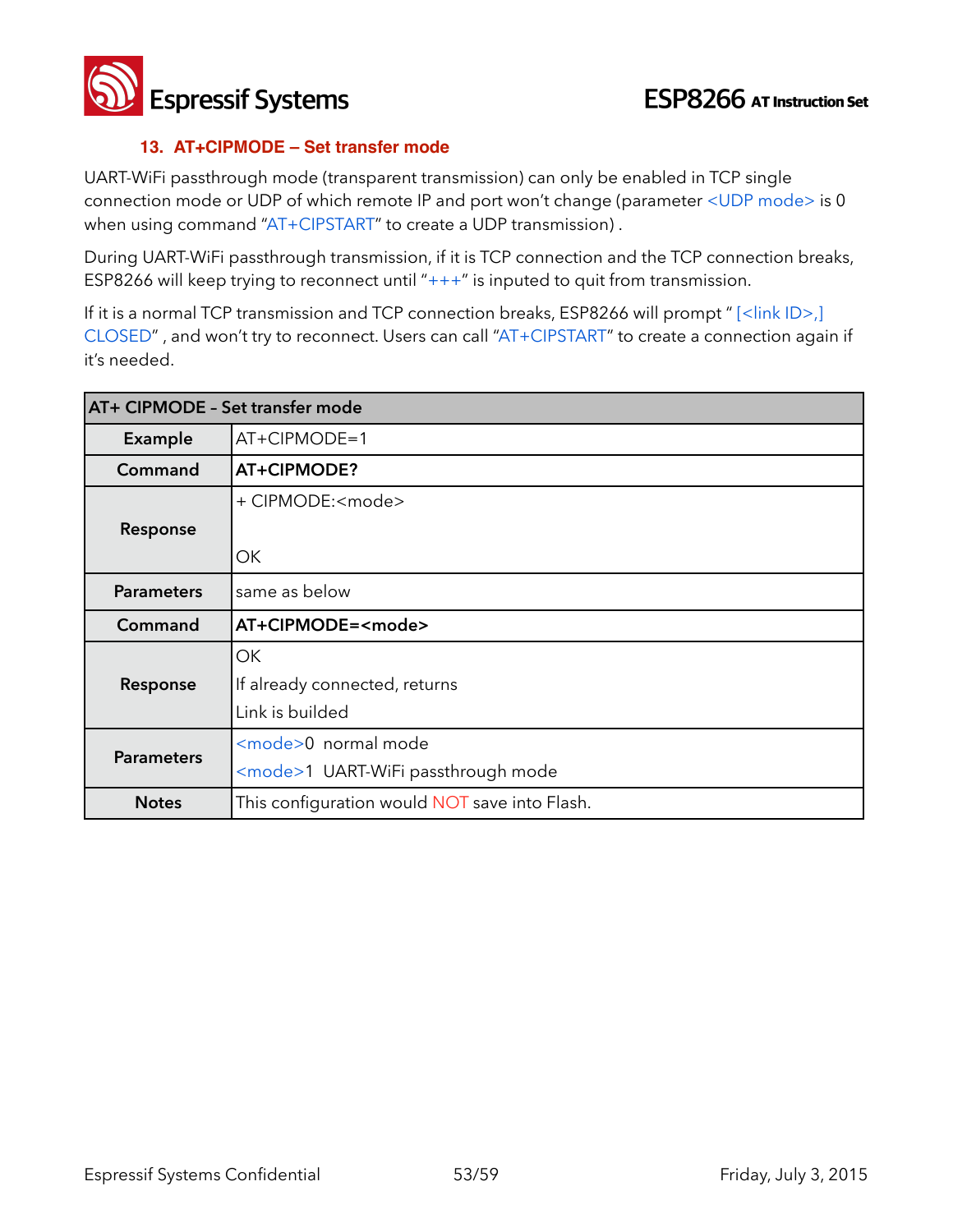

#### **14. AT+SAVETRANSLINK – Save transparent transmission link to Flash**

| AT+SAVETRANSLINK - Save transparent transmission link to Flash |                                                                                                                         |  |
|----------------------------------------------------------------|-------------------------------------------------------------------------------------------------------------------------|--|
| Example                                                        | AT+SAVETRANSLINK=1,"192.168.6.110",1002,"TCP"                                                                           |  |
| Command                                                        | AT+SAVETRANSLINK = <mode>,<remote ip="">,<remote port="">[,<type>][,<tcp< th=""></tcp<></type></remote></remote></mode> |  |
|                                                                | keep alive>][, <udp local="" port="">]</udp>                                                                            |  |
|                                                                | <b>OK</b>                                                                                                               |  |
| Response                                                       | or                                                                                                                      |  |
|                                                                | <b>ERROR</b>                                                                                                            |  |
|                                                                | <mode></mode>                                                                                                           |  |
|                                                                | 0: normal mode, cancel enter UART-WiFi passthrough mode when power on                                                   |  |
|                                                                | 1 : save UART-WiFi passthrough mode                                                                                     |  |
|                                                                | <remote ip=""> remote IP</remote>                                                                                       |  |
|                                                                | <remote port=""> remote port</remote>                                                                                   |  |
| <b>Parameters</b>                                              | [ <type>] TCP or UDP, default to be "TCP"</type>                                                                        |  |
|                                                                | [ <tcp alive="" keep="">] TCP keep alive, default to be disabled</tcp>                                                  |  |
|                                                                | 0: disable TCP keep alive                                                                                               |  |
|                                                                | 1 ~ 7200: keep-alive detect time interval, unit: 500 ms                                                                 |  |
|                                                                | [ <udp local="" port="">] local port if enter UDP transparent transmission when</udp>                                   |  |
|                                                                | power on.                                                                                                               |  |
|                                                                | This command will save the UART-WiFi passthrough mode and its link into<br>$\bullet$                                    |  |
| <b>Notes</b>                                                   | Flash user parameter area, ESP8266 will enter UART-WiFi passthrough                                                     |  |
|                                                                | mode since next power on.                                                                                               |  |
|                                                                | As long as the IP, port numerical conformance to specification, we will save                                            |  |
|                                                                | them to Flash                                                                                                           |  |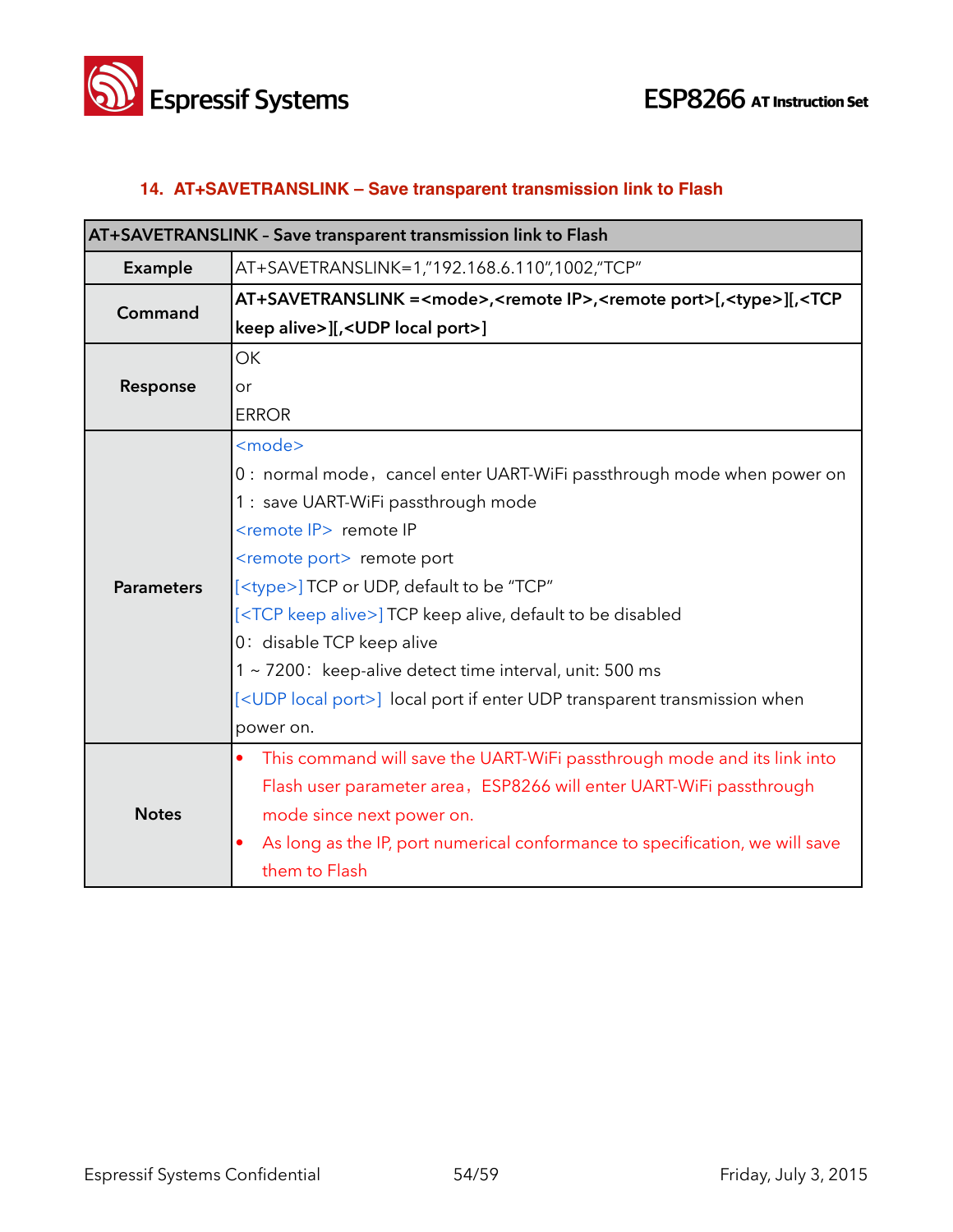

#### **15. AT+CIPSTO – Set TCP server timeout**

| AT+ CIPSTO - Set TCP server timeout |                                                                              |
|-------------------------------------|------------------------------------------------------------------------------|
|                                     | $AT+CIPMUX=1$                                                                |
| <b>Example</b>                      | AT+CIPSERVER=1,1001                                                          |
|                                     | AT+CIPSTO=10                                                                 |
| Command                             | AT+CIPSTO?                                                                   |
|                                     | + CIPSTO: <time></time>                                                      |
| Response                            |                                                                              |
|                                     | ОК                                                                           |
| <b>Parameters</b>                   | The same as below.                                                           |
| Command                             | AT+CIPSTO= <time></time>                                                     |
| Response                            | OK                                                                           |
| <b>Parameters</b>                   | <time> TCP server timeout, range 0~7200 seconds</time>                       |
|                                     | ESP8266 as TCP server, will disconnect to TCP client that didn't communicate |
| <b>Notes</b>                        | with it even if timeout.                                                     |
|                                     | If AT+CIPSTO=0, it will never timeout. We don't recommend that.              |

#### **16. AT+PING – Function Ping**

| <b>AT+PING - Function Ping</b> |                                            |  |
|--------------------------------|--------------------------------------------|--|
| <b>Example</b>                 | AT+PING="192.168.1.1"                      |  |
|                                | AT+PING="www.baidu.com"                    |  |
| Command                        | AT+PING= <ip></ip>                         |  |
|                                | + <time></time>                            |  |
| Response                       |                                            |  |
|                                | OK.                                        |  |
|                                | Or                                         |  |
|                                | ERROR // means ping fail                   |  |
| <b>Parameters</b>              | Param description                          |  |
|                                | <ip> : string, host IP or domain name</ip> |  |
|                                | <time> : response time of ping</time>      |  |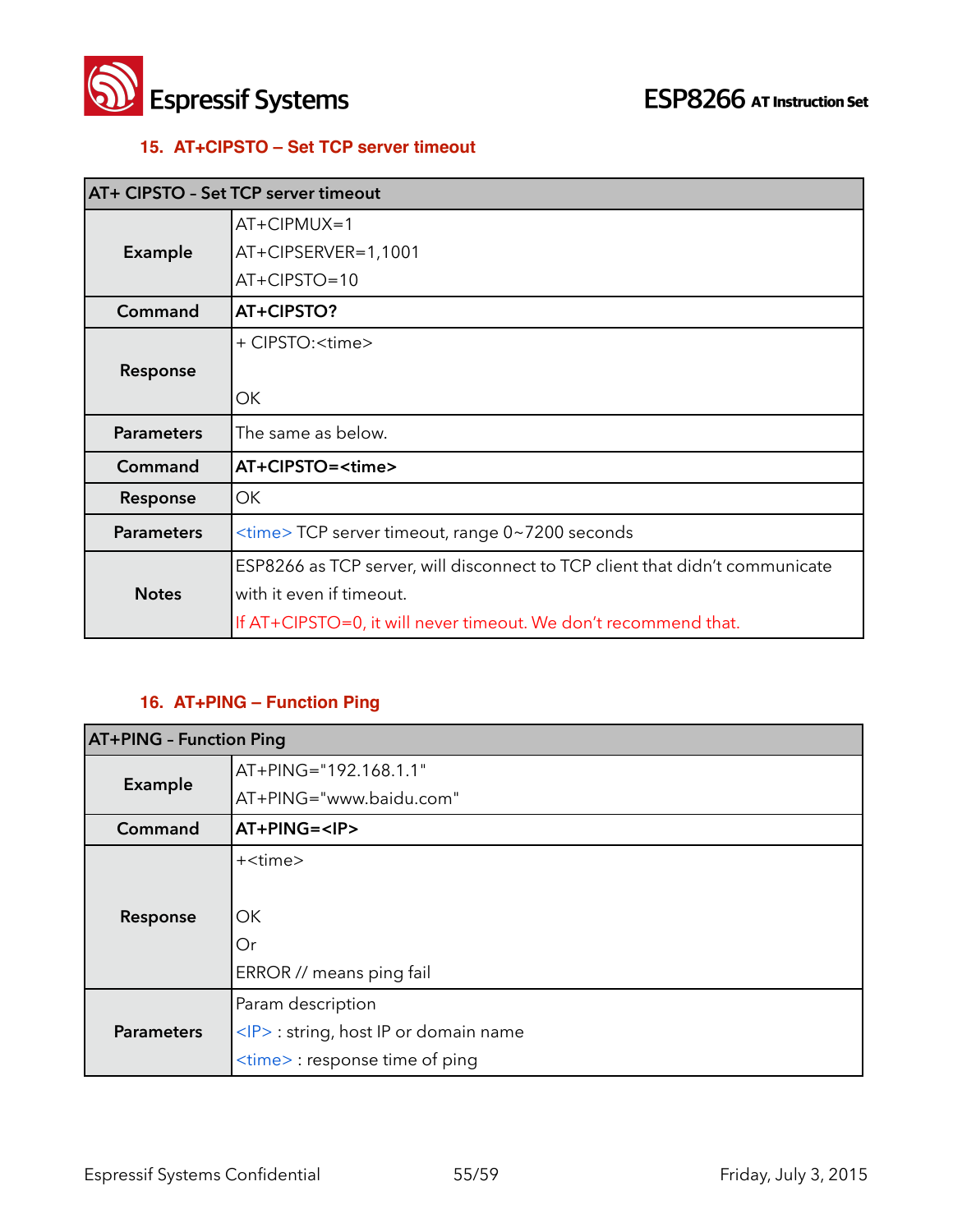**Espressif Systems ESP8266** AT Instruction Set

#### **17. AT+CIUPDATE – Update through network**

Firmware upgrade depends on network condition. It will return ERROR if upgrade fail, please wait a while.

- If using Espressif AT BIN (\esp\_iot\_sdk\bin\at), "AT+CIUPDATE" will download new AT BIN from Espressif Cloud.
- If using user-compiled AT BIN, users need to make their own "AT+CIUPDATE" to upgrade, Espressif provide a demo in \esp\_iot\_sdk\example\at. AT BINs on server have to be named as "user1.bin" and "user2.bin"

| AT+ CIUPDATE - update through network |                                    |
|---------------------------------------|------------------------------------|
| Command                               | AT+CIUPDATE                        |
|                                       | +CIUPDATE: <n></n>                 |
| Response                              |                                    |
|                                       | OK                                 |
| <b>Parameters</b>                     | $\langle n \rangle$ 1 found server |
|                                       | $\left $ <n> 2 connect server</n>  |
|                                       | $<$ n> 3 got edition               |
|                                       | $ n> $ 4 start update              |

#### **18. AT+CIPDINFO – Show remote IP and port with "+IPD"**

| AT+CIPDINFO - Show remote IP and port with "+IPD" (received data from network) |                                                            |  |
|--------------------------------------------------------------------------------|------------------------------------------------------------|--|
| Example                                                                        | AT+CIPDINFO=1                                              |  |
| Command                                                                        | AT+CIPDINFO= <mode></mode>                                 |  |
|                                                                                | OK                                                         |  |
| Response                                                                       | Or                                                         |  |
|                                                                                | <b>ERROR</b>                                               |  |
|                                                                                | Param description                                          |  |
| <b>Parameters</b>                                                              | <mode> 0: won't show remote IP and port with "+IPD"</mode> |  |
|                                                                                | $\leq$ mode > 1: show remote IP and port with "+IPD"       |  |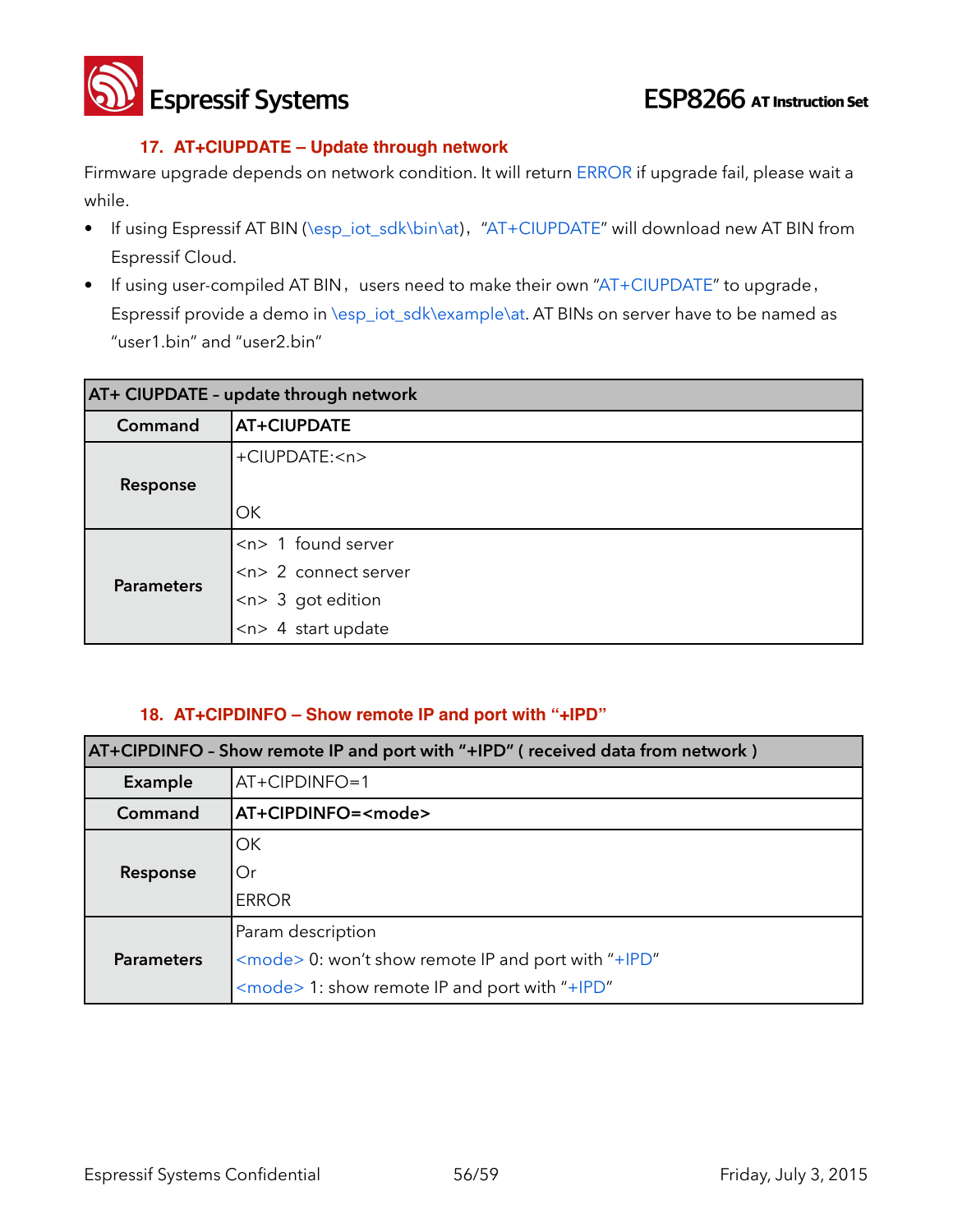

#### **19. +IPD – Receive network data**

| +IPD - Receive network data |                                                                                               |  |
|-----------------------------|-----------------------------------------------------------------------------------------------|--|
| <b>Single connection</b>    | $(+CIPMUX=0)$                                                                                 |  |
|                             | +IPD, <len>[,<remote ip="">,<remote port="">]:<data></data></remote></remote></len>           |  |
| <b>Multiple connection</b>  | $\left $ (+CIPMUX=1)                                                                          |  |
|                             | +IPD, <id>,<len>[,<remote ip="">,<remote port="">]:<data></data></remote></remote></len></id> |  |
|                             | <remote ip=""> remote IP, enabled by command "AT+CIPDINFO=1"</remote>                         |  |
|                             | <remote port=""> remote port, enabled by command "AT+CIPDINFO=1"</remote>                     |  |
| <b>Parameters</b>           | $\langle$ D> id no. of connection                                                             |  |
|                             | <len> data length</len>                                                                       |  |
|                             | <data> data received</data>                                                                   |  |
| <b>Notes</b>                | When the module receives network data, it will send the data through the                      |  |
|                             | serial port using +IPD command.                                                               |  |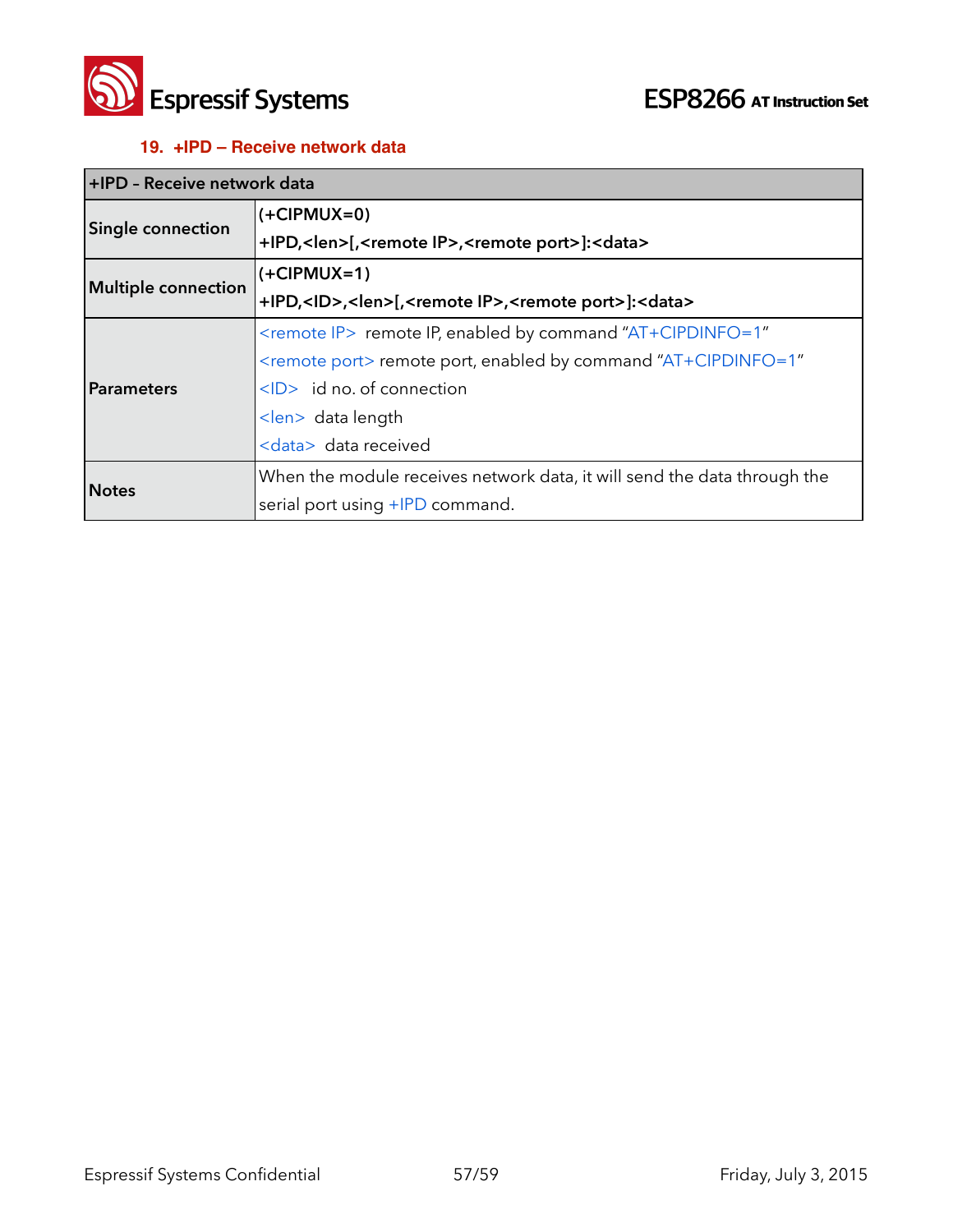

## **6. Appendix**

ESP8266 AT commands below will save configuration parameters into flash:

| <b>AT Command</b>                     | Example                                  |  |
|---------------------------------------|------------------------------------------|--|
| Save into flash user parameter area   |                                          |  |
| AT+UART DEF                           | AT+UART_DEF=115200,8,1,0,3               |  |
| AT+CWDHCP_DEF                         | AT+CWDHCP_DEF=1,1                        |  |
| AT+CIPSTAMAC DEF                      | AT+CIPSTAMAC_DEF="18:fe:35:98:d3:7b"     |  |
| AT+CIPAPMAC_DEF                       | AT+CIPAPMAC_DEF="1a:fe:36:97:d5:7b"      |  |
| AT+CIPSTA_DEF                         | AT+CIPSTA_DEF="192.168.6.100"            |  |
| AT+CIPAP DEF                          | AT+CIPAP_DEF="192.168.5.1"               |  |
| AT+SAVETRANSLINK                      | AT+SAVETRANSLINK = 1,"192.168.6.10",1001 |  |
| Save into flash system parameter area |                                          |  |
| AT+CWMODE_DEF                         | AT+CWMODE_DEF=3                          |  |
| AT+CWJAP_DEF                          | AT+CWJAP_DEF="abc", "0123456789"         |  |
| AT+CWSAP_DEF                          | AT+CWSAP_DEF="ESP8266","12345678",5,3    |  |
| AT+CWAUTOCONN                         | AT+CWAUTOCONN=1                          |  |

- Only if the configuration changes, we will write the new configuration to flash.
- To 512KB flash, default setting:

user parameter area is 0x3C000 ~ 0x40000, 16KB;

system parameter area is 0x7C000~0x80000, 16KB

• To 1024KB flash, default setting:

user parameter area is  $0 \times 7$ C000 ~  $0 \times 80000$ , 16KB;

system parameter area is 0xFC000 ~ 0x100000, 16KB.

If users compile AT themselves, please refer to document "2A-ESP8266\_IOT\_SDK\_User\_Manual" chapter "flash map"

user parameter area is the "User param" area in chapter "flash map";

system parameter area is always the last 16KB of flash.